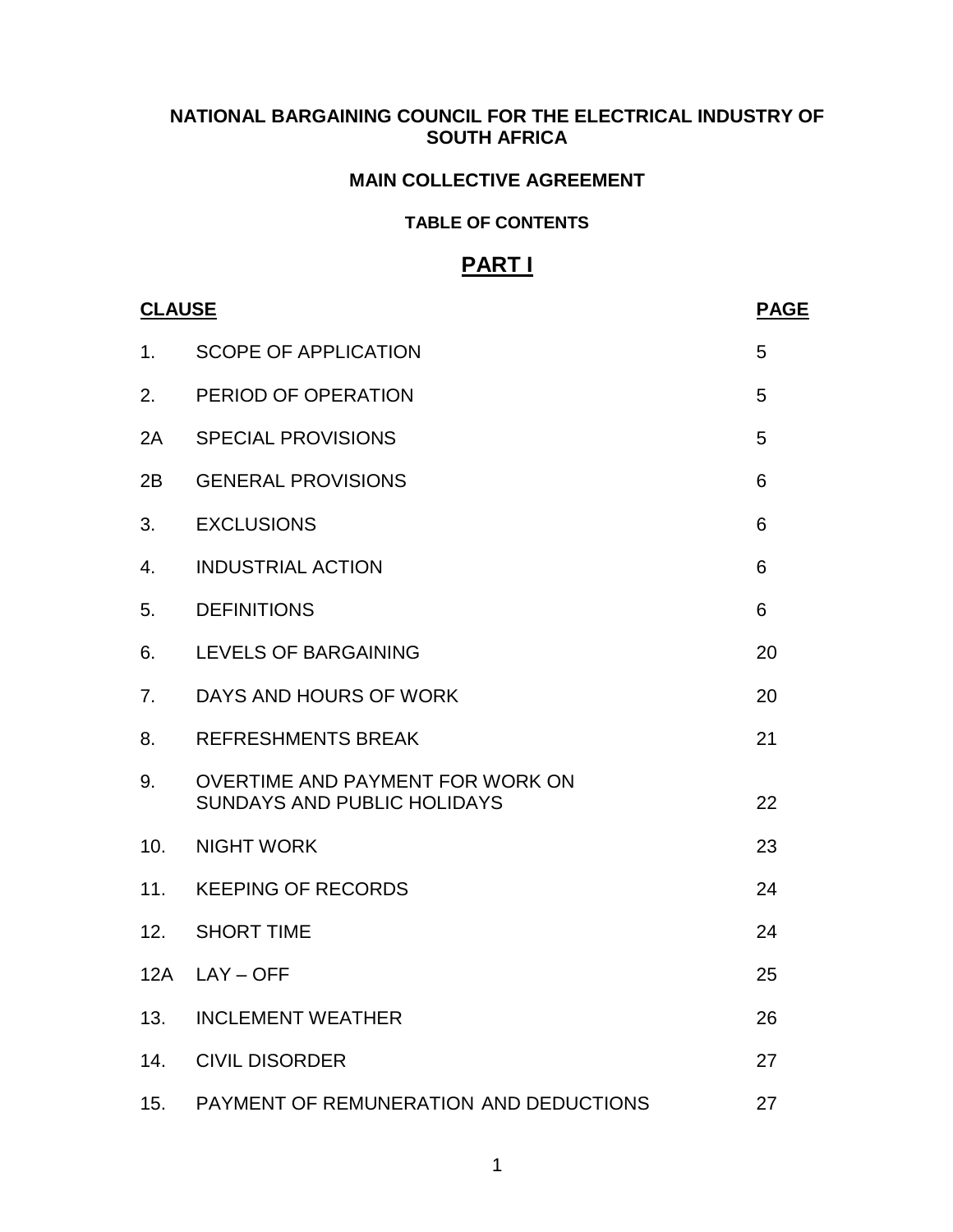| <b>CLAUSE</b> |                                                               | <b>PAGE</b> |
|---------------|---------------------------------------------------------------|-------------|
| 16.           | ANNUAL LEAVE AND ANNUAL SHUTDOWN                              | 30          |
| 17.           | <b>ADDITIONAL PAID LEAVE</b>                                  | 32          |
| 18.           | <b>FAMILY RESPONSIBILITY LEAVE</b>                            | 32          |
| 19.           | <b>MATERNITY LEAVE</b>                                        | 33          |
| 20.           | TRADE UNION REPRESENTATIVES' LEAVE                            | 34          |
| 21.           | <b>SICK LEAVE</b>                                             | 34          |
| 22.           | PROOF OF INCAPACITY                                           | 36          |
| 23.           | <b>INJURY-ON-DUTY ALLOWANCE</b>                               | 36          |
| 24.           | EXTENSION OF INSURANCE COVER FOR INJURY<br><b>ON DUTY</b>     | 36          |
| 25.           | <b>PAYMENT FOR PUBLIC HOLIDAYS</b>                            | 36          |
| 26.           | <b>GENERAL CONTROL</b>                                        | 37          |
| 27.           | TERMINATION OF EMPLOYMENT AND SEVERANCE PAY                   | 37          |
| 28.           | TRANSFER OF CONTRACT OF EMPLOYMENT                            | 38          |
| 29.           | <b>INTEREST</b>                                               | 39          |
| 30.           | TRADE UNION SUBSCRIPTIONS AND EMPLOYERS'<br>ORGANISATION LEVY | 40          |
| 31.           | <b>BENEFIT FUNDS</b>                                          | 41          |
| 32.           | CLOSING OF ESTABLISHMENT ON AN ORDINARY<br><b>WORKING DAY</b> | 41          |
| 33.           | <b>REGISTRATION OF EMPLOYERS AND EMPLOYEES</b>                | 41          |
| 34.           | <b>LIMITED DURATION CONTRACTS</b>                             | 44          |
| 35.           | <b>TRAINING OF EMPLOYEES</b>                                  | 44          |
| 36.           | <b>OUTWORK</b>                                                | 45          |
| 37.           | PIECEWORK AND INCENTIVE PAYMENTS                              | 46          |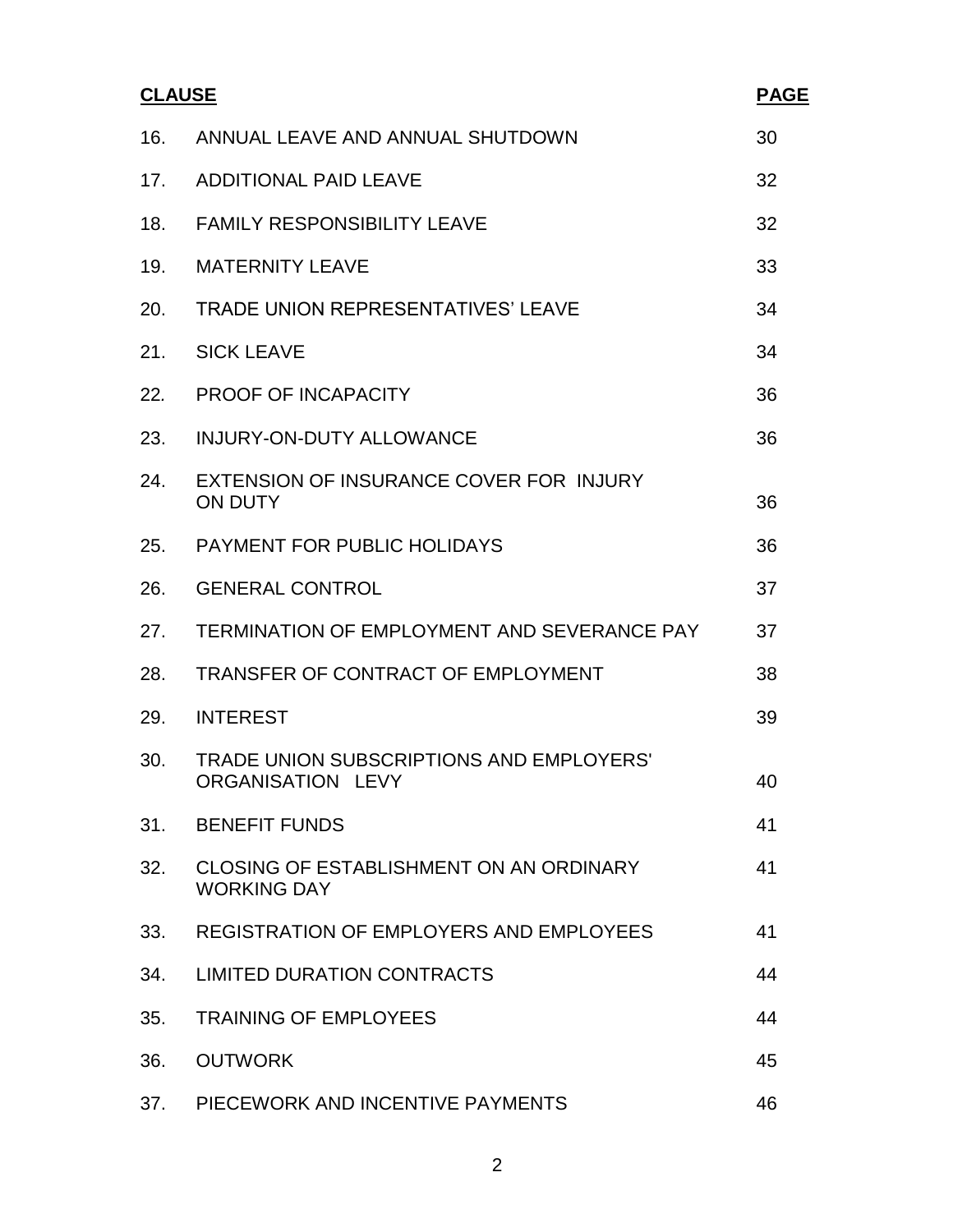| <b>CLAUSE</b> |                                                                                                  | <b>PAGE</b> |
|---------------|--------------------------------------------------------------------------------------------------|-------------|
| 38.           | EMPLOYMENT OF PERSONS UNDER 15 YEARS OF AGE                                                      | 46          |
| 39.           | <b>HIV POLICY</b>                                                                                | 46          |
| 40.           | PROHIBITION OF CONTRACT WORK ON A LABOUR-<br><b>ONLY BASIS</b>                                   | 46          |
| 41.           | <b>TEMPORARY EMPLOYMENT SERVICES</b>                                                             | 47          |
| 42            | <b>PROHIBITION OF CESSION AND/OR SET OFF</b>                                                     | 48          |
| 43.           | <b>FIRST-AID</b>                                                                                 | 48          |
| 44.           | <b>CERTIFICATE OF SERVICE</b>                                                                    | 48          |
| 45.           | STORAGE, INSURANCE AND PROVISION OF TOOLS                                                        | 49          |
| 46.           | ADMINISTRATION OF AGREEMENT                                                                      | 49          |
| 47.           | <b>DESIGNATED AGENTS</b>                                                                         | 50          |
| 48.           | <b>TRADE UNION ACCESS</b>                                                                        | 50          |
| 49.           | <b>EXEMPTIONS</b>                                                                                | 50          |
| 50.           | NEGOTIATING PROCEDURES                                                                           | 53          |
| 51.           | <b>GENERAL RULES GOVERNING CONCILIATIONS &amp;</b><br>ARBITRATIONS UNDER THE AUSPICES OF COUNCIL | 53          |
| 52.           | <b>RESOLUTION OF DISPUTES</b>                                                                    | 54          |
| 53.           | ENFORCEMENT OF THE MAIN COLLECTIVE AGREEMENT                                                     | 60          |
| 54.           | <b>GENERAL</b>                                                                                   | 60          |
|               | ADDENDUM 1 - LIMITED DURATION CONTRACT GUIDELINE                                                 | 61          |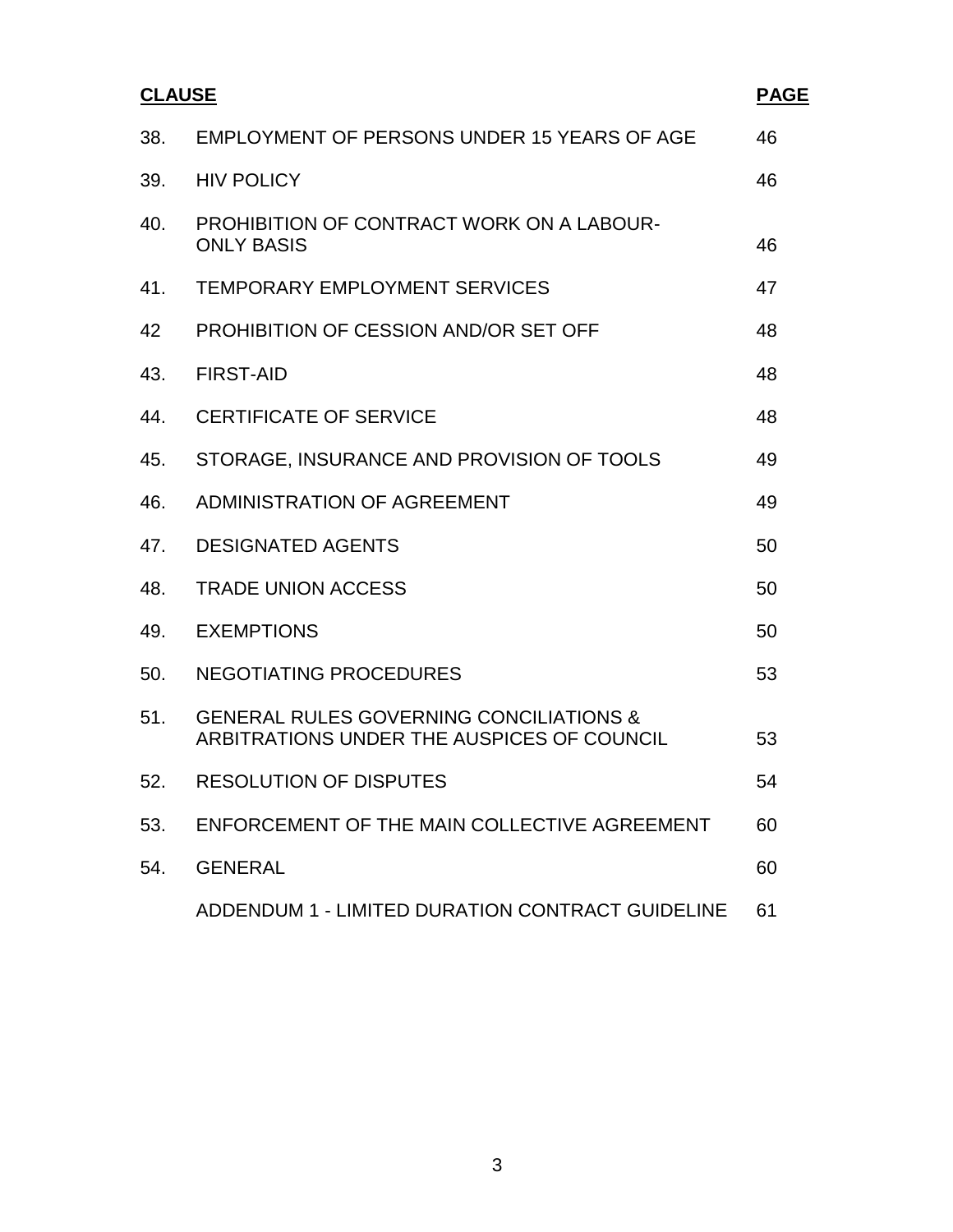#### **SCHEDULE**

# **NATIONAL BARGAINING COUNCIL FOR THE ELECTRICAL INDUSTRY OF SOUTH AFRICA**

### MAIN COLLECTIVE RE – ENACTING AND AMENDING AGREEMENT

### **in accordance with the provisions of the Labour Relations Act, 1995 made and entered into by and between the**

**Electrical Contractors' Association (South Africa)**

### **(hereinafter referred to as the "employers" or the "employers" organisation"), of the one part, and the**

### **South African Equity Workers' Association,**

(hereinafter referred to as the "employees" or the "trade union"), of the other part, being the parties to the National Bargaining Council for the Electrical Industry of South Africa.

to amend the agreement published under Government Notice R. 485 of 12 July 2013.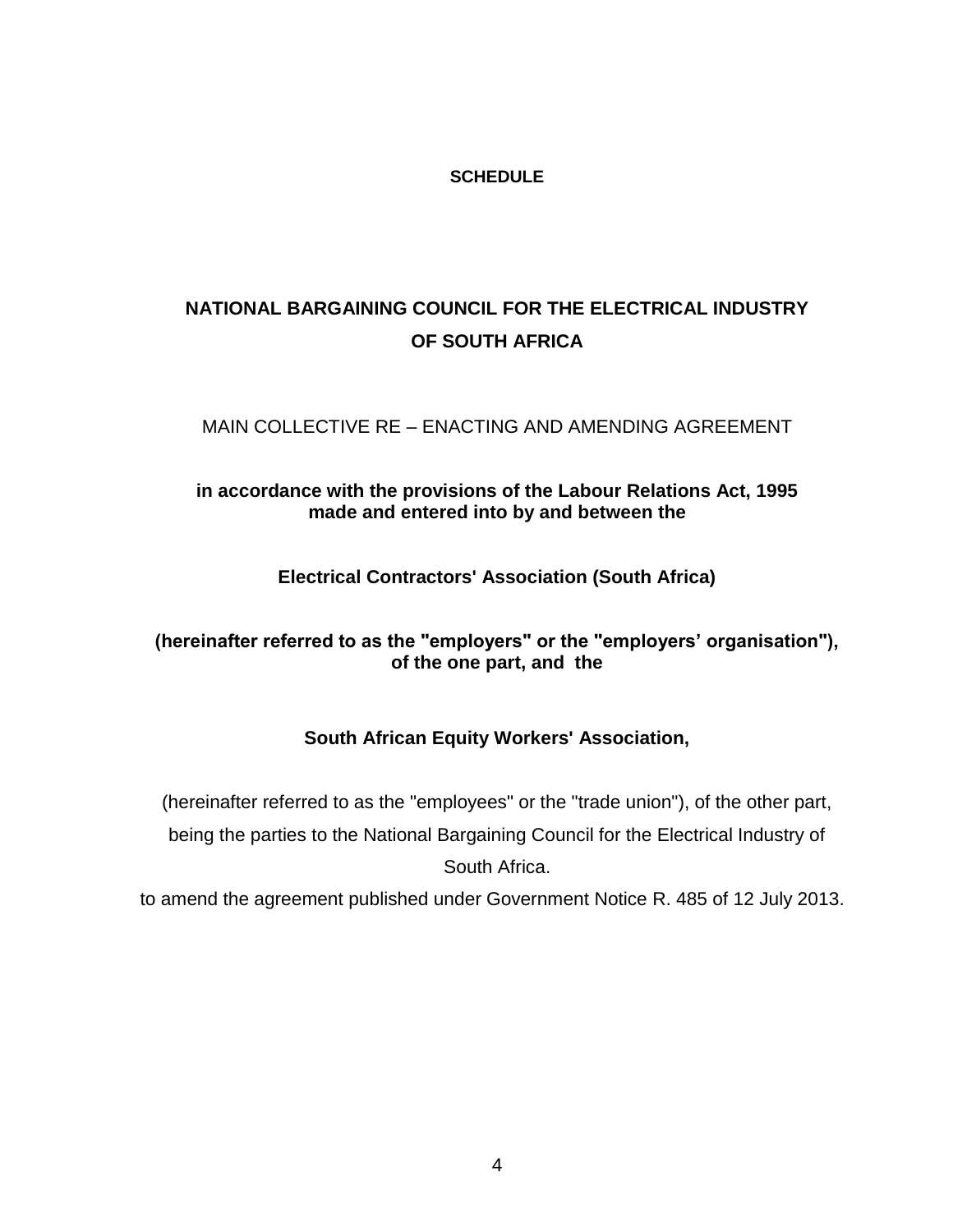#### **PART 1**

### **1. SCOPE OF APPLICATION**

- (1) The terms of this Agreement shall be observed
	- (a) by all employers and employees in the Electrical Industry who are members of the employers' organisation and trade union, respectively, who are engaged or employed in the Industry.
	- (b) throughout the whole of the Republic of South Africa, excluding the Magisterial District of Kimberley, within a radius of 20 kilometres from the General Post Office, Kimberley.
- (2) Notwithstanding the provisions of subclause 1(1)., the terms of this Agreement shall apply to apprentices and learners only in so far as they are not inconsistent with the provisions of the Manpower Training Act, 1981 or the Skills Development Act, 1998, or any conditions prescribed or any notices served in terms thereof.
- (3) For the purposes of this Agreement, the "rate of remuneration" of learners prescribed under the Skills Development Act, 1998, shall be taken to be the weekly wage of such employees, and the "hourly rate" shall be the weekly wage calculated as above, divided by the number of ordinary hours worked in the establishment concerned.
- (4) The following categories are also excluded:
	- (i) Working employers
	- (ii) General Assistant
	- (iii) Administrative Levy Admin Code
	- (iv) Administrative staff Non Electrical Workers
	- (v) Managerial Employees

### **2. PERIOD OF OPERATION**

This Agreement shall come into operation on such date to be determined by the Minister in terms of section 32 of the Labour Relations Act, 1995, and shall remain in force up to and including 31 January 2017.

### **2A. SPECIAL PROVISIONS**

The provisions of clauses 20, 30, 41(8) and 50 of the Agreement published under Government Notice R. 485 of 12 July 2013 (hereinafter referred to as the "Former Agreement) as further extended, renewed, amended and re-enacted from time to time, shall apply to employers and employees who are members of the parties to the collective agreement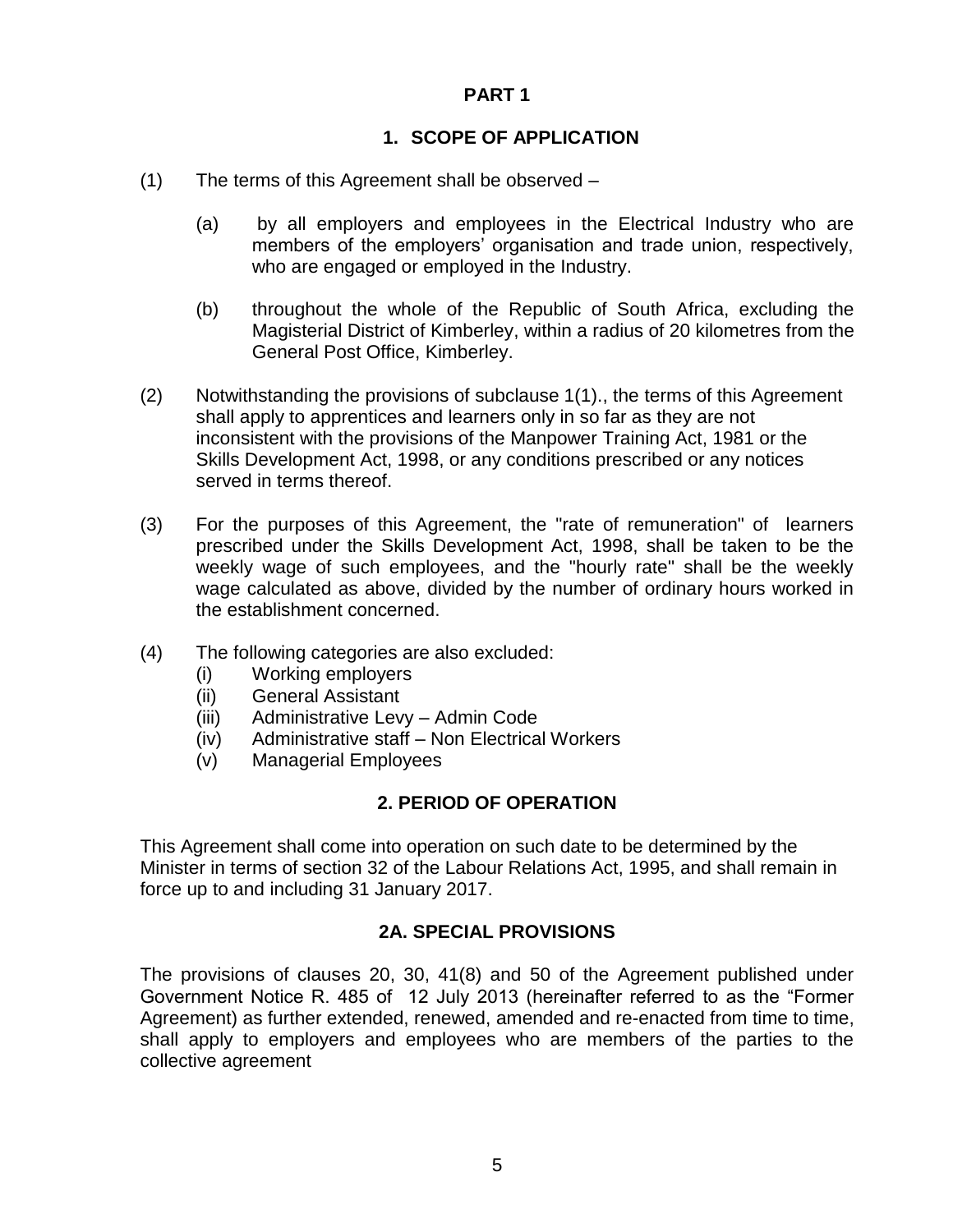#### **2B GENERAL PROVISIONS**

The provisions of clauses 4 to 19, 21 to 29, 31 to 41(7), 41(9) to 49, 51 to 54 and Part II of the Former Agreement (as further extended. renewed amended and re-enacted from time to time), shall apply to employers and employees

#### **3. EXCLUSIONS**

The provisions of this Agreement shall not apply to non-parties in respect of clauses 1(1) (a) and 2of Part 1 of this Agreement.

#### **4. INDUSTRIAL ACTION**

No person bound by the provisions of this Agreement shall engage in or participate in a strike or a lockout or any conduct in furtherance of a strike or a lockout in respect of any matter regulated by this Agreement for its duration.

#### **5. DEFINITIONS**

Any expressions used in this Agreement which are defined in the Labour Relations Act, 1995, shall have the same meaning as in that Act, and any reference in this Agreement to an Act shall include any amendments to such Act; further, and unless the context otherwise indicates –

"**abscond"** means the absence from work of an employee for a period in excess of four consecutive working days without the employer being informed or notified of the reasons therefore, or the desertion by an employee of his employment for reasons unknown to the employer;

**"Act"** means the Labour Relations Act 66 of 1995;

**"apprentice"** means an employee serving under a written contract of apprenticeship registered with **the relevant SETA;**

**"Area A"** means the Magisterial Districts of Alberton, Benoni, Boksburg, Brakpan, Bronkhorstspruit, Carletonville, Cullinan, Delmas, Germiston, Heidelberg, Johannesburg, Kempton Park, Krugersdorp, Kwamhlanga, Mkobola Nigel, Oberholzer, Pretoria, Randburg, Randfontein, Roodepoort, Sasolburg, Soshanguve, Soweto, Springs, Vanderbijlpark, Vereeniging, Westonaria, Witbank and Wonderboom;

**"Area B"** means the Magisterial Districts of Amersfoort, Balfour, Bethal, Bochum, Brits, Ermelo, Garankuwa, Highveld Ridge, Klerksdorp, Kriel, Malamulela, Mankwe, Mhala, Middelburg (Mpumalanga), Mmabatho, Mokerong, Moretele, Nelspruit, Nsikazi, Phokwani, Pietersburg, Piet Retief, Pongola, Potchefstroom, Rustenburg, Seshego, Standerton, Thabamoopo, Themba, Thohoyandou, Volksrust, Wakkerstroom, and White River;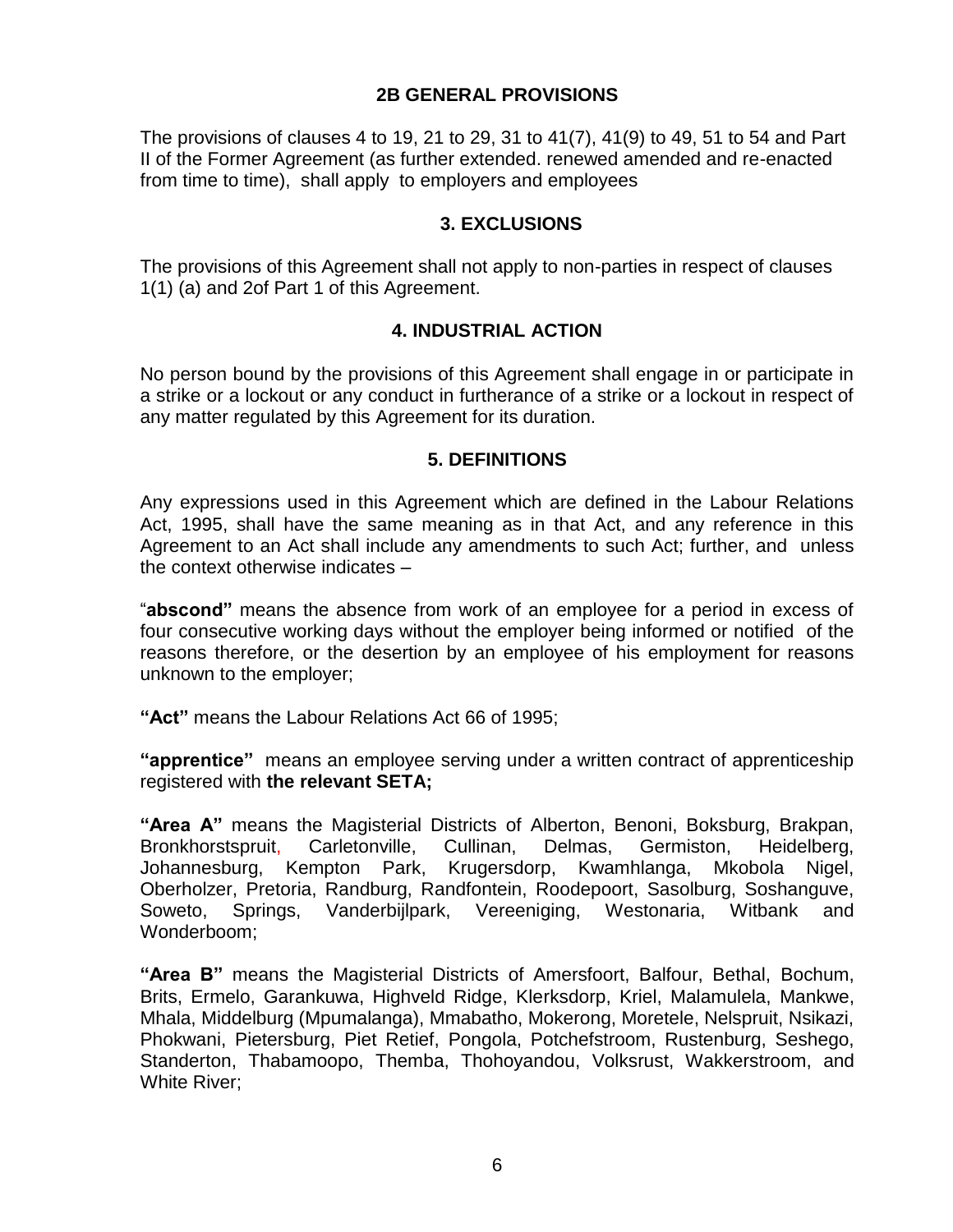**"Area C"** means the Magisterial Districts of Barberton, Belfast, Bloemfontein, Bloemhof, Bolobedu, Botshabelo, Carolina, Christiana, Coligny, Delareyville, Dzanani, Eerstehoek, Ellisras, Giyani, Groblersdal, Hlangani, Koster, Letaba, Lichtenburg, Lulekani, Lydenburg, Madikwe, Mapulaneng, Marico, Mbibana, Mdutjana, Messina, Moutse, Mutali, Namakgale, Naphuno, Nebo, Nkomazi, Pilgrim's Rest 1 and 2, Phalaborwa, Potgietersrus (only the district north of the Melk River), Schweizer-Reneke, Ritavi, Sekgosese, Sekhukhuneland, Soutpansberg, Swartruggens, Thabazimbi, Ventersdorp, Vuwani, Waterberg, Waterval - Boven and Wolmaransstad, and the Municipal Area of Warmbaths;

**"Area D"** means the Magisterial Districts of Bethlehem, Harrismith, Hennenman, Kroonstad, Odendaalsrus, Parys, Ventersburg, Virginia, Welkom and Witsieshoek;

**"Area E"** means the Magisterial Districts of Barkly West, Bethulie, Boshof, Bothaville, Brandfort, Britstown, Bultfontein, Carnarvon, Clocolan, Colesberg, De Aar, Dewetsdorp, Edenburg, Excelsior, Fauresmith, Ficksburg, Fouriesburg, Frankfort, Fraserburg, Gordonia, Hanover, Hartswater, Hay, Heilbron, Herbert, Hoopstad, Huhudi, Jacobsdal, Jagersfontein, Kenhardt, Kimberley (outside a 20 km radius from the General Post Office), Koffiefontein, Koppies, Kudumane, Kuruman, Ladybrand, Lindley, Marquard, Noupoort, Petrusburg, Philippolis, Philipstown, Prieska, Postmasburg, Reddersburg, Reitz, Richmond (Northern Cape), Rouxville, Senekal, Smithfield, Thabanchu, Theunissen, Trompsburg, Victoria West, Viljoenskroon, Vrede, Vredefort, Vryburg, Warrenton, Wepener, Wesselsbron, Williston, Winburg and Zastron;

**"Area F"** means the Magisterial Districts of Motherwell, Port Elizabeth and Uitenhage;

**"Area G"** means the Magisterial Districts of Albany, Alexandria, Bathurst, Beaufort West, Calitzdorp, George, Humansdorp, Joubertina, Knysna, Ladismith, Mossel Bay, Oudtshoorn, Riversdale and Uniondale;

**"Area H"** means the Magisterial Districts of Aberdeen, Adelaide, Albert, Aliwal North, Barkley East, Bedford, Bizana, Butterworth, Cala Cathcart, Centani, Cofimvaba St Marks, Cradock, Elliot, Elliotdale, Engcobo, Flagstaff, Fort Beaufort, Glen Grey (Lady Frere),Graaff-Reinet, Hankey, Herschel, Hewu, Hofmeyer, Idutywa, Indwe, Jansenville, Keiskammahoek, Kentani, King William's Town, Kirkwood, Komga, Kwabhaca, Lady Grey, Libode, Lusikisiki, Maclear, Maluti, Mdantsane, Middelburg (Eastern Cape),Middledrift, Molteno, Mount Ayliff, Mount Fletcher, Mount Frere, Mpofu, Mqanduli, Mthatha,Murraysburg,Ngqeleni,Nqamakwe,Ntabethhemba,Pearston,Peddie,Prince Albert,Qumbu,Queenstown,Siphaqeni,SomersetEast,Sterkspruit,Sterkstroom,Steynsburg ,Steytlerville,Stutterheim,Tabankulu,Tarka,Tsolo,Tsomo,Umtata, Umzimvubu(Port St Johns),Venterstad, Victoria East, Willowmore, Willowvale, Wodehouse; Xhora and Zwelitsha.

**"Area I"** means the Magisterial Districts of Bellville ,Cape, Goodwood, Kuils River Mitchell"s Plain, Simonstown, and Wynberg

**"Area J"** means the Magisterial Districts of Camperdown, Chatsworth, Durban,Greytown, Inanda, Kranskop, Lions River, Lower Tugela, Ndwedwe, New Hanover, Mapumulu, Pietermaritzburg, Pinetown, Richmond, Umbumbulu, Umlazi,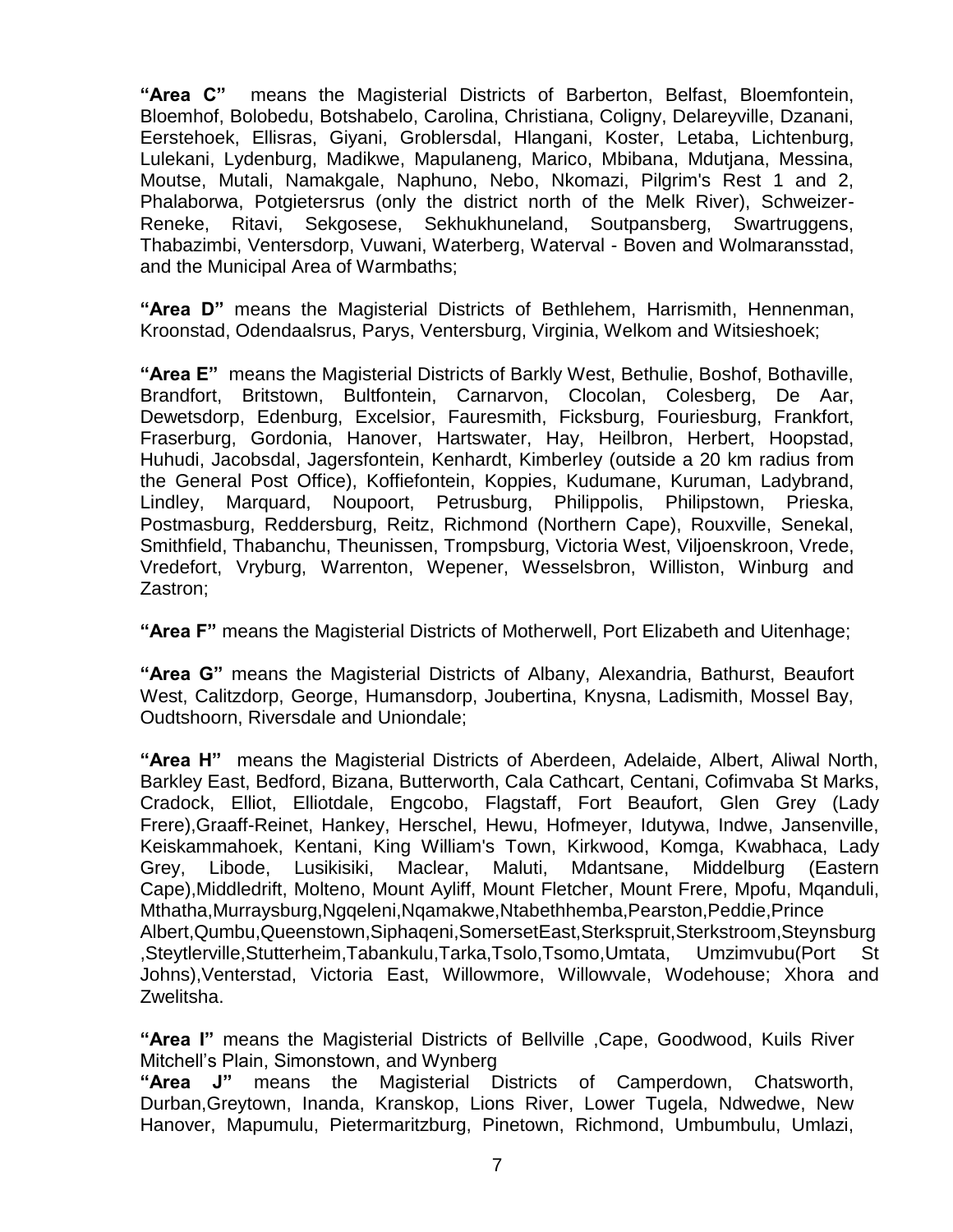and Umvoti, Valinlena, inclusive of any former self governing territories located therein.

**"Area K"** means the Magisterial Districts of Alfred, Babanango, Bergville, Bulwer, Colenso, Danhauser, Dundee, Empangeni, Eshowe, Estcourt, Glencoe,Harding, Hlabisa, Impendle, Ingwavuma ,Ixopo, Kliprivier, Kokstad, Ladysmith,Louwsburg, Lower Umfolozi, Madadeni, Mahlabitini, Manguzi, Matatiele, Melmoth, Mooi River, Mount Currie, Msinga, Mtonjaneni, Mtunzini, Newcastle, Ngotshe, Nkandla, Nongoma, Nqutu, Paulpietersburg, Polela, Pongola, Port Shepstone, Scottburgh, Simdlangentsha, Turton, Ubombo, Ulundi, Umzinto, Underburg, Utrecht, Vryheid, Vulamehlo and Weenen, inclusive of any former self governing territories located therein; and Umzimkulu in the Eastern Cape.

**"Area L"** means the Magisterial District of East London;

**"Area M"** means the Magisterial Districts of Atlantis, Gordon"s Bay, Malmesbury, Paarl, Somerset West, Stellenbosch, Strand and Wellington;

**"Area N"** means the Magisterial Districts of Calvinia, Clanwilliam, Hopefield, Morreesburg, Namaqualand, Piketberg, Sutherland, Vanrhynsdorp, Vredenburg and Vredendal,

**"Area O"** means the Magisterial Districts of Bredasdorp, Caledon, Ceres, Heidelberg, Hermanus, Laingsburg, Montague, Robertson, Swellendam, Tulbagh and Worcester.

Note: In the event of any magisterial district being omitted from the above, the Council will determine under which Area such district should be placed.

**"artisan"** means an employee who has completed his training in terms of the Manpower Training Act, 1981, or is in possession of a certificate issued by a relevant SETA or by the former Electrical Contracting Industries Training Board recognising that he has received training sufficient to entitle such an employee to work as an artisan in the Industry;

**"Building Industry"** without in any way limiting the ordinary meaning of the expression, means the industry in which employers and their employees are associated for the purpose of erecting, completing, renovating, repairing, maintaining or altering buildings and structures and/or making articles for use in erecting, completing or altering buildings and structures, whether the work is performed, the material is prepared, or the necessary articles are made on the sites of the buildings or structures or elsewhere, and includes all work executed or carried out by persons who are engaged in the trades, activities or subdivisions in the Building Industry excluding the Electrical Industry.

**"certificate"** means a certificate of registration issued in terms of regulation 11(3) of the Electrical Installation Regulations, 2009;

**"civil disorder"** means the concerted action of a number of people, not employed by the employer, to disrupt, for any purpose whatsoever, the normal activities of the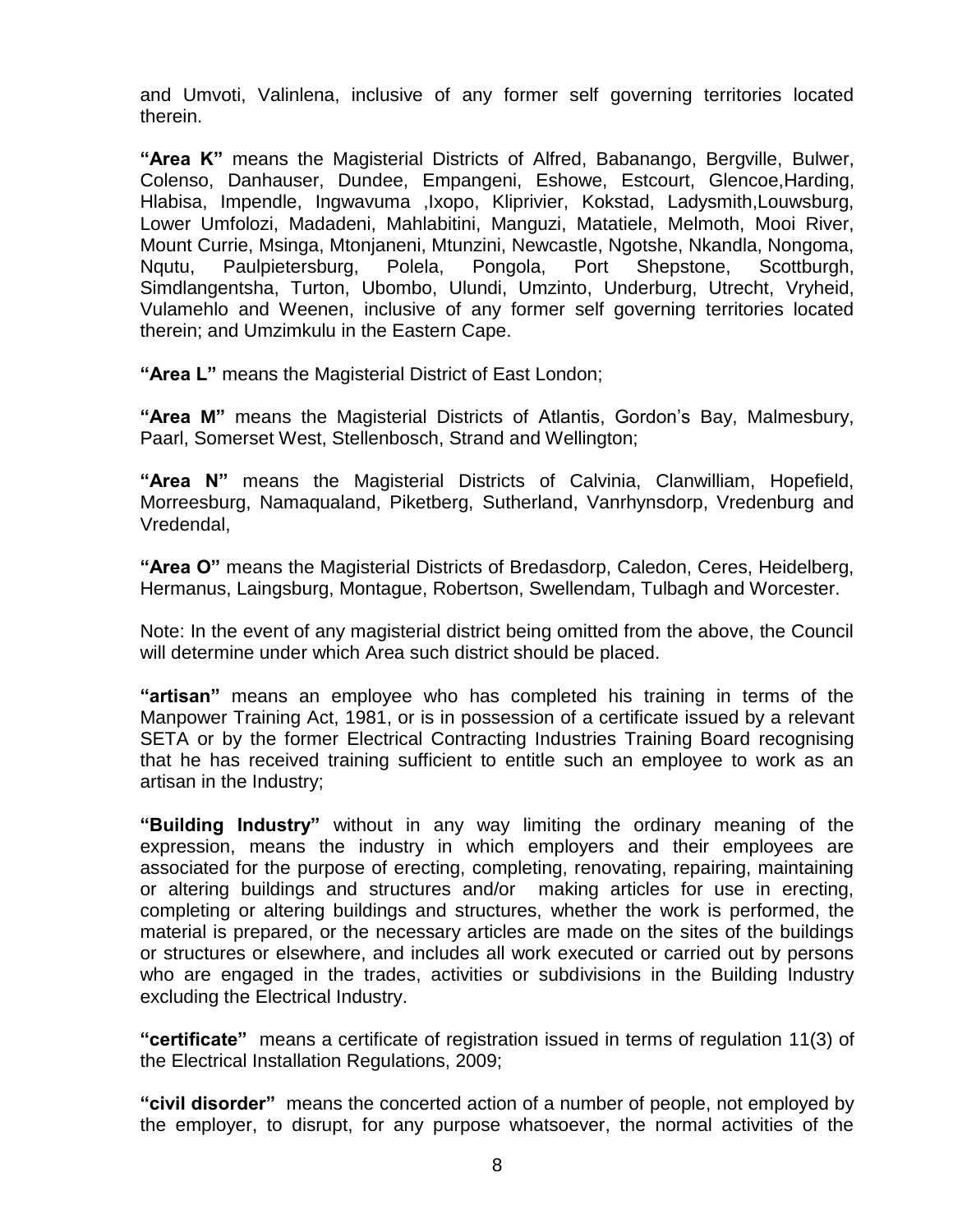employer at his place of business or any working site, or to prevent employees either from reaching such place of business or working site or from commencing or continuing to work;

**"Council"** means the National Bargaining Council for the Electrical Industry of South Africa;

**"domestic appliance mechanic (DAM)"** or **"refrigeration mechanic"** means an employee engaged in one or more of the following classes of work :

diagnosing faults in, or directing or executing repairs or adjustments to, or servicing, assembling, erecting and/or installing ranges, refrigerators, washing machines, ironers, air-conditioning units and all other major electrical appliances, carrying out final tests or supervising of such operations, but does not include an employee engaged in connecting to existing outlets, refrigerators, ranges, or other domestic electrical appliances;

**"domestic appliance repairer (DAR)"** (Areas J and K only) means an employee engaged in -

- (a) the following operations when performed in the workshops of an establishment in connection with the repair of heating and/or drying and/or personal care appliances of a load not exceeding five amperes, except in the case of domestic heating appliances where the load does not exceed 15 amperes -
	- (i) repairing and/or replacing heating elements on appliances,
	- (ii) repairing and/or replacing ceramic or other insulating spacers, including fixing,
	- (iii) repairing and/or re-assembling heating element containers,
	- (iv) removing and/or replacing motors not exceeding 750 watts at the direction of an artisan, excluding final testing,
	- (b) any or all of the operations carried out in connection with the installation of burglar or other similar alarm systems –
		- (i) connecting cables of electromechanical devices;
		- (ii) adjusting vibration contracts to pre-set limits;
		- (iii) soft soldering by hand;
		- (iv) foiling windows.

**"driver"** means an employee engaged in driving a mechanical vehicle on a public road who is in possession of a valid driver's licence issued under any Road Traffic Ordinance;

**"electrical assistant"** means an employee who is engaged in any or all of the following tasks: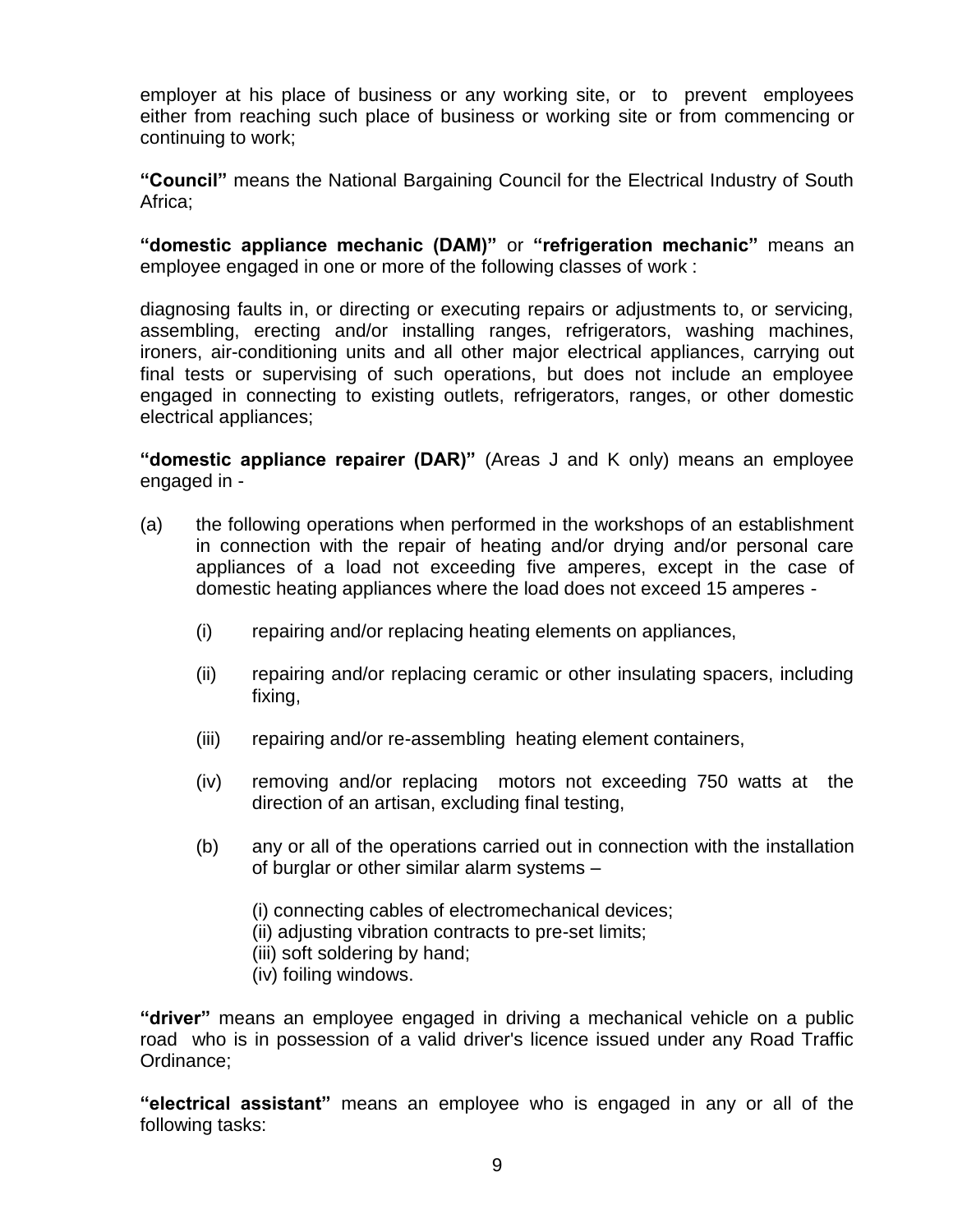- (a) Digging holes and trenches, planting poles and laying cables in trenches,
- (b) chasing and cutting walls and concrete floors for conduit,
- (c) loading or unloading materials,
- (d) stripping redundant installations and equipment incidental thereto from which the supply cables have been removed,
- (e) cleaning office and workshop areas,
- (f) preparing refreshments,
- (g) installing and fixing of flush and surface mounted wireways and ancilliary equipment thereto,
- (h) installing cables including the fitting of glands, making off and securing such cables, but excluding the connection thereof,
- (i) assisting with erecting and connecting luminaires;
- (j) assisting with operating a trenching machine once trained,
- (k) assisting a master installation electrician, an installation electrician, an electrical tester for single-phase, an electrician, an artisan, a domestic appliance mechanic, a domestic appliance repairer and an Elconop 1, Elconop 2 or Elconop 3, but not performing any work individually except as set out in (a) to (j) above:

**"electrical construction operator level 1"** (hereinafter referred to as `Elconop 1') means an employee who has received on-the-job training by the employer and who undertakes any of the following tasks and who may use the tools necessary to perform such tasks:

- (a) installing and fixing of flush and surface mounted wire ways and ancillary equipment incidental thereto
- (b) installing of cables including the fitting of glands, making off and securing of such cables but excluding the connection thereof
- (c) installing and connecting of socket outlets
- (d) erecting and connecting of luminaries
- (e) operating a trenching machine
- (f) performing the work of an electrical assistant and general assistant
- (i) assisting a master installation electrician, an installation electrician, an electrical tester for single-phase, an electrician or artisan and an Elconop 2 or Elconop 3, but not performing any work individually, except as set out in (a) to (f) above;

**"electrical construction operator, level 2"** (hereinafter referred to as "Elconop 2") means an employee who is in possession of proof of proficiency as Elconop 1 issued by the Council as authorised by the Employer, who has attended the prescribed formal training course at an institutionalised training centre accredited by a relevant Sector Education Training Authority (SETA), has undergone on-the- job training and has successfully passed the examination for Elconop 2 at an institutionalised training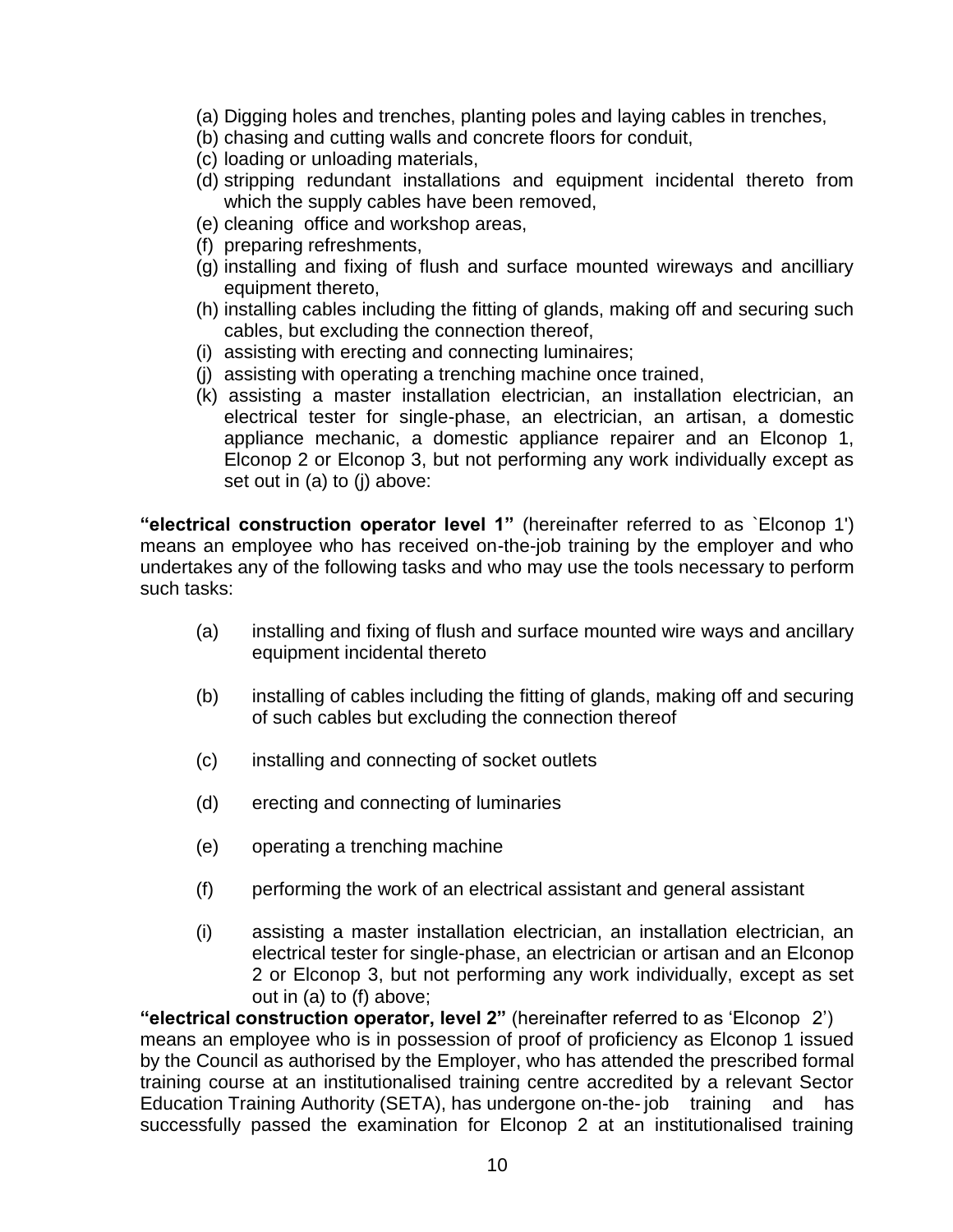centre recognised by the Council and accredited by a relevant SETA, and who may be engaged in any or all of the following tasks, and may use the tools necessary to perform such tasks: Provided such tasks are carried out only on new installations or on major renovations to structures or buildings from which the power has been disconnected from the main supply, and are carried out under the supervision of a master installation electrician, an installation electrician, an electrical tester for singlephase, an electrician/artisan or an Elconop 3 –

- (a) placing and drawing in of conductors into wireways
- (b) installing and connecting of lighting, cooker, water heater and low voltage systems including systemised and/or innovative wiring systems, the connection of distribution boards
- (c) installing of under floor heating systems
- (d) jointing of cables using epoxy or other approved means, as well as the connection of such cables on installations where the supply has been switched off
- (e) simple arc gas welding
- (f) performing the work of an electrical assistant, general assistant or Elconop 1
- (g) assisting a master installation electrician, installation electrician, electrical tester for single phase, an electrician/artisan and an Elconop 3."

**"electrical construction operator level 3"** "electrical construction operator level 3" (hereinafter referred to as "Elconop 3") means an employee who has been employed in the Industry as an Elconop 2 for a continuous period of at least 12 months and has attended the prescribed formal training course at an institutionalised training centre accredited by a relevant Sector Education Training Authority (SETA), has undergone on-the-job training and has successfully passed the examination for Elconop 3 at an institutionalised training centre recognised by the Council and accredited by a relevant SETA, or who is in possession of a registration card issued by the Council recognising him as an Elconop 3."

**"electrical contractor"** means a person who undertakes to perform electrical installation work on behalf of any other person, but excludes an employee of such first mentioned person;

"**Electrical Engineering Industry"** means the industry concerned with -

(a) the manufacture and/or assembly from component parts of electrical equipment, namely generators, motors, converters, switch and control gear (including relays, contactors, electrical instruments and equipment associated therewith), electrical lighting, heating, cooking, refrigeration and cooling equipment, transformers, furnace equipment, signalling equipment, radio or electronic equipment, including monitors and other equipment utilising the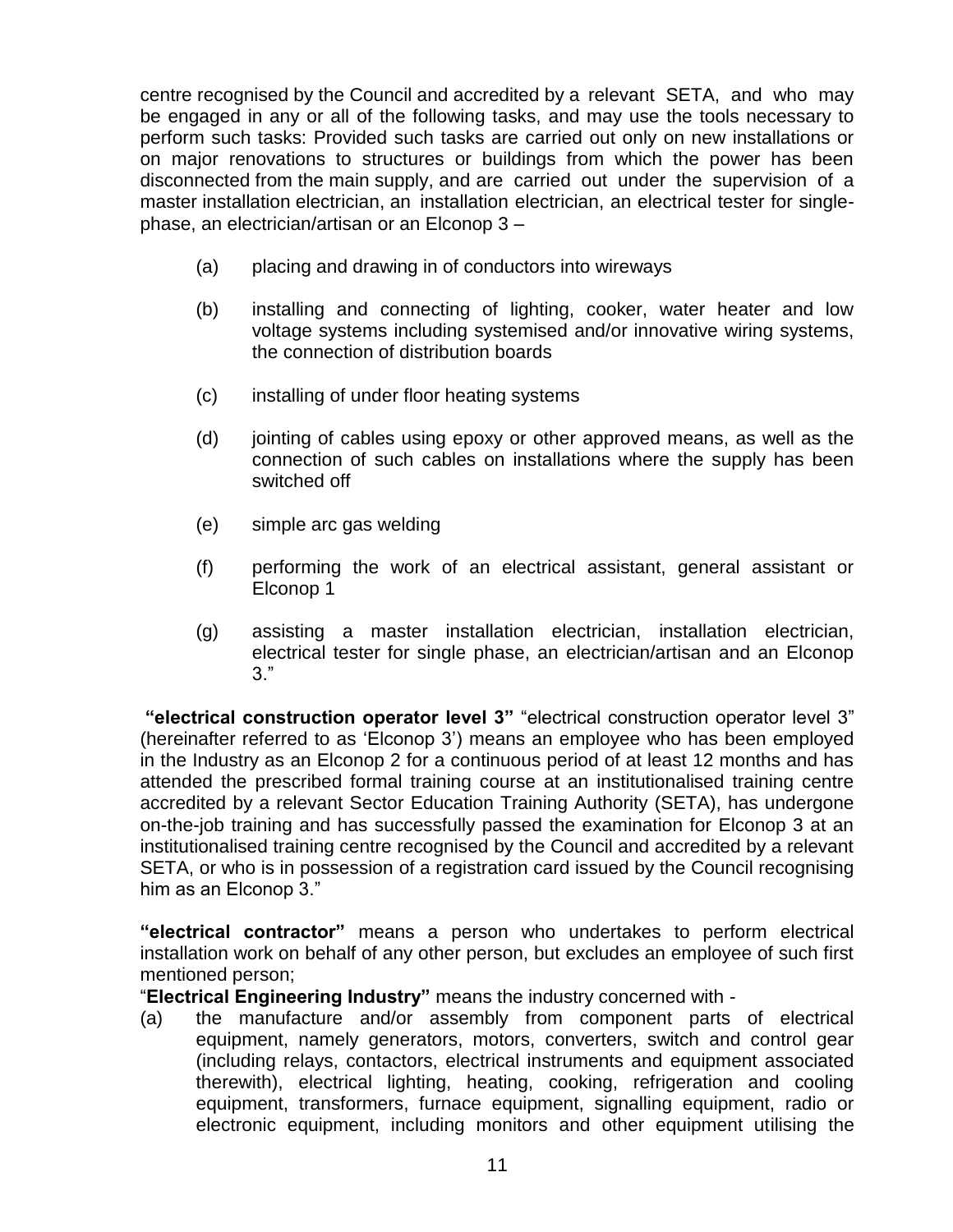principles used in the operation of radio and electronic equipment, the latter equipment includes, but is not limited to, television and incandescent lamps, and electric cables and domestic electrical appliances, and further includes the manufacture of component parts of the aforementioned equipment,

(b) the installation, maintenance, repair and servicing of the equipment referred to in paragraph (a) above, but does not include the activities of the Electrical Industry,

**"Electrical Industry" or "Industry"** means the industry in which employers and their employees are associated for any or all of the following -

- (a) the design, preparation, erection, installation, repair and maintenance of all electrical equipment forming an integral and permanent part of buildings and/or structures, including any wiring, cable jointing and laying and electrical overhead line construction, and all other operations incidental thereto, whether the work is performed or the material is prepared on the site of the buildings or structures or elsewhere,
- (b) the design, preparation, erection, installation, repair and maintenance of all electrical equipment incidental to the purpose for which a building and/or structure is used, including any wiring, cable jointing and laying and electrical overhead line construction, and all other operations incidental thereto, whether the work is performed or the material prepared on the site of the buildings or structures or elsewhere,
- (c) the design, preparation, erection, installation, repair and maintenance of all electrical equipment incidental to the construction, alteration, repair and maintenance of buildings and/or structures, including any wiring, cable jointing and laying and electrical overhead line construction, and all other operations incidental thereto, whether the work is performed or the material prepared on the site of the buildings or structures or elsewhere,
- (d) the design, preparation, erection, installation, repair and maintenance of all electrical equipment not covered by (a), (b) or (c) above, including any wiring, cable jointing and laying and electrical overhead line construction, and all other operations incidental thereto, whether the work is performed or the material prepared on the site of the buildings or structures or elsewhere,
- (e) the installation and/or maintenance and/or repair and/or servicing of overhead lines and underground cables associated with domestic and/or industrial and/or commercial installations and/or street lighting: Provided that such installation is beyond the supply authorities point of supply.

For the purposes of this definition -

- (i) electrical equipment includes:
	- (aa) electrical cables and overhead lines, and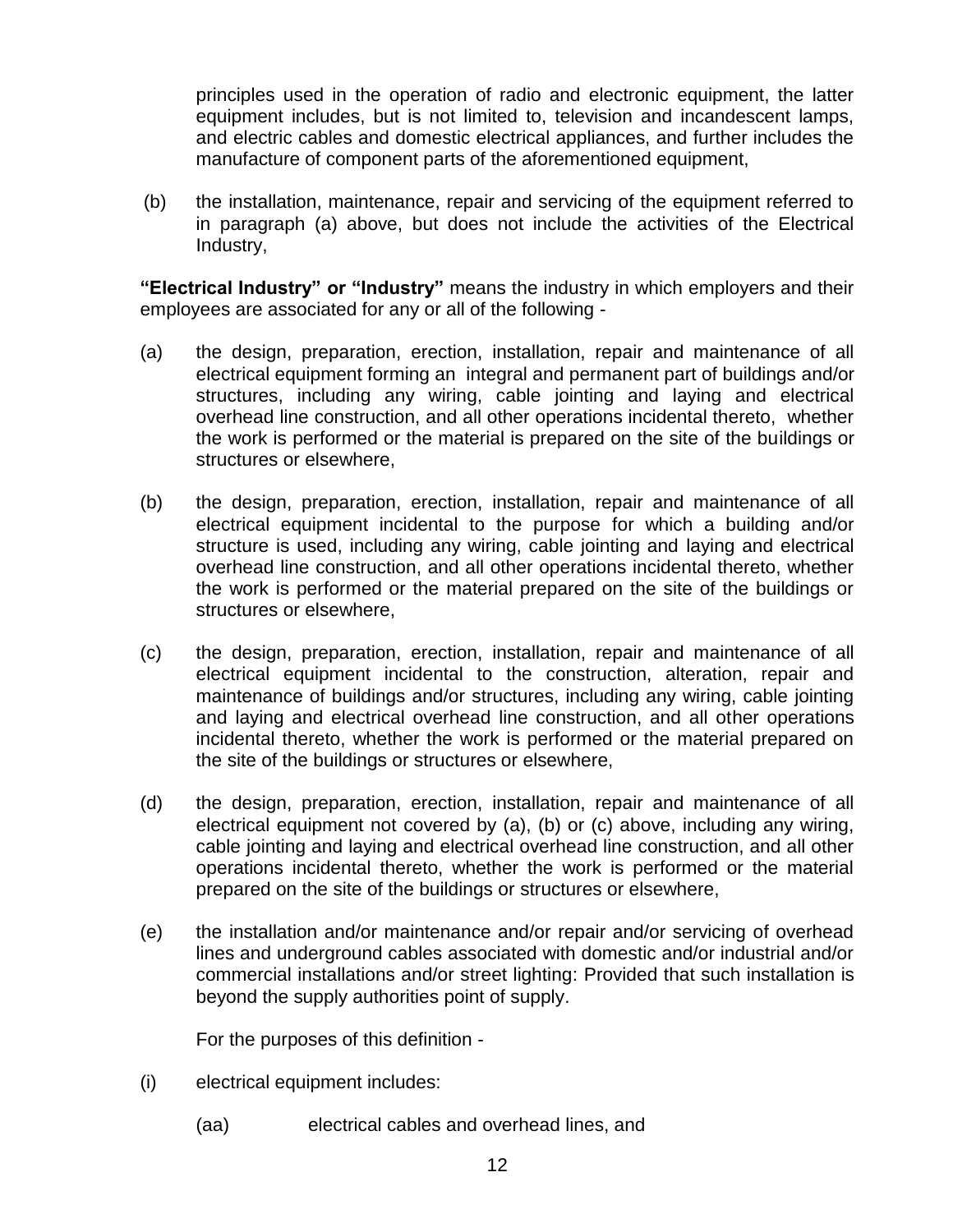- (ab) generators, motors, converters, switch and control gear (including relays, contactors, electrical instruments and equipment associated therewith), electrical lighting, heating, cooking, refrigeration and cooling equipment, primary and secondary cells and batteries, transformers, furnace equipment, radio sets and allied electrical apparatus, signalling equipment and other equipment utilising the principles used in the operation of radio or electronic equipment,
- (ii) design, preparation, erection, installation, repair and maintenance does not include -
	- (aa) the manufacture, installation, repair and/or maintenance of lifts and escalators,
	- (ab) the manufacture and/or assembly by the manufacturer of the aforementioned electrical equipment and/or components thereof,
	- (ac) the wiring of or installation in motor vehicles of lighting, heating or other equipment or fixtures, whether permanent or otherwise,
	- (ad) the manufacture, repair and servicing of motor vehicle batteries, the manufacture of lead-acid batteries and the repair, maintenance and installation of such batteries when performed by the manufacturers thereof, and
	- (ae) the sale, and/or repair and/or servicing of manual and/or electrical typewriters and/or electro-mechanical office machines and equipment:

Provided that -

The Electrical Industry, as defined above, shall not include the Iron, Steel, Engineering and Metallurgical Industry, the Local Authority Undertaking and the Building Industry as defined in the Council"s certificate of registration.

**"electrical installation"** means any machinery, in or on any premises, used for the transmission of electricity from a point of control to a point of consumption anywhere on the premises, including any article forming part of such an installation irrespective of whether or not it is part of the electrical circuit, but excluding -

- (a) any machinery of the supplier related to the supply of electricity on the premises,
- (b) any machinery which transmits electrical energy in communication, control circuits, television or radio circuits,
- (c) an electrical installation on a vehicle, vessel, train or aircraft; and
- (d) control circuits of 50 V or less between different parts of machinery or system components, forming a unit, that are separately installed and derived from an independent source or an isolating transformer.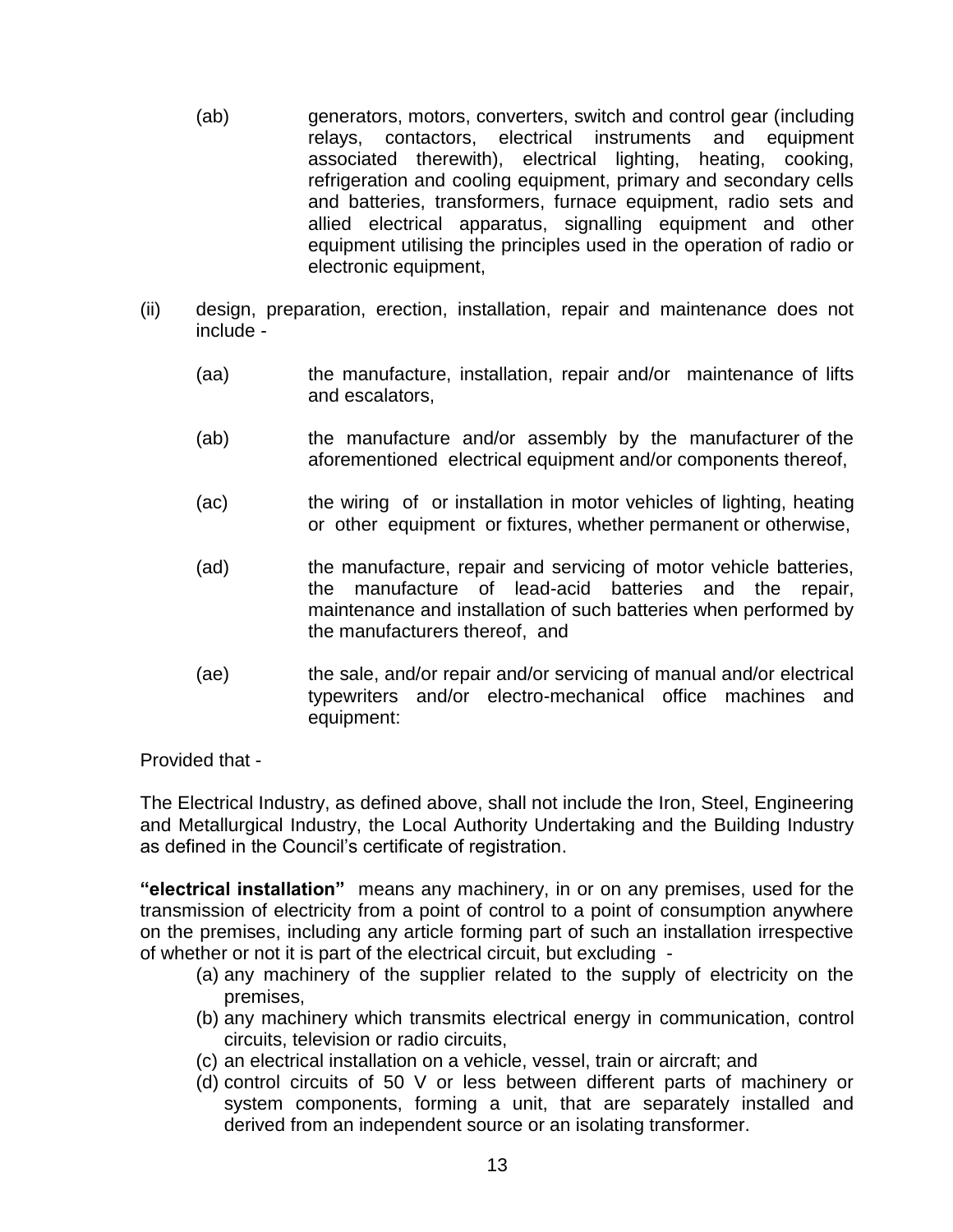**"electrical tester for single-phase"** means a person who has been registered as an electrical tester for single-phase in terms of either the Electrical Installation Regulations 1992 or 2009 made under the Occupational Health and Safety Act, 1993, and who has been approved by the chief inspector for the verification and certification of the construction, testing and inspection of electrical installations supplied by a single-phase electricity supply at the point of control; excluding specialised electrical installations,

**"electrical wiring"** means the design, installation, alteration, repair or testing of any cable, conductor, fitting, apparatus or conduit used or intended to be used for purposes integral or incidental to the supply and/or consumption of electricity;

**"electrician"** means an employee who has completed an apprenticeship in terms of the Manpower Training Act, 1981 in a trade relevant to the Industry, or who has received training recognised by a relevant SETA as being sufficient to entitle him to work as an electrician in the Industry;

**"employee"** means any person employed on any of the classes of work defined in this Agreement and includes a person employed under a contract of apprenticeship recognised by the Council;

**"employer"** means any person who employs or provides work for any person and remunerates or expressly or tacitly undertakes to remunerate him or who permits any person in any manner to assist him in the carrying on or conducting of his business, and includes temporary employment services as defined in the Act;

**"establishment"** means the place where the employer normally carries on his business and where his wage records are kept;

**"foreman"** means an electrician or artisan who has been appointed by his employer to supervise work defined in this Agreement : Provided that such employee may also be required to undertake electrical installation work himself if so required by his employer;

**"Freedom of Association"** means the right of an employee to join or not to join a trade union of his choice, and the right of an employer to join or not to join an employers" organisation of his choice".

**"general assistant"** means an employee who

- (a) is engaged in any or all of the following tasks;
	- (i) Digging holes and trenches, planting poles and laying and pulling cables in trenches,
	- (ii) chasing and cutting walls and concrete floors for conduit, providing no power tools are used
	- (iii) loading or unloading materials,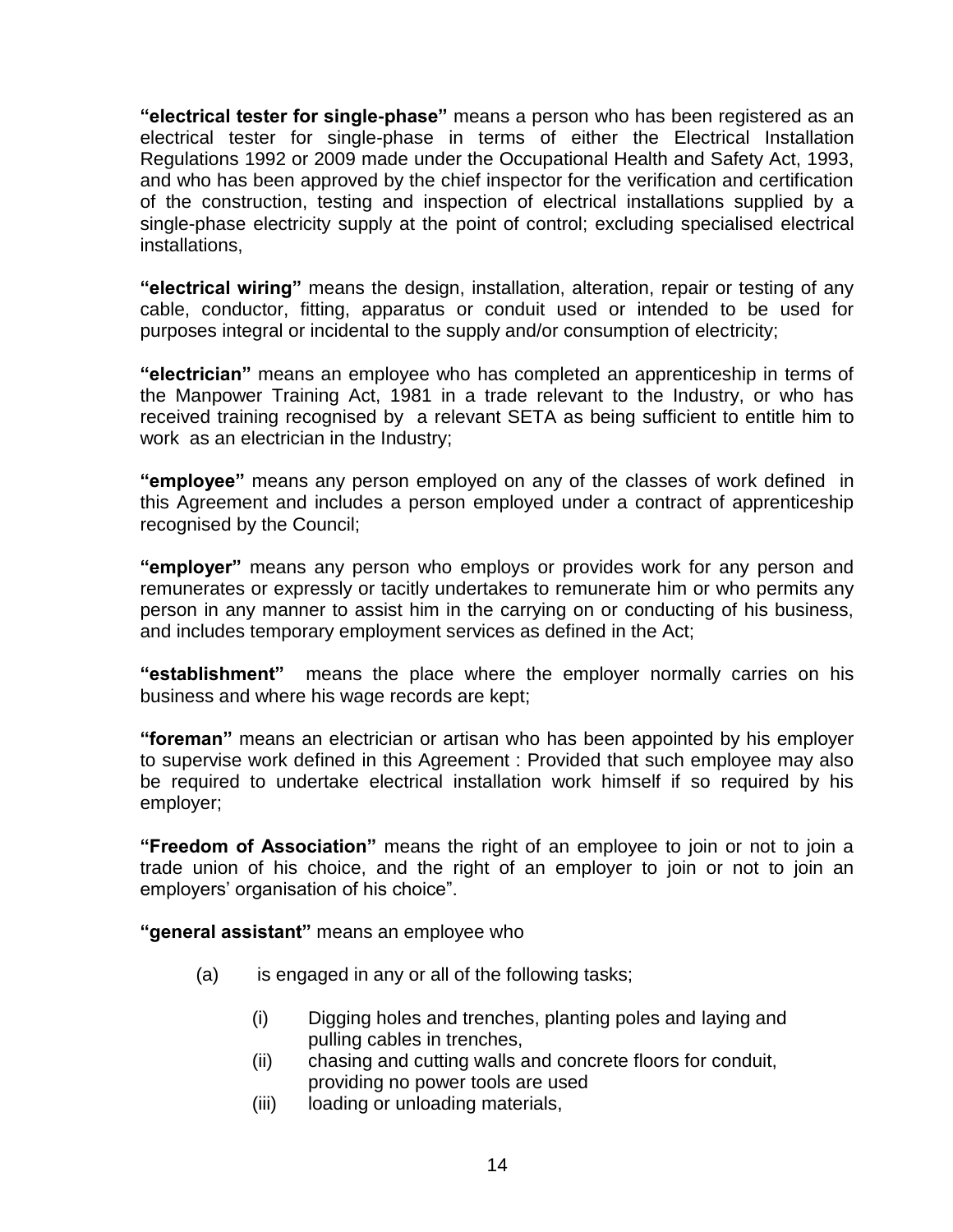- (iv) stripping redundant installations and equipment incidental thereto from which the supply cables have been removed,
- (b) is employed on the following terms and conditions
	- (i) no such employee shall be employed for a total period exceeding 4 months in any calendar year, with the same employer.
	- (ii) the prescribed minimum wage rate of an employee shall not be less than 75% of the prescribed minimum wage rate of an Electrical Assistant,
	- (iii) all general assistants shall be included in the Council"s monthly return forms and an employer shall be required to pay all applicable contributions and subscriptions in terms of the Council"s collective agreements excluding pension/provident fund, sick pay fund and risk benefits .

**"independent appeals body"** means any person or persons appointed by the Council in terms of Section 32 of the Labour Relations Act 66 of 1995, as amended, from an accredited institution, to hear and decide any appeal brought against the Council"s refusal of a non party"s or a party"s application for exemption from the provisions of the collective agreement and the withdrawal of such an exemption by the Council.

**"installation electrician"** means a person who has been registered as an installation electrician in terms of the Electrical Installation Regulations,1992 or 2009, made under the Occupational Health and Safety Act, 1993, and who has been approved by the chief inspector for the verification and certification of the construction, testing and inspection of any electrical installation, excluding specialised electrical installations;

### **"installation work"** means –

(a) the installation, extension, modification or repair of an electrical installation;

(b) the connection of machinery at the supply terminals of such machinery; or

(c) the inspection, testing and verification of electrical installations for the purpose of issuing a certificate of compliance

**"Iron, Steel, Engineering and Metallurgical Industry"** means (subject to the provisions of any Demarcation Determinations made in terms of section 76 of the Labour Relations Act, 1956, and section 62 of the Labour Relations Act, 1995), the industry concerned with the production of iron and/or steel and/or the processing and/or recovery and/or refining of metals (other than precious metals) and/or alloys from dross and/or scrap and/or residues; the maintenance, fabrication, erection or assembly, construction, alteration, replacement or repair of any machine, vehicle (other than a motor vehicle) or article consisting mainly of metal (other than precious metals) or parts or components thereof and structural metal work, including steel reinforcement work; the manufacture of metal goods principally from such iron and/or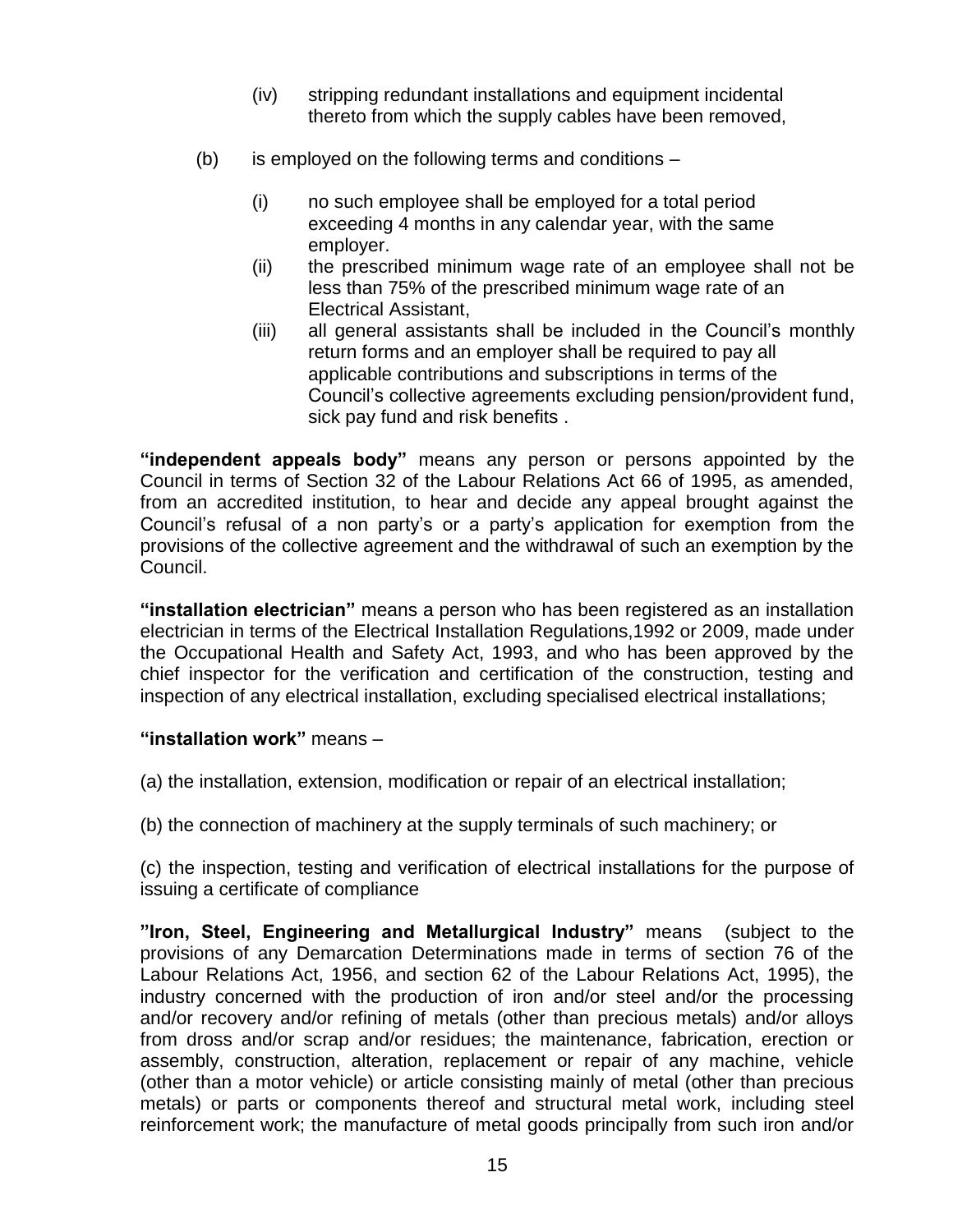steel and/or other metals (other than precious metals) and/or alloys and/or the finishing of metal goods; the building and/or alteration and/or repair of boats and/or ships, including the scraping, chipping and/or scaling and/or painting of the hulls of boats and/or ships; and general woodwork undertaken in connection with ship repairs, and includes the Electrical Engineering Industry;

"Lay – off " means the temporary suspension, without pay, of employment for a minimum of five full consecutive shifts due to a reduction in the volume of work in an establishment or section of an establishment or due to any other economic reason or any other contingency or circumstances beyond the control of the employer."

**"learner"** means the person who is party to a learnership agreement with an employer or group of employers, and a accredited training provider or a group of accredited training providers;

**"Local Authority Undertaking"** means the undertaking in which employers and their employees are associated for the introduction, continuation, or completion of any action, scheme or activity undertaken by a local authority: Provided that for the purposes hereof the Electrical Industry as defined above shall not include work performed by a local authority exclusively for local authority purposes, but shall include all work performed on the property of a local authority by a registered electrical contractor or his employees or any other person who is not an employee of a local authority: Provided further that the Local Authority Undertaking shall not include the activities of the Electrical Industry;

**"lock-up"** means any vehicle shed, room, workshop, factory, or similar place, constructed of four walls and a roof, composed of concrete, brickwork, wood, iron or any combination thereof, which can be securely locked, the whole to be so constructed as to provide a place of safe-keeping at any time of employees' tools and clothes and all other tools issued to them by the employer;

**"master installation electrician"** means a person who has been registered as a master installation electrician in terms of the Electrical Installation Regulations,1992 or 2009, made under the Occupational Health and Safety Act, 1993, and who has been approved by the chief inspector for the verification and certification of the construction, testing and inspection of any electrical installation;

**"piece work"** means any system under which the minimum wage to which an employee is entitled is calculated solely on the quantity or output of work done, irrespective of the time spent on such work;

**"premises"** means any land and any building or structure, or part thereof, above or below the surface of any land and includes any vehicle, aircraft or vessel;

**"public holiday"** means any day that is a public holiday as determined in the Public Holidays Act 36 of 1994.

**"region A"** means the Provinces of Gauteng, Limpopo, Mpumalanga, and North West Province.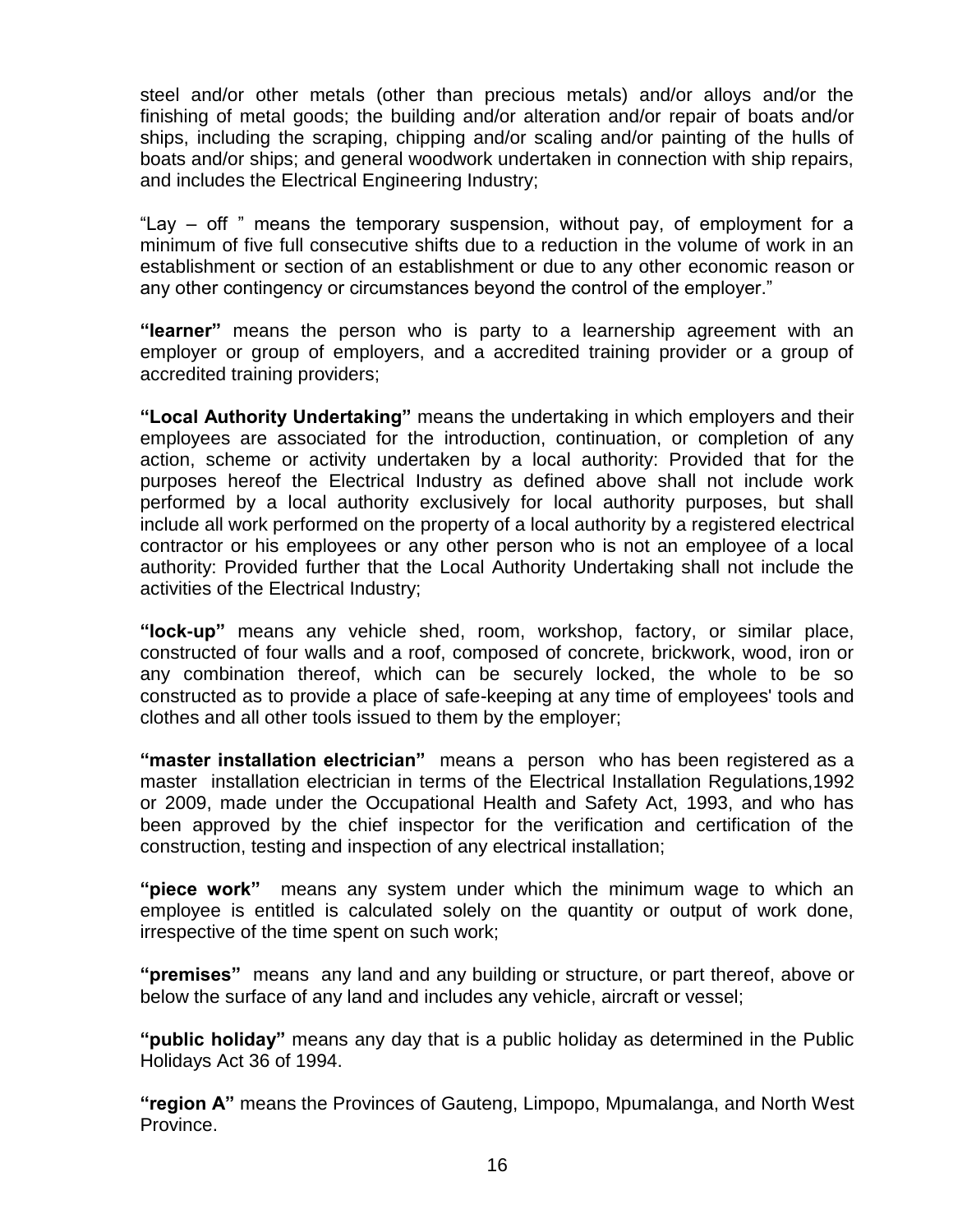**"region A1"** means the Free State/Northern Cape Region incorporating the Provinces of the Free State and the Northern Cape; but excludes the Magisterial Districts of Calvinia ,Namaqualand and Sutherland in the Northern Cape.

**"region B"** means the Eastern / Southern Cape Region incorporating the Province of the Eastern Cape and the Magisterial Districts of Beaufort West, Calitzdorp, George, Knysna, Ladismith, Mossel Bay, Murraysburg, Oudshoorn, Prince Albert, and Uniondale in the Western Cape Province but excludes the Magisterial District of Umzimkulu in the Eastern Cape.,.

**"region C"** means the Province of Kwazulu Natal and the Magisterial District of Umzimkulu in the Eastern Cape.

**"region D"** means the Province of the Western Cape and the Magisterial Districts of Calvinia, Namaqualand and Sutherland in the Northern Cape but excludes the Magisterial Districts of Beaufort West, Calitzdorp, George, Knysna, Ladismith, Mossel Bay, Murraysburg, Oudshoorn, Prince Albert, Riversdale and Uniondale in the Western Cape .

**"registered person"** means a person registered in terms of regulation 11 of the Electrical Installation Regulations, 2009, as an electrical tester for single phase, an installation electrician or a master installation electrician, as the case may be;

**"remuneration"** means any payment in money or in kind, or both in money and in kind, made or owing to any person in return for that person's working for any other person, and "remunerate" has a corresponding meaning and for the purposes of calculating an employee's annual leave pay, notice pay or severance pay, an employee's remuneration-

- (a) the cash value of any payment in kind that forms part of the employee's remuneration unless the employee receives that payment in kind and includes–
	- (i) a housing or accommodation allowance, or subsidy or housing or accommodation received as a benefit in kind;
	- (ii) car allowance or provision of a car, except to the extent that the car is provided to enable the employee to work ;
	- (iii) any cash payments made to an employee, except those listed as exclusions below;
	- (iv) any other payment in kind received by an employee, except those listed as exclusions below
	- (v) employer"s contributions to medical aid, pension, provident fund or similar schemes;
	- (vi) employer"s contributions to funeral or death benefit schemes.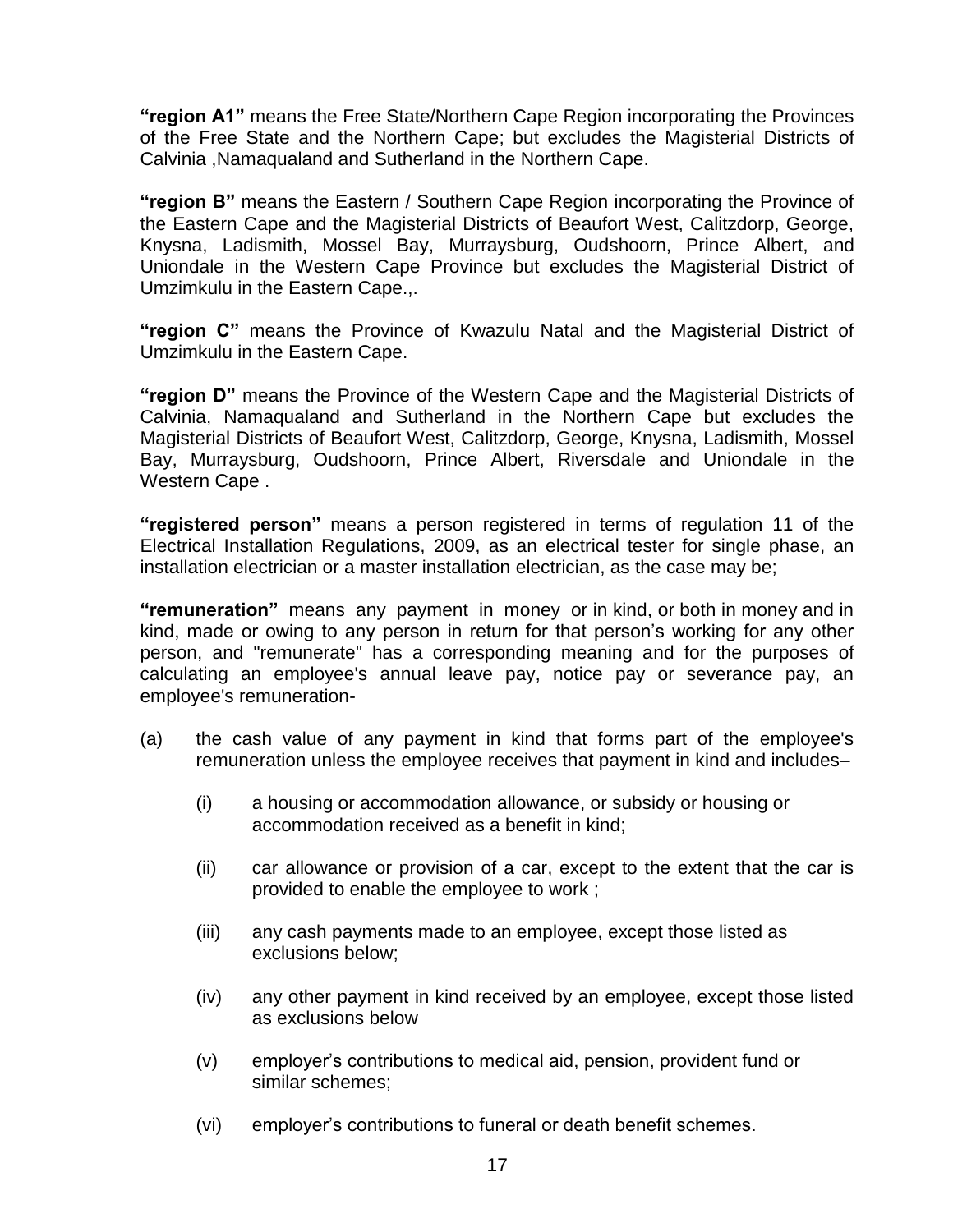- (b) excludes-
	- (i) Any cash payment or payment in kind provided to enable the employee to work (for example, an equipment, tool or similar allowance or the provision of a transport allowance to enable the employee to travel to and from work);
	- (ii) A relocation allowance
	- (iii) Gratuities (for example, tips received from customers) and gifts from the employer;
	- (iv) Share incentive schemes;
	- (v) Discretionary payments not related to an employee"s hours of work or performance (for example, a discretionary profit-sharing scheme);
	- (vi) An entertainment allowance;
	- (vii) An education or schooling allowance.

**"retrenchment"** means a termination of employment due to the employer"s operational requirements,

**"SAQA"** means the South African Qualifications Authority established by section 3 of the SAQA Act.

**"SETA"** means the Sector Education and Training Authority established in terms of section (a)(i) of the Skills Development Act, 1998;

**"shift"** means a working day;

**"Short time"** means the implementation of reduced working time i.e. lesser number of ordinary hours per day and/or lesser number of days per week, owing to a shortage of work and /or materials and any other justifiable contingencies and/or unforeseen contingencies and/or circumstances beyond the control of the employer."

**"specialised electrical installations"** means electrical installations in -

- (a) hazardous locations as contemplated in **SANS,10108**
- (b) anaesthetising and medical locations as contemplated in **SANS 10142 - 1**
- (c) explosive atmospheres as contemplated in **SANS 10086 - 1,**or
- (d) the petroleum industry as contemplated in **SANS 10089 - 2**;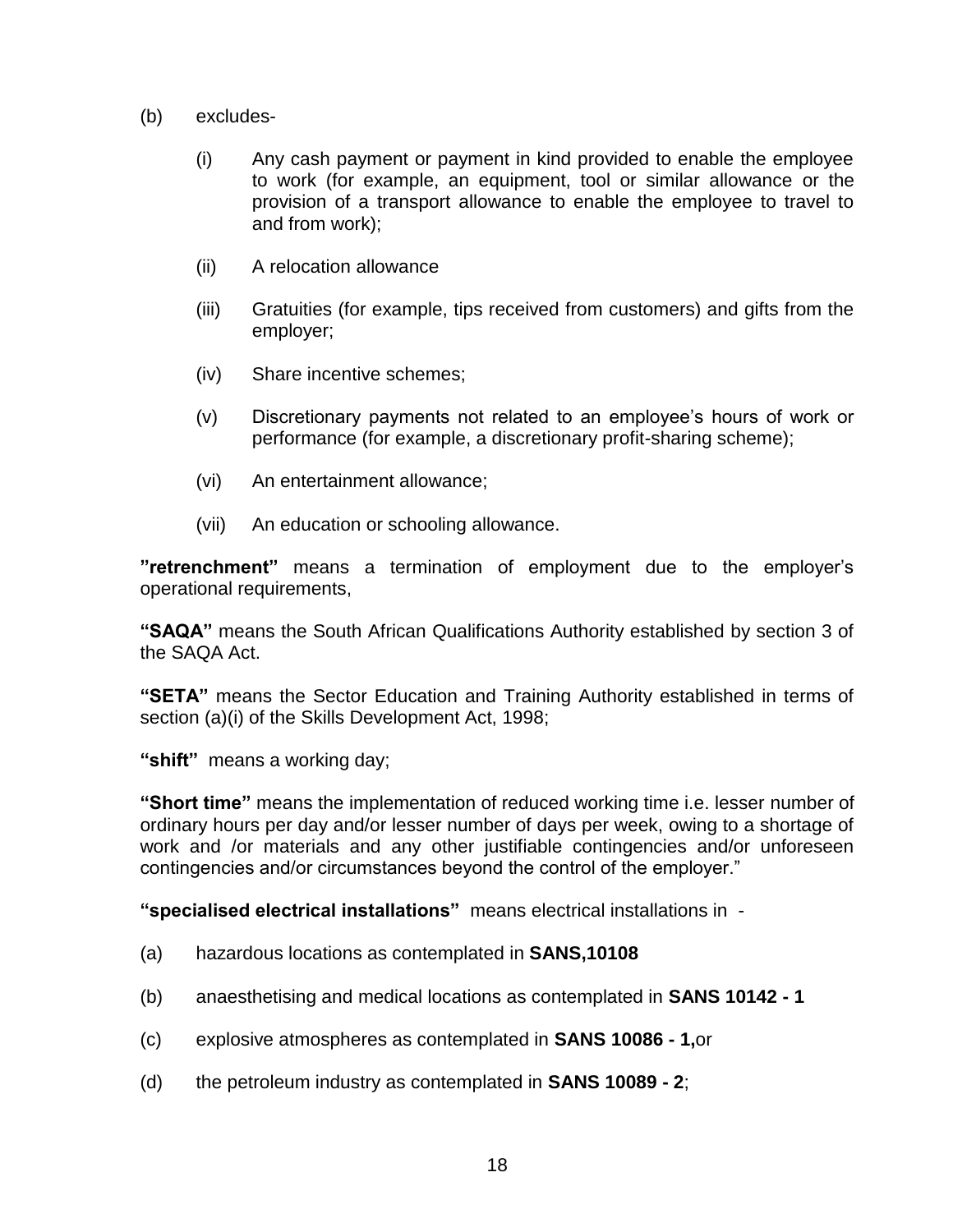**"specified formal training"** means a structured learning component and practical work experience of a specified nature and duration, and culminates in a qualification registered with SAQA;

**"Storeman"** means an employee who is engaged in any or all of the following tasks;

i) Stacking and storage of materials, tools and equipment;

ii) Issuing and recording of materials;

iii) Receiving and recording regular stock counts;

iv) Recording of materials on site;

v) Control of materials in the store;

- vii) Checking and ascertaining the correctness of materials received; and,
- viii) Issuing of such materials"

**"suitable accommodation"** means a hotel, boarding house, caravan or other suitable accommodation and in the event of a dispute in regard to what is suitable accommodation the Council shall give a ruling;

**"temporary employment service"** means any person who, for reward, procures for or provides to a client other persons who render services to, or perform work for, the client and who are remunerated by the temporary employment service;

**"wage"** means the hourly rate prescribed in clause 4 of Part II of this Agreement: Provided that where an employer regularly pays an employee an amount higher than that prescribed in the said clause, it shall mean such higher amount;

**"wireways"** means cable trays or any enclosed casing for containing wires, cables or busbars;

**"working day"** means any day, other than a Saturday, a Sunday or a public holiday;

**"working employer"** means an employer or any partner in a partnership who does manual work in the Industry, a sole proprietor, a working director or an employer who is engaged in any work defined in this Agreement, and who is deemed to be an employee in respect of whom contributions are required to be made in terms of this Agreement and if he is a partner, a certified copy of the deed of partnership shall be lodged with the Council.

**"workplace"** means the place or places where the employees of an employer work. If an employer carries on or conducts two or more operations that are independent of one another by reason of their size, function or organisation, the place or places where employees work in connection with each independent operation, constitutes the workplace for that operation.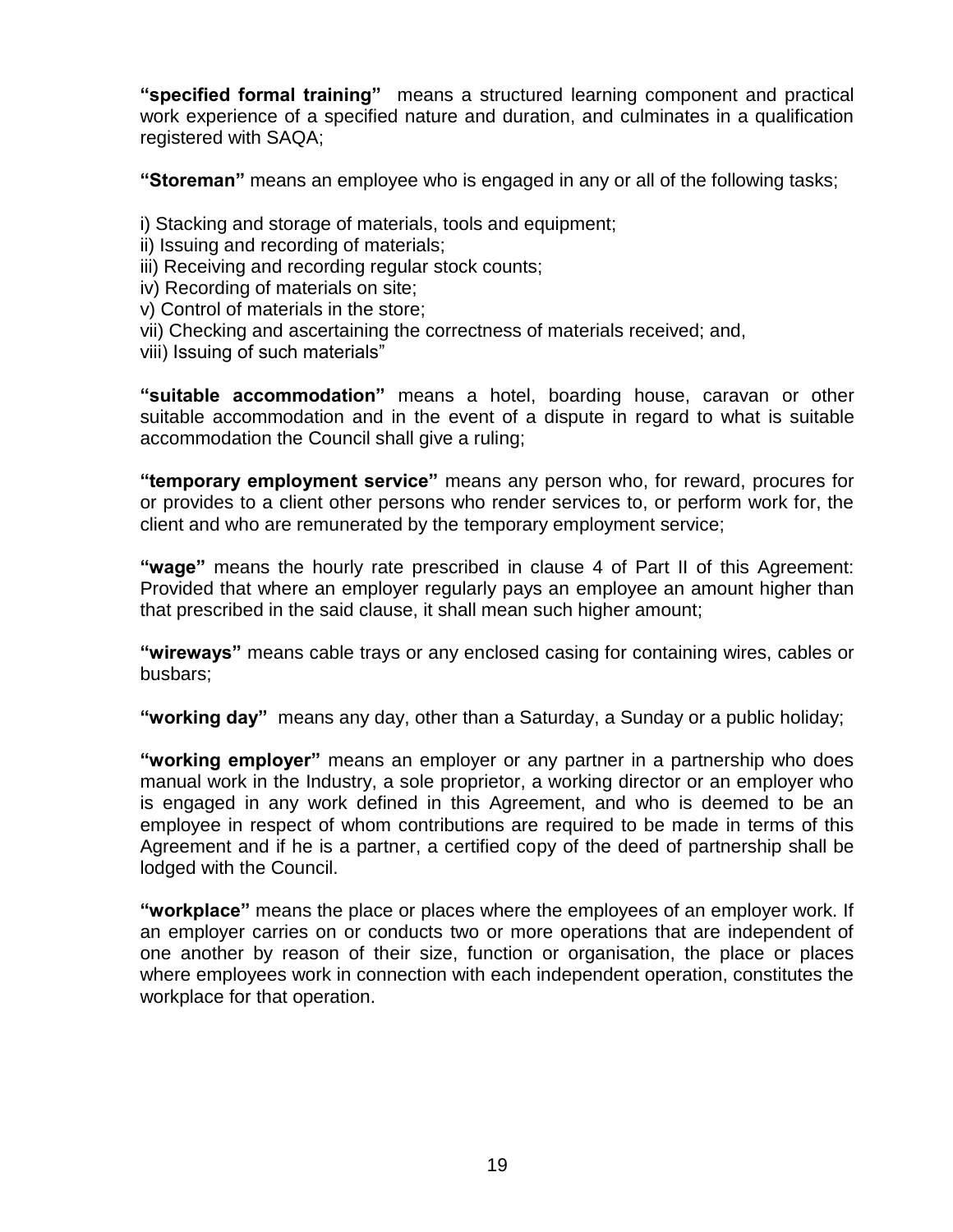#### **6. LEVELS OF BARGAINING**

The Council shall be the only forum for negotiating all matters pertaining to this Agreement.

#### **7. DAYS AND HOURS OF WORK**

- (1)(a) Subject to the provisions of clause 9 of this Agreement, no employer shall require or permit any employee to work-
	- (i) for more than nine (9) hours in any one day, Mondays to Fridays,
	- $(ii)$  for more than forty four  $(44)$  hours in any one week,
	- (iii) for more than five days in any one (1) week, Mondays to Fridays,
	- (iv) on a Saturday, or Sunday
	- (v) before 07:00 or after 17:00,
	- $(v)(aa)$  for more than five hours continuously without an uninterrupted interval of not less than one hour, during which interval the employee shall not be required or permitted to perform any work: Provided that an employer may agree with a majority of his employees to reduce the length of the interval to not less than half an hour,
		- (ab) except as provided for in subparagraph (v)(aa) or (ac) hereof, periods of work interrupted by intervals of less than one hour shall be deemed to be continuous,
		- (ac) when, by reason of any overtime worked, an employer is required to give an employee a second interval, such interval may be reduced to not less than 15 minutes;
- (b) Notwithstanding the provisions of paragraph (1)(a), a new employer must, by declaration to the Council within 3 months of commencing operating a business, elect its ordinary working hours. Should it fail to do so it may not then require or permit its employees to work -
	- $(i)$  for more than forty  $(40)$  hours in any one week,
	- $(ii)$  for more than eight  $(8)$  hours in any one day,
	- (iii) for more than five (5) days in any one week, Mondays to Fridays;
	- (iv) on a Saturday or Sunday
	- (v) before 07:00 or after 17:00,
	- (vi) (aa) for more than five hours continuously without an uninterrupted interval of not less than one hour, during which interval the employee shall not be required or permitted to perform any work : Provided that an employer may agree with a majority of his employees to reduce the length of the interval to not less than half an hour;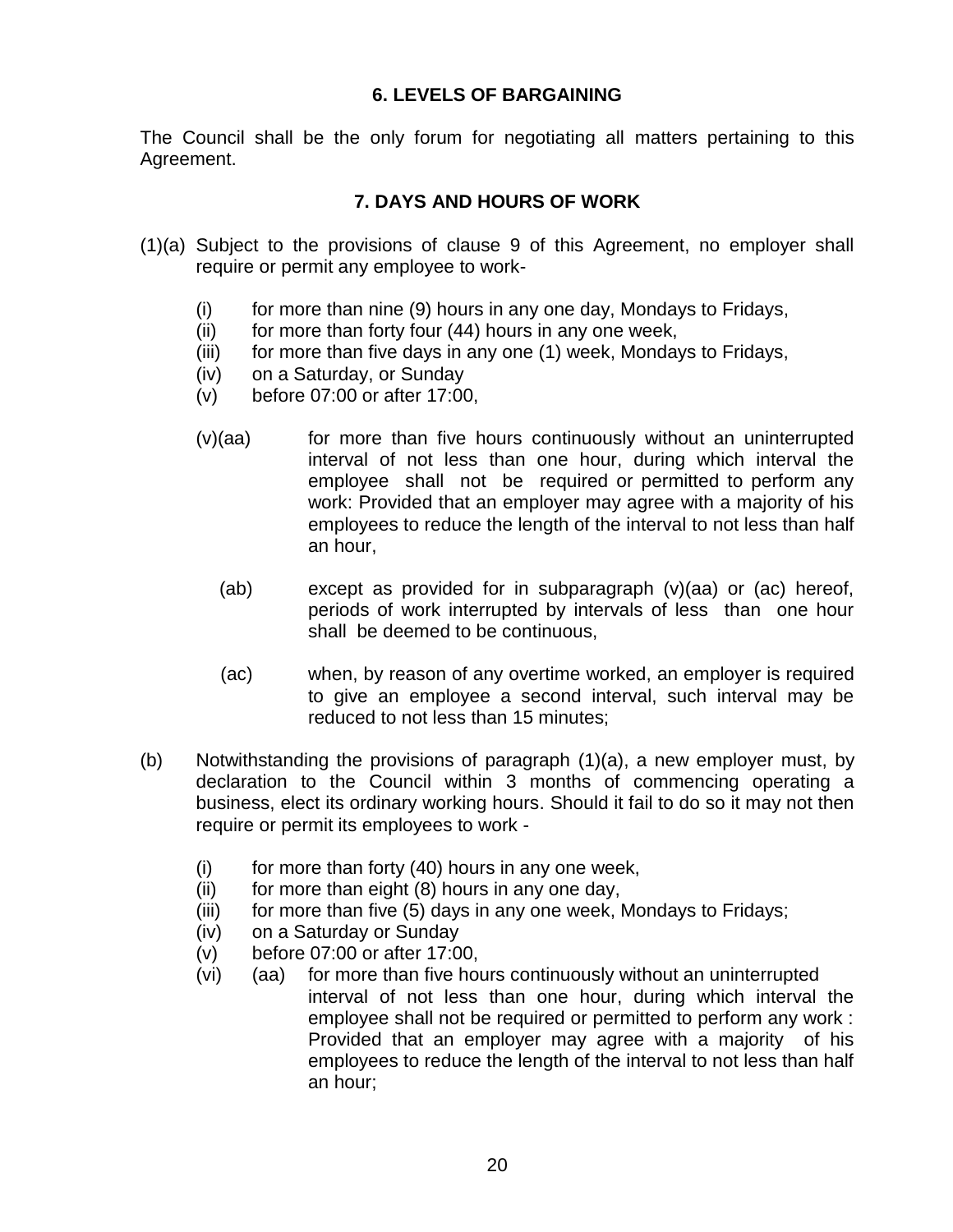- (ab) except as provided for in subparagraph (aa) or(ac) hereof, periods of work interrupted by intervals of less than one hour shall be deemed to be continuous,
- (ac) when, by reason of any overtime worked, an employer is required to give an employee a second interval, such interval may be reduced to not less than 15 minutes.
- (c) Any employer at the date of coming into operation of this agreement, and that is operating as a business, may maintain or by agreement with the majority of the employees elect to vary its current working hours but may not require or permit an employee to work –
	- $(i)$  for more than forty four  $(44)$  hours in any one week,
	- $(ii)$  for more than nine  $(9)$  hours in any one day,
	- (iii) for more than five days in any one (1) week, Mondays to Fridays,
	- (iv) on a Saturday, or Sunday
	- (v) before 07:00 or after 17:00,
- (2) An employer may, to facilitate the keeping of a record of the starting and stopping time and hours of work of his employees, require them to clock in and out of work and may, before paying any employee any wages and/or remuneration for any period not recorded by the clock, require the employee to show satisfactory proof of having been at work: Provided that an employee shall be paid in terms of this Agreement for any time recorded by the clock which falls within the starting and finishing time of the shift for that day of the week, excluding meal intervals as notified by the employer to his employees in terms of clause 46(3) of this Agreement and for all time which he is required by the employer to work which does not fall within such starting and finishing times.

#### **8. REFRESHMENTS BREAK**

Every employer shall allow employees a period not exceeding 10 minutes in the morning and again in the afternoon to partake of refreshments, the times for such intervals to be agreed upon between the employer and the employees. No employee may leave the site where he is working to partake of refreshments. Such rest interval shall be deemed to be part of the ordinary hours of work of the employee concerned: Provided that should the place of work fall under the provisions of the Construction Regulations, 2003 and the employees are required to proceed to a designated refreshment area to partake of refreshments, the employer may waive the morning and afternoon breaks but shall permit the employees to have an additional 20 minutes for the meal interval, which shall be deemed to be the ordinary hours of work of the employees.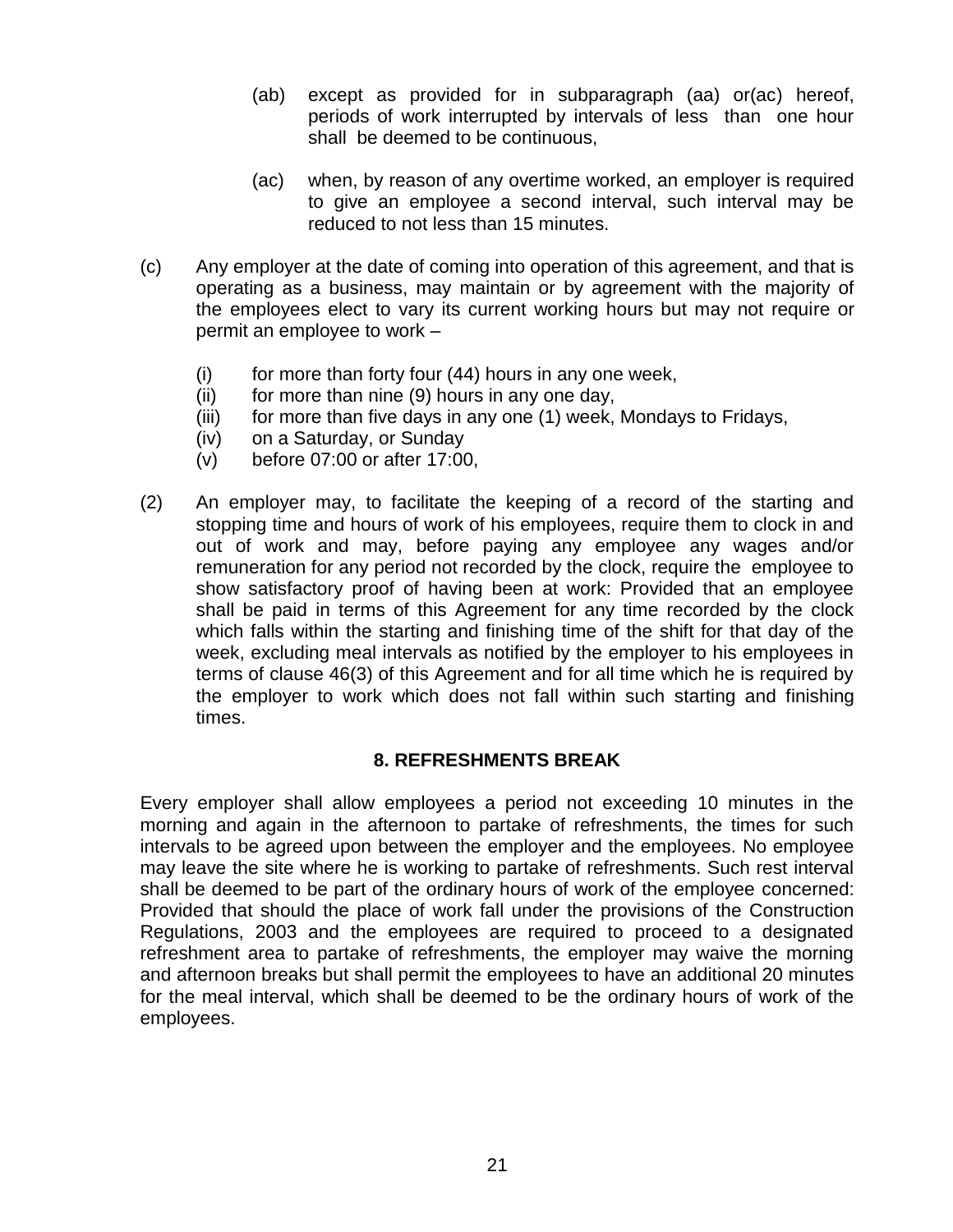#### **9. OVERTIME AND PAYMENT FOR WORK ON SUNDAYS AND PUBLIC HOLIDAYS**

- (1) Unless otherwise authorised by the Council, the maximum overtime that may be worked, including work on Sundays, shall not exceed 10 hours per week.
- (2) Overtime shall be voluntary and any employee who works any time in excess of or outside the hours prescribed in clause 7 of this Agreement shall be paid at the rate of -
	- (a) one and a half times his hourly rate of wages for every hour or part of an hour worked after ordinary hours of work on any day from Monday to Friday or for every hour or part of an hour for all hours worked on a Saturday.
	- (b) double his hourly rate of wages for every hour or part of an hour for all hours worked on a Sunday,
	- *(c)* for paid public holidays which fall on a day on which the employee would ordinarily work in terms of clause 25(1)(b) of this Agreement, his full day's wages plus his normal hourly rate of wages for every hour or part of an hour for the actual time worked on that day,
	- (d) for paid public holidays which fall on a day on which the employee would not ordinarily work, double his hourly rate of wages for every hour or part of an hour for all hours worked,
	- (e) Notwithstanding the provisions of subclause (2) (a) to (d) of this clause an employee earning in excess of the earnings threshold of R193 805.00 as published in terms of Government Gazette No. 36620, Government Notice No. 456 dated 1 July 2013 and as amended from time to time shall not be entitled to be paid overtime unless mutually agreed to with his employer."
- (3) Notwithstanding the provisions of subclause (1) of this clause, where in any one week an employee absents himself from work during any or all of the ordinary hours of work as prescribed in clause 7 hereof, such ordinary hours not worked by the employee shall be deducted from the hours of overtime worked and the hours so deducted shall be paid for at the employee's ordinary rate: Provided that -
	- (i) if the number of ordinary hours of work on which the employee is absent in any one week is in excess of the number of overtime hours worked, all such overtime hours shall be paid for at the employee's ordinary hourly rate,
	- (ii) any overtime worked on a Saturday shall be deemed to be included for the purposes of this subclause,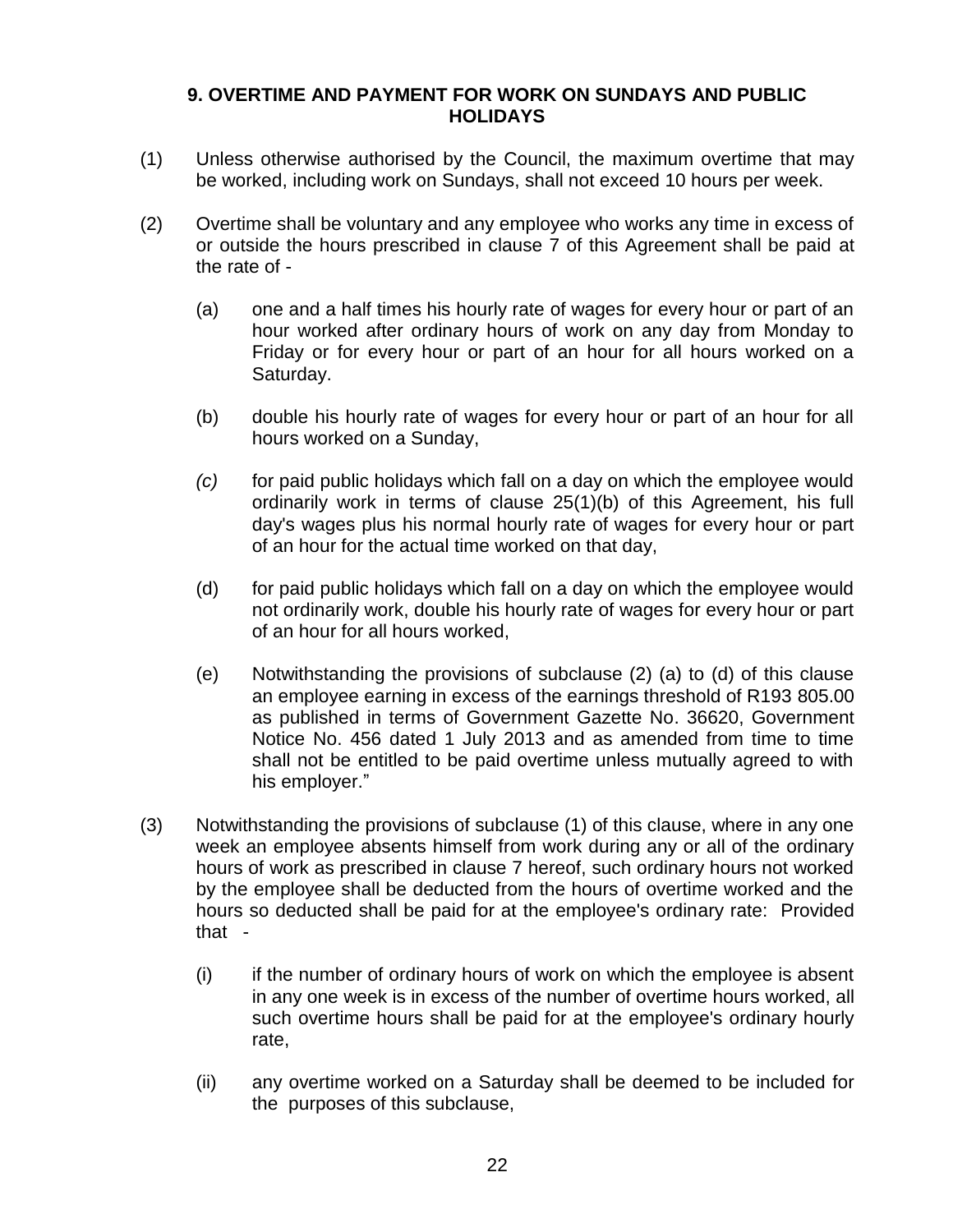- (iii) where an employee is absent from work with the permission of his employer or absent on account of sickness or circumstances beyond his control, the provisions of this subclause shall not apply, and the overtime hours worked in such case shall be paid for at the overtime rate applicable to the overtime hours worked: Provided that any employer may call on an employee for a medical certificate in proof of cause of absence.
- (4) Any employee who is aggrieved by the application to him of any of the provisions of subclause (2) hereof may appeal to the Council against the decision applied to him, and the Council may, after considering any reasons which may be submitted for such decision, confirm that decision or give such other decision as in its opinion ought to have been given in such case.

#### **10. NIGHT WORK**

- (1) In this clause, "night work" means work performed after 18:00 and before 06:00 the next day.
- (2) An employer may require or permit an employee to perform night work only if so agreed by the Council and the employee, and if-
	- (a) the employee is compensated by the payment of an allowance, equal to 12% of such employees' ordinary hourly rate of pay, in addition to the wages he is to receive for the hours worked, which may be a shift allowance, or by a reduction of working hours: Provided that on the date of coming into operation of the agreement this allowance will increase to 13.5% and
	- (b) transportation is available between the employee's place of residence and the workplace at the commencement and conclusion of the employee's shift.
- (3) An employer who requires an employee to perform work on a regular basis after 23:00 and before 06:00 the next day shall -
	- (a) inform the employee of any health and safety hazards associated with the work that the employee is required to perform,
	- (b) at the request of the employee, enable the employee to undergo a medical examination concerning those hazards-
		- (i) before the employee starts, or within a reasonable period of the employee starting, such work, and
		- (ii) at appropriate intervals while the employee continues to perform such work, and
	- (c) transfer the employee to suitable day work within a reasonable time if-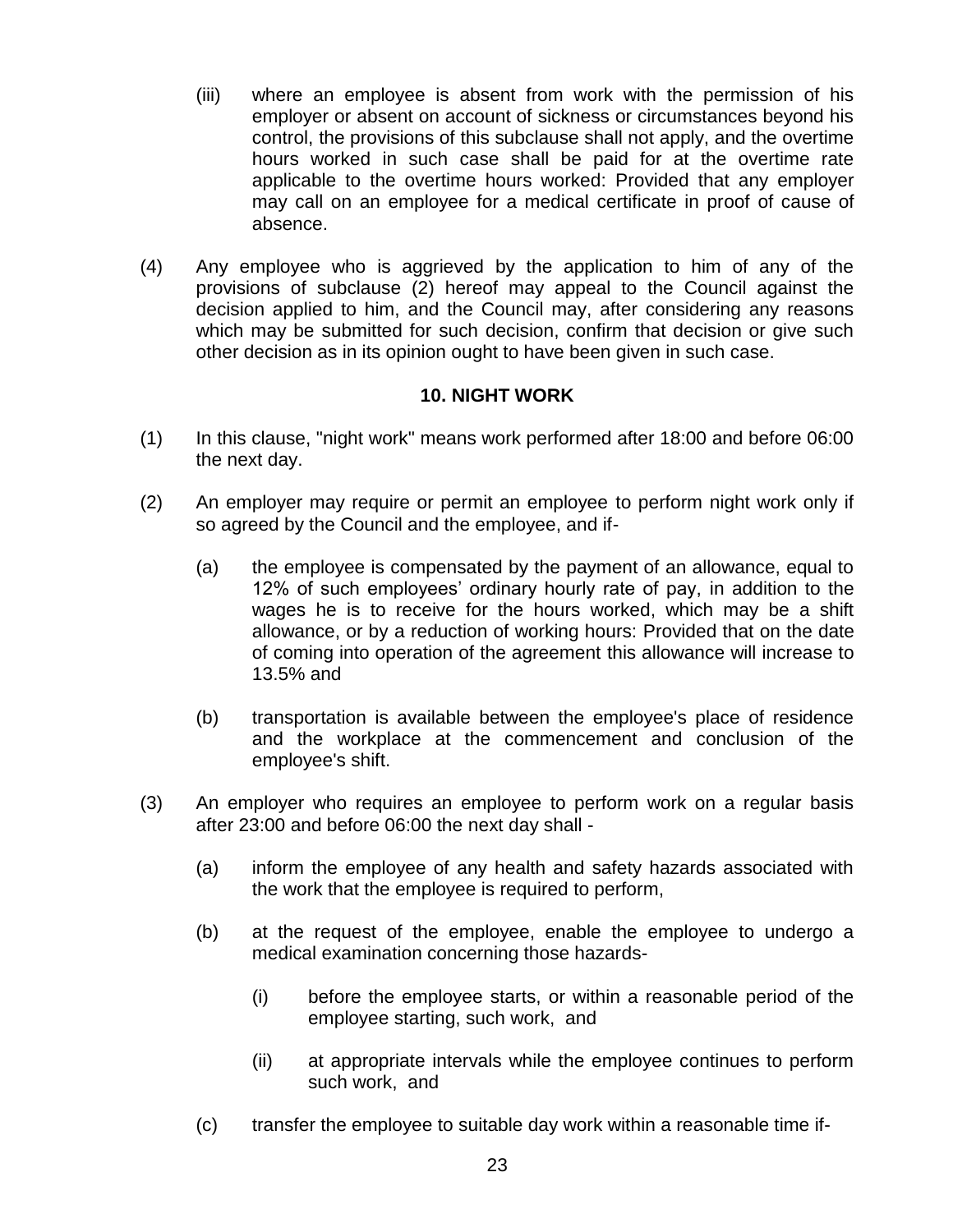- (i) the employee suffers from a health condition associated with the performance of night work, and
- $(ii)$  it is practicable for the employer to do so.
- (4) For the purposes of subclause (3) hereof an employee works on a regular basis if the employee works for a period of longer than one hour after 23:00 and before 06:00 at least five times per month or fifty times per year.

#### **11. KEEPING OF RECORDS**

- (1) Every employer shall keep a record containing at least the following information:
	- (a) The employee's name and occupation,
	- (b) the time worked by each employee,
	- (c) the remuneration paid to each employee,
	- (d) the date of birth of each employee,
	- (e) any other prescribed information.
- (2) A record in terms of subclause (1) shall be kept by the employer for a period of three years from the date of the last entry in the record.
- (3) No person shall make a false entry in a record maintained in terms of subclause (1).
- (4) An employer who keeps a record in terms of this clause shall not be required to keep any other record of time worked and remuneration paid in terms of any other employment law.

### **12. SHORT TIME**

- (1)(a) (i) An employer may require his employees to work for a lesser number of hours than the ordinary hours of work of his establishment owing to a shortage of work and/or material, in which case the employer shall give his employees two clear working days' notice of his intention to work short time, and shall, so far as is practicable, spread the work available among the employees affected.
	- (ii) Where the employee is expressly required by the employer to report at the establishment on any one day for the purpose of ascertaining if work will be available, he shall receive not less than four hours' work or pay in lieu thereof, in respect of such day.
	- (b) (i) If the employer advises the employee on the working day immediately preceding the day on which he is not required to attend or if unforeseen contingencies and/or circumstances beyond the control of the employer in the event of the foregoing circumstances arise, the employer shall not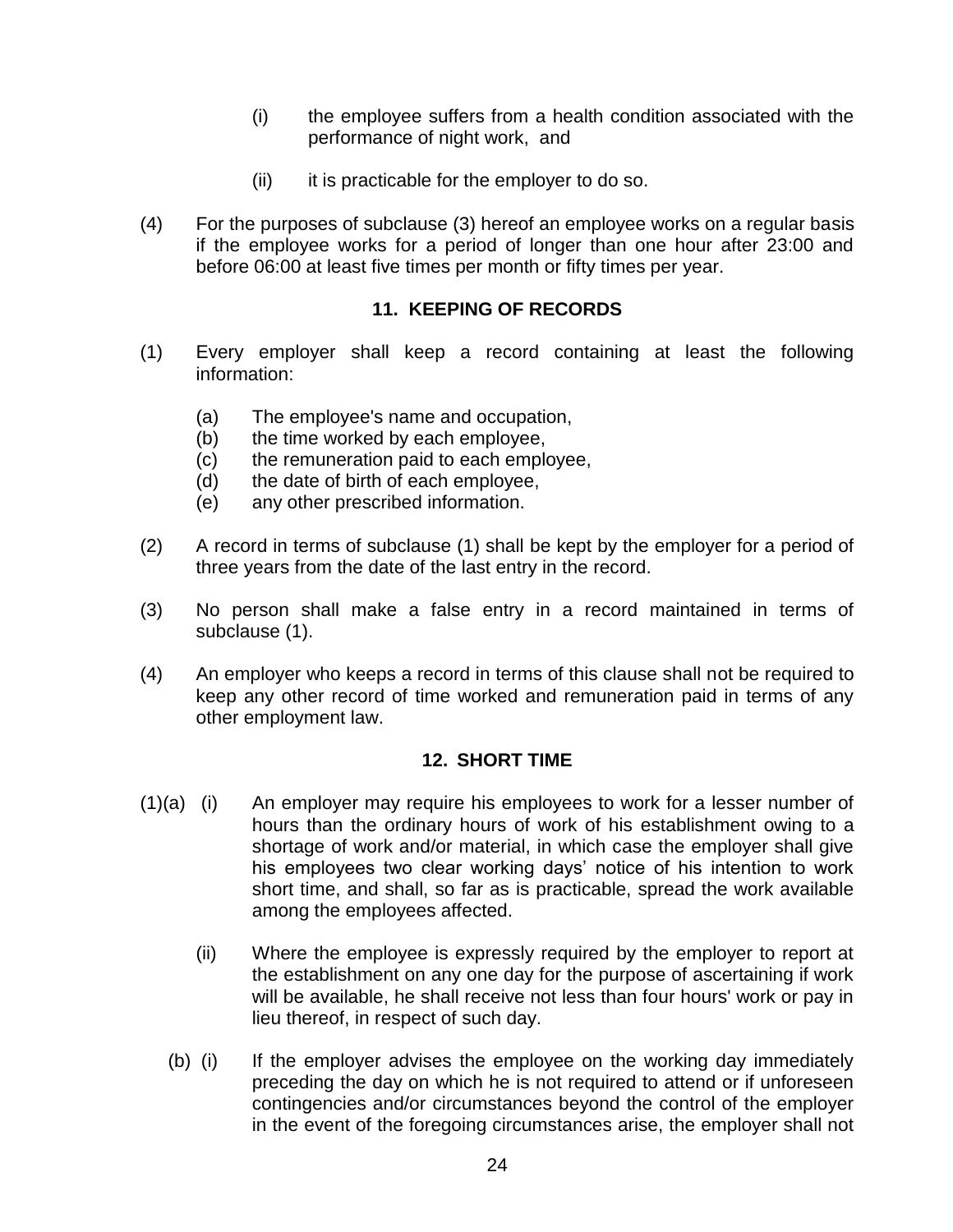be required to pay wages to his employees, except for the periods actually worked: Provided that where the employer believes that resumption of work can be effected and expressly instructs his employees to present themselves for employment on a particular day, they shall receive not less than four hours' work or pay in lieu thereof in respect of such day. Unforeseen contingencies and/or circumstances beyond the control of the employer referred to in this paragraph shall not include inclement weather, except as provided for in clause 13 of this Agreement.

- (ii) The employer shall within seven working days of commencement of working short time notify the Council and any representative trade union if its members are affected, thereof in writing.
- (2) Short shifts worked while working short time shall count as shifts actually worked in order to qualify for the paid leave referred to in this Agreement.
- (3) No employee will work short time for a period exceeding 8 weeks.
- (4) In the event that short time is likely to exceed 8 weeks, the employer shall enter into consultations with the affected employee(s) and/or the employee's(s) representative trade union(s) within 6 weeks of the commencement of short time in order to seek alternatives to continued short time.
- (5) Any public holiday falling on any normal working day during the period of short time shall be paid in terms of Clause 25 of this agreement.

#### **12A. LAY-OFF**

- (a) An employer shall be entitled to lay off an employee temporarily
	- (i) On account of shortage of materials, due to circumstances beyond the control of the employer. Provided that the employer gives his employees two clear working days" notice of his intention to lay them off.
	- (ii) On account of temporary shortage of work: Provided that the employer gives his employees two clear working days" notice of his intention to lay them off.
	- (iii) On account of inclement weather as provided for in terms of Clause 13 of this agreement.
	- (iv) On account of any unforeseen contingencies and circumstances beyond the control of the employer.
	- (v) The employer shall within seven working days of commencement of the lay off period notify the Council and any representative trade union if its members are affected, thereof in writing.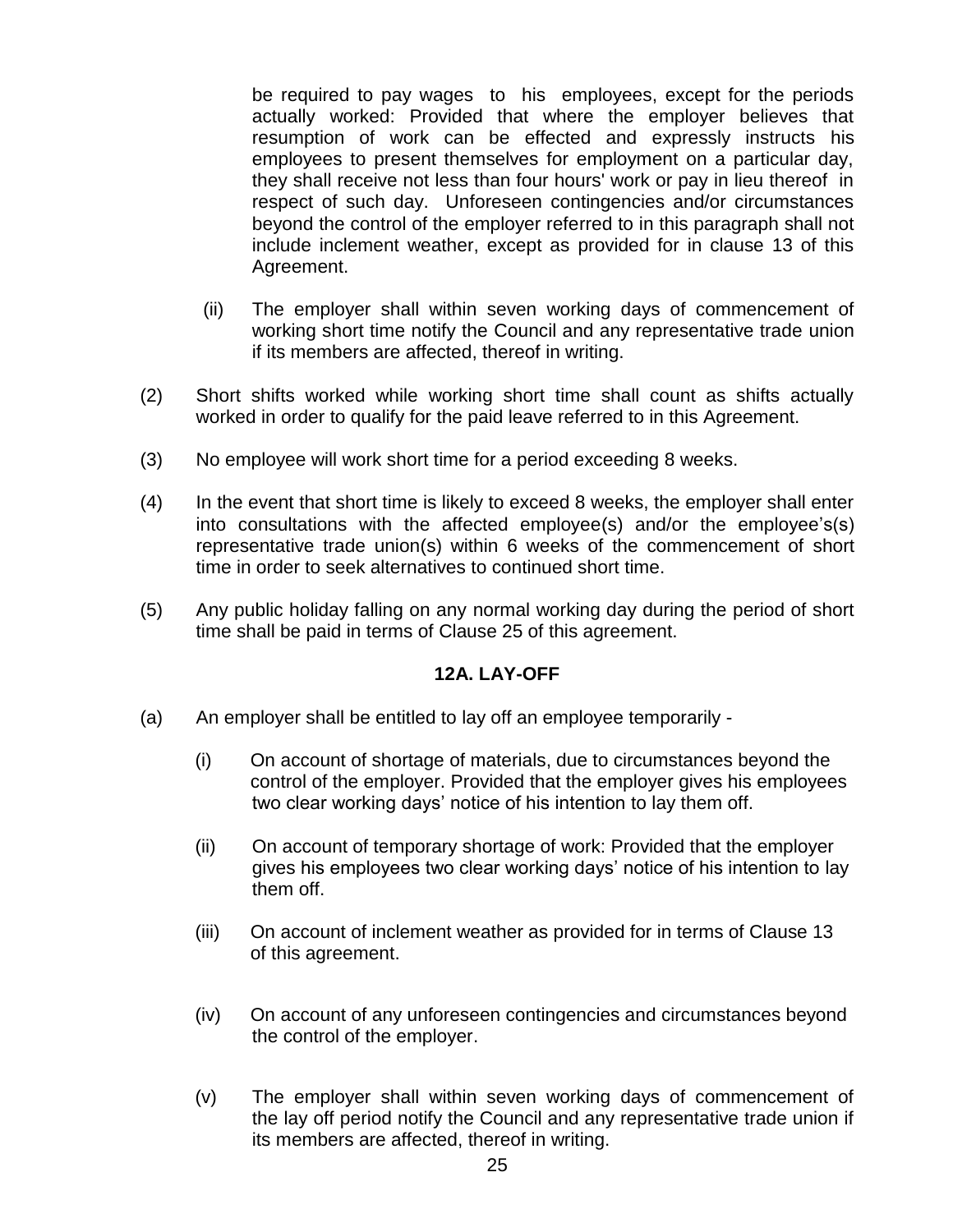Provided further that the employer shall not be liable to pay the employees any remuneration during a lay – off except as specified below.

- (b) If the employer advises the employee on the working day immediately preceding the day on which he is not required to attend or if unforeseen contingencies and/or circumstances beyond the control of the employer in the event of the foregoing circumstances arise, the employer shall not be required to pay wages to his employees, except for the periods actually worked:
- (c) Where the employee is expressly required by the employer to report at the establishment on any one day for the purpose of ascertaining if work will be available, he shall receive not less than four hours' work or pay in lieu thereof, in respect of such day.
- (d) An employee may be laid off/ for a continuous period not exceeding 20 working days. If at the end of such period the employer wishes to extend the period up to a maximum period of a further 20 days, the employee shall first be given the option of being retrenched in accordance with Clause 27(5) of the main collective agreement. Provided that if the employee opts for a second period of lay-off of up to a maximum of 20 working days, the employer shall commence the retrenchment procedure not later that 10 working days before the expiry of the second lay off period.
- (e) Employees on lay off may engage in any other employment for remuneration during the duration of the lay  $-$  off.
- (f) Should an employee on lay off not return to employment within 4 working days of the due date, the employee shall be deemed to have terminated employment with the employer, unless the absence is due to a disabling reason.
- (g) Should an employee find alternative employment during any lay –off period, he must inform the employer within 3 working days of finding such employment."

#### **13. INCLEMENT WEATHER**

If as a result of inclement weather conditions it is not possible to commence or continue with normal work, the employer may decide to discontinue work for that day. In the event of a decision being made to discontinue work on any day owing to inclement weather, an employee shall be paid as follows:

- (a) If work has been stopped within four hours of the start of the normal working day, he shall be paid a minimum of four hours' pay at his normal rate of pay and allowances.
- (b) Subject to the provisions of (a) above, if less than five and a half hours have elapsed since the normal starting time in the establishment and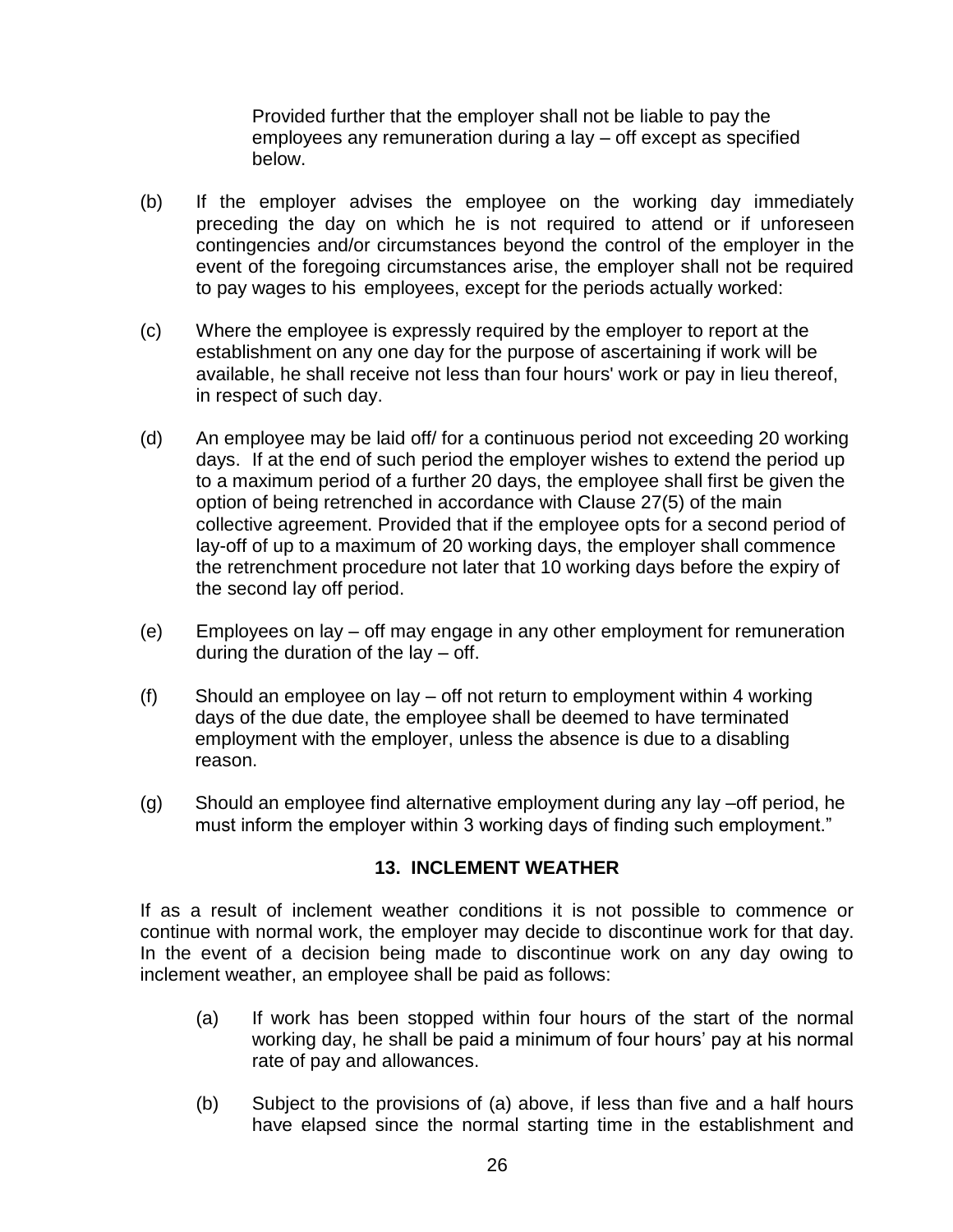work is then stopped, the employee shall be paid the full pay and allowances for time worked.

(c) If more than five and a half hours have elapsed since the normal starting time and work is then stopped the employee shall be paid the full pay and allowances paid on a normal working day.

#### **14. CIVIL DISORDER**

If, as a result of civil disorder, it is not possible to commence or continue with normal work, the employer may decide to discontinue work for that day. In the event of a decision being made to discontinue work on any day owing to such circumstances, an employee shall be paid as follows:

- (a) If work has been stopped within two hours of the start of the normal working day, the employee shall be paid a minimum of two hours" pay at his normal rate of pay and allowances.
- (b) Subject to the provisions of (a) above, if more than two hours but less than five and a half hours have elapsed since the normal starting time in the establishment and the work is then stopped, the employee shall be paid the full pay and allowances for time worked.
- (c) If more than five and a half hours have elapsed since the normal starting time and work is then stopped, the employee shall be paid the full pay and allowances paid for a normal working day.

### **15. PAYMENT OF REMUNERATION AND DEDUCTIONS**

- (1)(a) Remuneration shall be paid weekly, fortnightly or monthly as mutually agreed upon by the employer and at least 66 per cent of his employees. The employer shall notify the Council of the arrangement made for the payment of remuneration within 30 days of agreement being reached.
	- (b) Where the services of an employee are terminated after the closure of the pay week, all remuneration due to him after that closure shall be payable not later than the pay day on which the remuneration would normally have been paid or not later than seven days after the termination of employment, whichever is the earlier: Provided that, at the request of the employee, such remuneration shall be forwarded to him, either in the form of a money order or a cheque, at an address provided by him.
	- (c) Every employee shall be given a statement of payment showing at least the information referred to in clause 11 of this Agreement.
- (2)(a) Except as otherwise provided in this Agreement, only the following deductions may be made from the wages or earnings payable to any employee in terms of this Agreement: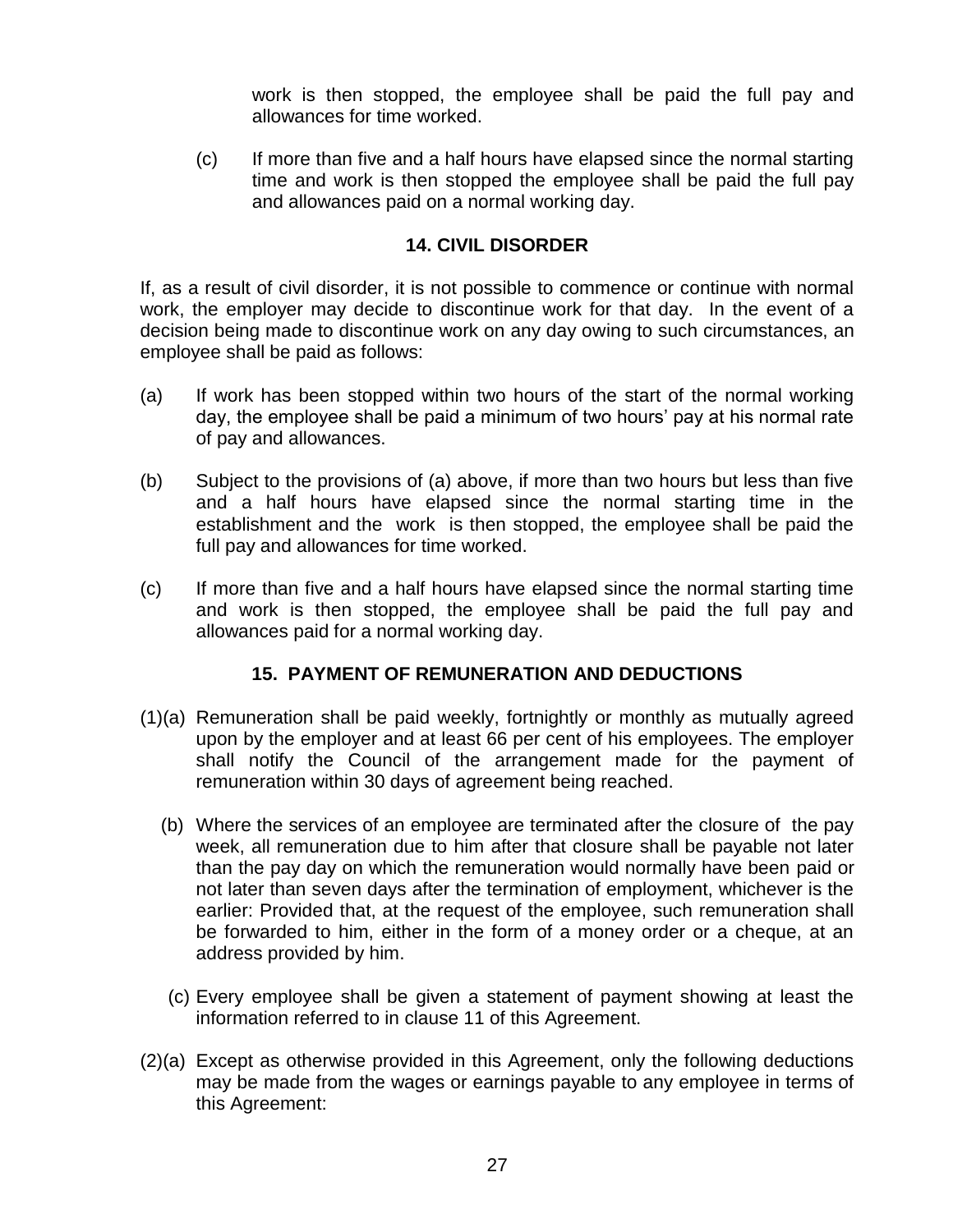- (i) For canteen services, where the deduction is authorised by stop-order terminable by the employee by giving not more than 28 days' notice of the termination of his agreement to such deduction being made,
- (ii) where an employee is absent from work, including absence during any unpaid holiday granted in extension of the paid holidays provided for in this Agreement, a pro rata amount for the period of such absence,
- (iii) with the written consent of the employee, deductions for insurance or any other funds approved by the Council,
- (iv) contributions to the funds of the Council in terms of clause 31 and clause 2 of Part II of this Agreement,
- (v) deduction of any amount which an employer is legally or by order of any competent court required or permitted to make,
- (vi) where an employer, owing to a clerical, accounting or administrative error or miscalculation, pays an employee remuneration in excess of the amount legally payable, the employer shall be entitled to recover the amount of the overpayment by deduction from subsequent wages or earnings, but no one deduction may exceed 15 per cent of the employee's remuneration,
- (vii) deductions for subscriptions to the trade union,
- (viii) Whenever an advance or loan is made by an employer, at the request of an employee, the employer may, on receipt of a stop-order signed by the employee, make deductions from such employee"s subsequent wages or earnings, but no one deduction shall exceed 15 per cent of the remuneration from which it may be deducted.

If the services of an employee are terminated, for any reason, before the loan or advance has been paid in full, the employer may appeal to the Council for reimbursement of the amount owing from the moneys for leave pay and bonus pay which the employer may have lodged with the Council in respect of the employee in terms of this Agreement. The Council may, after considering any reasons which may have been submitted, uphold the appeal or give such other decision as the Council may deem fit.

(ix) Where moneys have been advanced to the employee to expend in the course of his duties for his employer, he may be required to render a satisfactory account of expenditure to his employer. Should the services of the employee be terminated and such moneys not have been refunded, the employer shall be entitled to recover such amount from the employee"s wages or earnings: Provided that an employee who is aggrieved by the application to him of this clause, may appeal to the Council against such a decision applied to him and the Council may,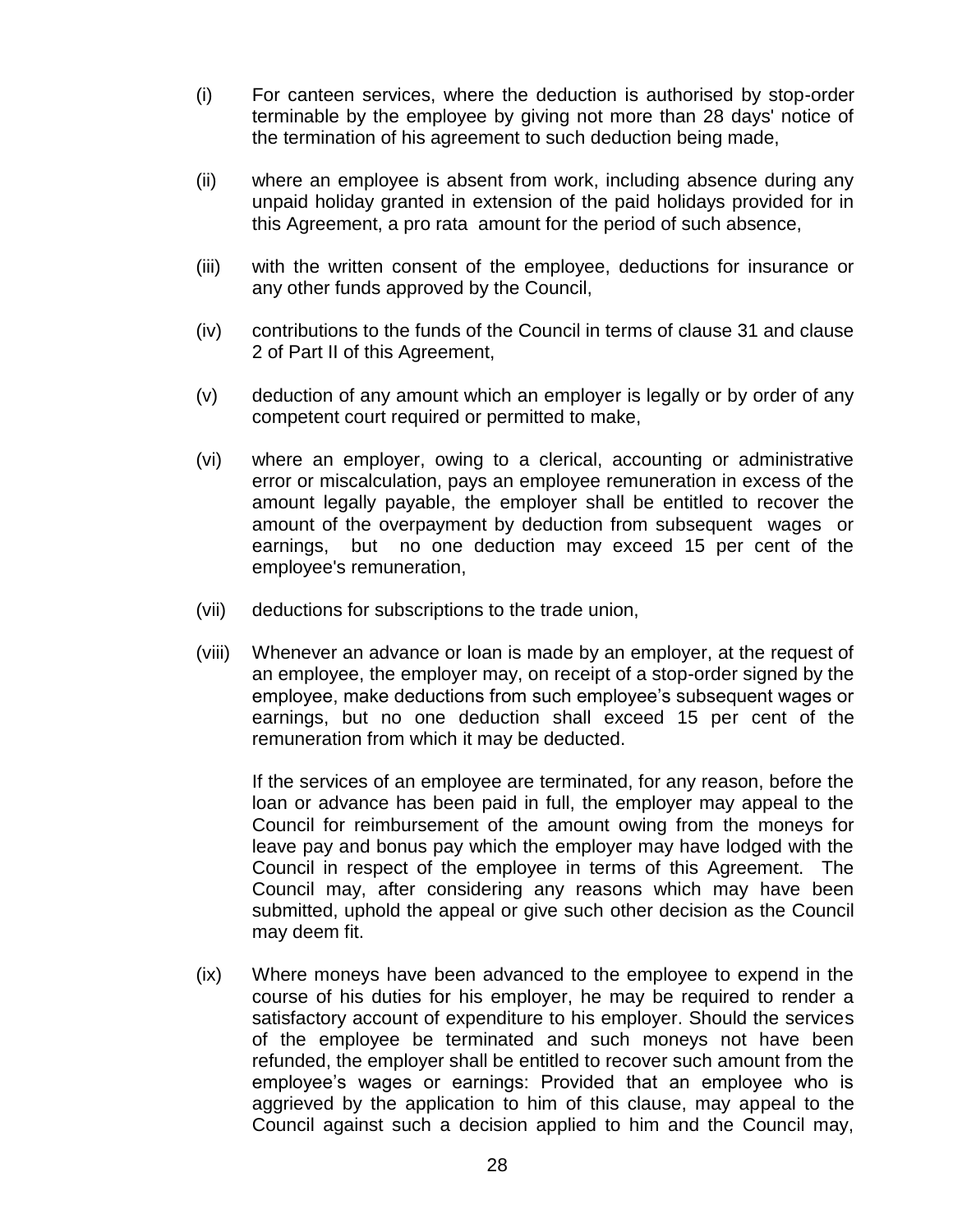after considering any reasons which may be submitted for such decision, confirm that decision or give such other decision as in its opinion ought to have been given in such case**.**

- (b) Notwithstanding the provisions of this clause relating to payment of remuneration an employer may, by mutual arrangement with his employees, pay any amount due to an employee in terms of this Agreement by cheque or to the credit of such employee with a bank, or registered deposit-receiving institution nominated by the employee, such payment into a bank, or institution to include all payments due to the employee.
- (c) In the event of the employment of an employee terminating before the ordinary pay-day applicable in his case, all payments due to the employee in terms of this Agreement shall be paid in accordance with the relative requirements of this Agreement.
- (d) Notwithstanding the provisions of clause 16 of this Agreement relating to payment of leave pay, payment of leave pay shall be made in accordance with the provisions of this clause in the same manner as that in which the employee is paid his earnings.
- (e) Monthly-paid employees
	- (i) Foremen whose duties require them to supervise other artisans and employees may, upon notification to the Council, be remunerated on the basis of a monthly salary, which shall be not less than the remuneration prescribed for an installation electrician in this Agreement for the number of hours per week, including overtime hours, permitted in terms of this Agreement.
	- (ii) All the provisions of this Agreement shall be applicable to a monthly-paid employee, including payment at overtime rates for all time worked in excess of the hours specified in the letter of appointment, which shall be lodged with the Council.
	- (iii) A monthly-paid employee who has time off work with the permission of his employer shall be paid for such time off.
- (3) Nothing in this Agreement shall operate to reduce the wage which was being paid to an employee immediately prior to, or to which any employee was entitled at, the date of the commencement of this Agreement while such employee is employed by the same employer.

The provisions of this subclause shall also apply in the case of any employee whose services are terminated by such employer subsequent to the date of commencement of this Agreement and who is re-engaged by such employer within a period of 30 calendar days.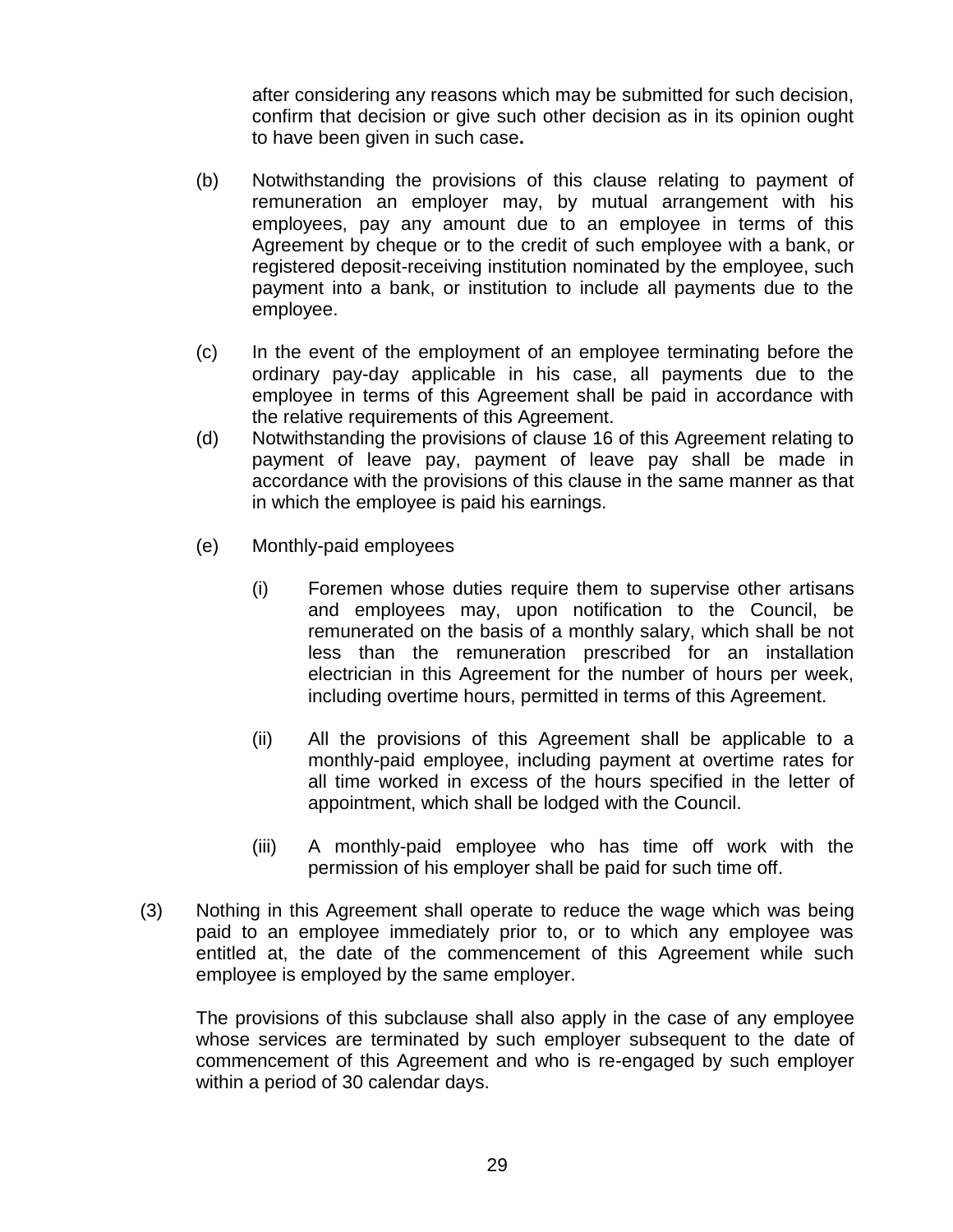#### **16. ANNUAL LEAVE AND ANNUAL SHUTDOWN**

- (1)(a) (i) Every employee shall be entitled to three consecutive weeks' (15 consecutive working days') leave, payable at his ordinary rate of wages, after each completed cycle of 235 completed working days with any employer in the Industry, exclusive of overtime.
	- (ii) The leave prescribed in this subclause shall become due immediately after the completion of the 235th completed working day with an employer, and leave pay shall be paid before the employee proceeds on leave.
	- (iii) Where the employment of an employee is terminated before the completion of 235 completed working days with an employer, such employer shall pay him a pro rata amount in accordance with the following formula:

Number of completed working days with employer in present cycle **x** 15 **x** ordinary daily remuneration **235**

- (iv) Where the employment of an employee is terminated after the completion of 235 completed working days with an employer, but before the annual leave has been granted to him, his employer shall-
	- (aa) pay him the amount due in terms of subparagraph (i) hereof in respect of the period of leave which had accrued but was not granted before the date of termination of his employment, and
	- (ab) pay him an amount calculated in accordance with the formula in subparagraph (iii) in respect of the period of employment completed after the date on which he became entitled to leave in terms of subparagraph (i).
- (v) "Notwithstanding the provisions of this clause no employee shall be entitled to take leave due within the first 25 days of employment."
- (b) (i) Every employee shall be entitled to and shall take his leave so as to commence within a period of four months from the due date, unless exemption is granted by the Council.
	- (ii) The leave shall be granted by the employer so as to commence within a period of four months of the due date.
	- (iii) The leave prescribed by this subclause shall include four weekends and shall be for one unbroken period: Provided that the employee may, with the mutual agreement of the employer, be permitted to take his leave in two periods, one of which is not less than 10 days.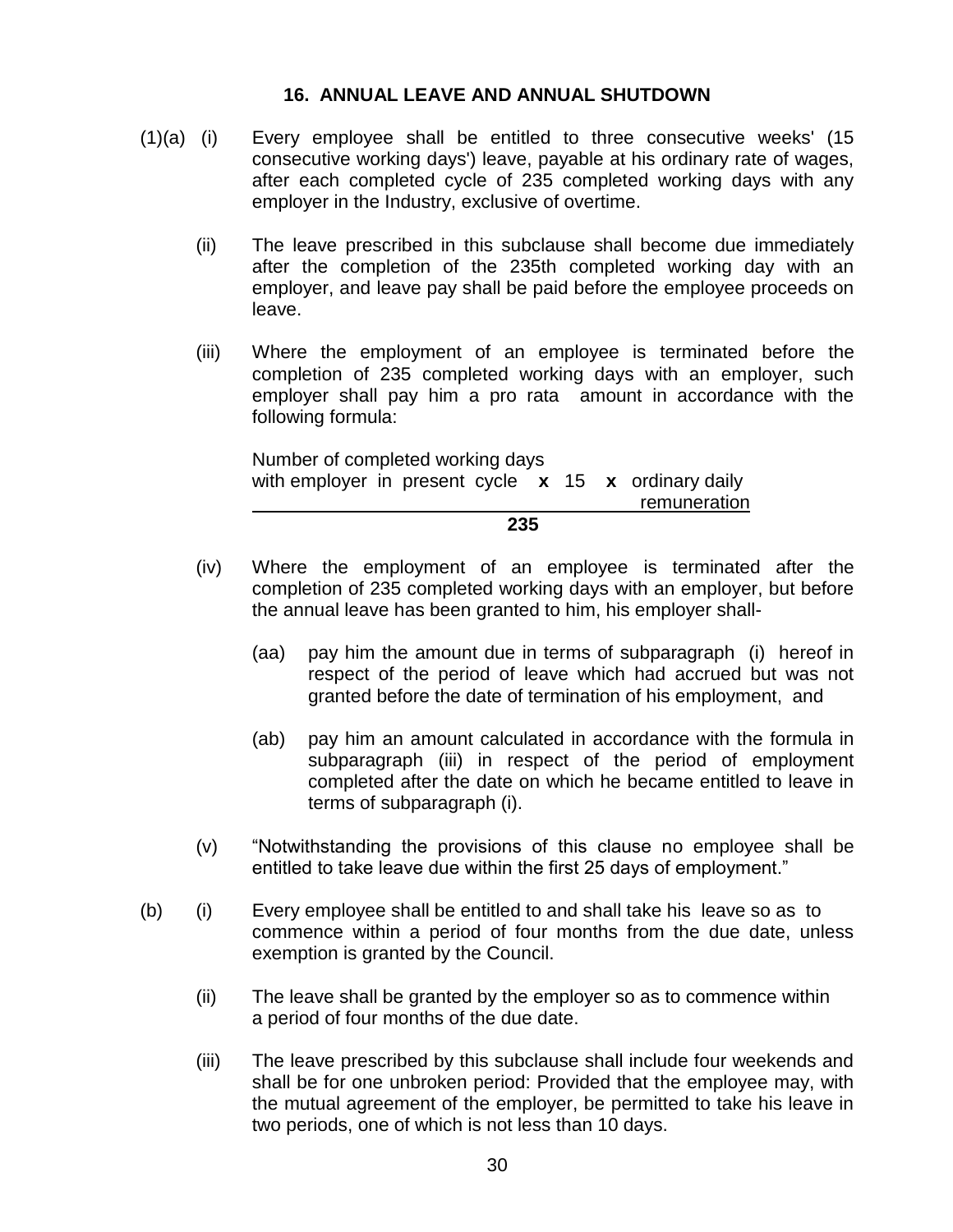- (iv) Where a public holiday falls on what would otherwise be a normal working day, the leave period shall be extended by one day for each public holiday falling within such leave period.
- (v) No employee shall engage in employment, whether for remuneration or not, during the leave period.
- (vi) Any period during which an employee is off sick in excess of two working days up to a maximum of 43 working days per annum shall count as a qualifying period for leave: Provided that where it is required by the employer, a medical certificate shall be produced. Periods of absence on account of an accident arising out of and in the course of an employee's employment shall count for leave purposes if such accident has been admitted as falling within the provisions of the Compensation for Occupational Injuries and Diseases Act, 1993, and the periods of absence counting for purposes of the paid leave shall be the periods of disablement admitted by the said Act.
- (vii) Except as otherwise provided herein, employment for the purposes of this clause shall be deemed to commence from the date on which an employee enters the employer's service, or the date he last became entitled to the paid leave, whichever is the later, and shall include shifts which would normally have been worked during periods of absence on the additional week's paid leave or accumulation thereof in terms of clause 17(1) (a) of this Agreement.
- (2) Notwithstanding the provisions of subclause (1) an employer may elect to observe an annual shutdown commencing in December of each year: Provided that the following provisions shall be observed:
	- (a) He shall pay his employees, prior to the date of the annual shutdown, the full amount of leave pay and leave bonus due to such employees who have qualified for paid leave in terms of this Agreement, and to employees who are not entitled to the full period of paid leave pay, leave pay and a leave bonus proportionate to the qualification for the paid leave completed as at the date of the shutdown.
	- (b) Nothing contained herein shall operate to preclude an employer from cancelling the annual shutdown: Provided that -
		- (i) such cancellation has resulted from a change in the work schedule of the establishment, and
		- (ii) notice of such cancellation is given prior to 1 October of the year concerned.
	- (c) Notwithstanding any other provision of this Agreement, an employee who has not qualified for leave pay at the date of the shutdown shall be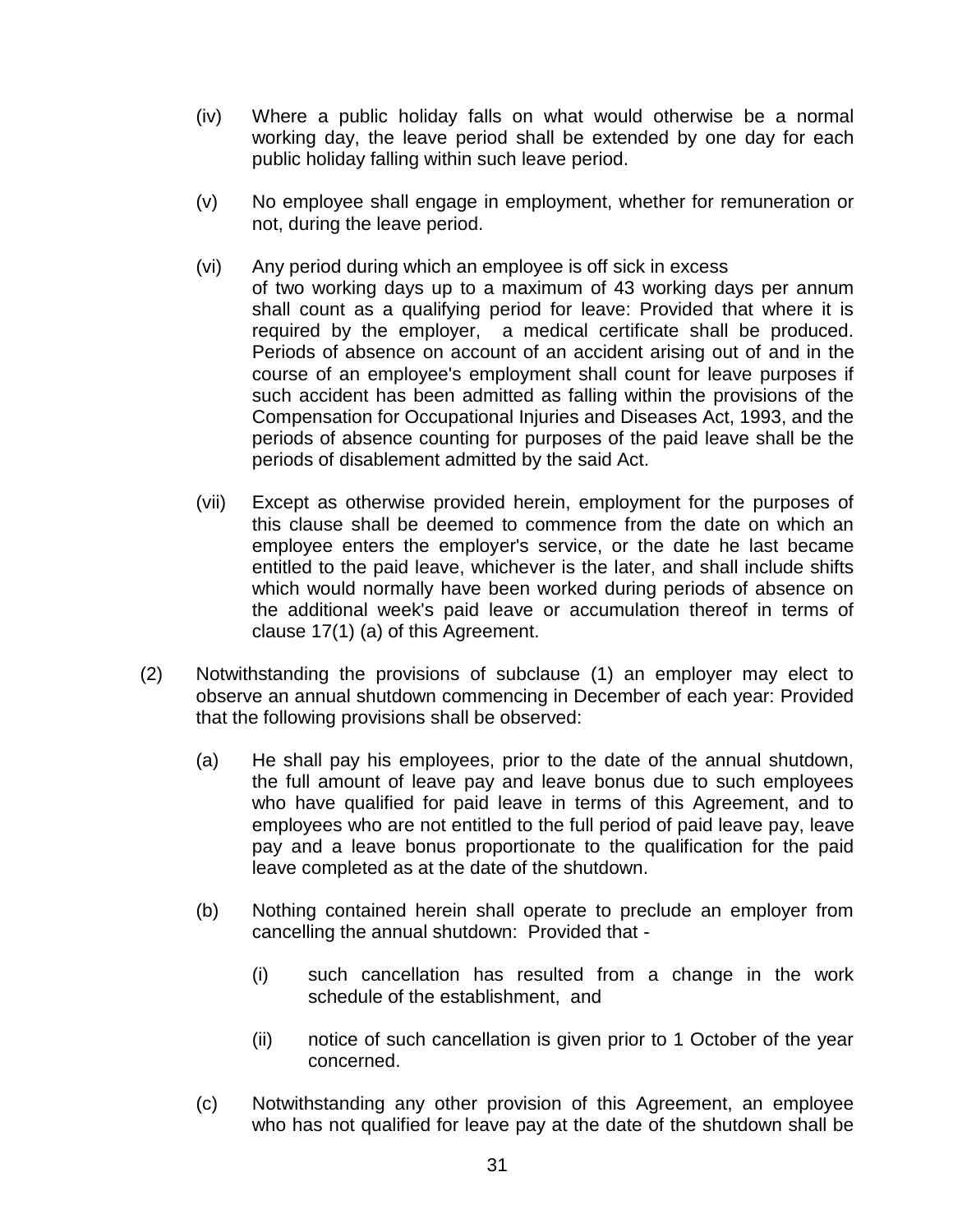paid a proportionate leave pay as set out in paragraph (a) above, irrespective of any qualifying period specified in this Agreement.

#### **17. ADDITIONAL PAID LEAVE**

- (1) (a) Every employee for whom wages are prescribed in this Agreement shall be entitled to an additional one week's leave, payable at his ordinary rate of wages, on qualifying for his fifth and subsequent leave with the same employer: Provided that the additional leave prescribed in this subclause shall be taken at a time mutually agreed on between the employer and employee and shall also count as part of the qualifying period for his next leave.
	- (b) The leave prescribed by paragraph (a) hereof may be accumulated up to a maximum of five weeks.
	- (c) The employee may, by mutual agreement with the employer, take payment in lieu of the leave prescribed by paragraph (a). In the event of the employer and employee failing to agree, the matter shall be referred to the Council for a decision, which shall be final.
	- (d) Where the services of an employee are terminated and such employee has accumulated leave in terms of paragraph (b) standing to his credit, the employer shall pay the employee in lieu of such accumulated leave.
	- (e) Any period of employment in the categories referred to in paragraph (a) prior to the date of commencement of this Agreement shall count towards the qualifying period in terms of paragraph (a).
	- (f) An employee, as a result of mergers or take-overs, shall not lose his qualification for the additional leave prescribed in paragraph (a). The provisions of clause 28 of this Agreement shall apply*.*
- (2) Save as is otherwise provided herein, employment for the purposes of this clause shall be deemed to commence from the date on which an employee enters the employer's service or on the date on which he last became entitled to leave, whichever is the later.

#### **18. FAMILY RESPONSIBILITY LEAVE**

- (1) During each leave cycle, an employee shall be entitled to a period of three days" paid leave which may be taken-
	- (a) when the employee's child is born;
	- (b) when the employee's child is sick;
	- (c) in the event of the death of a member of the employee's immediate family.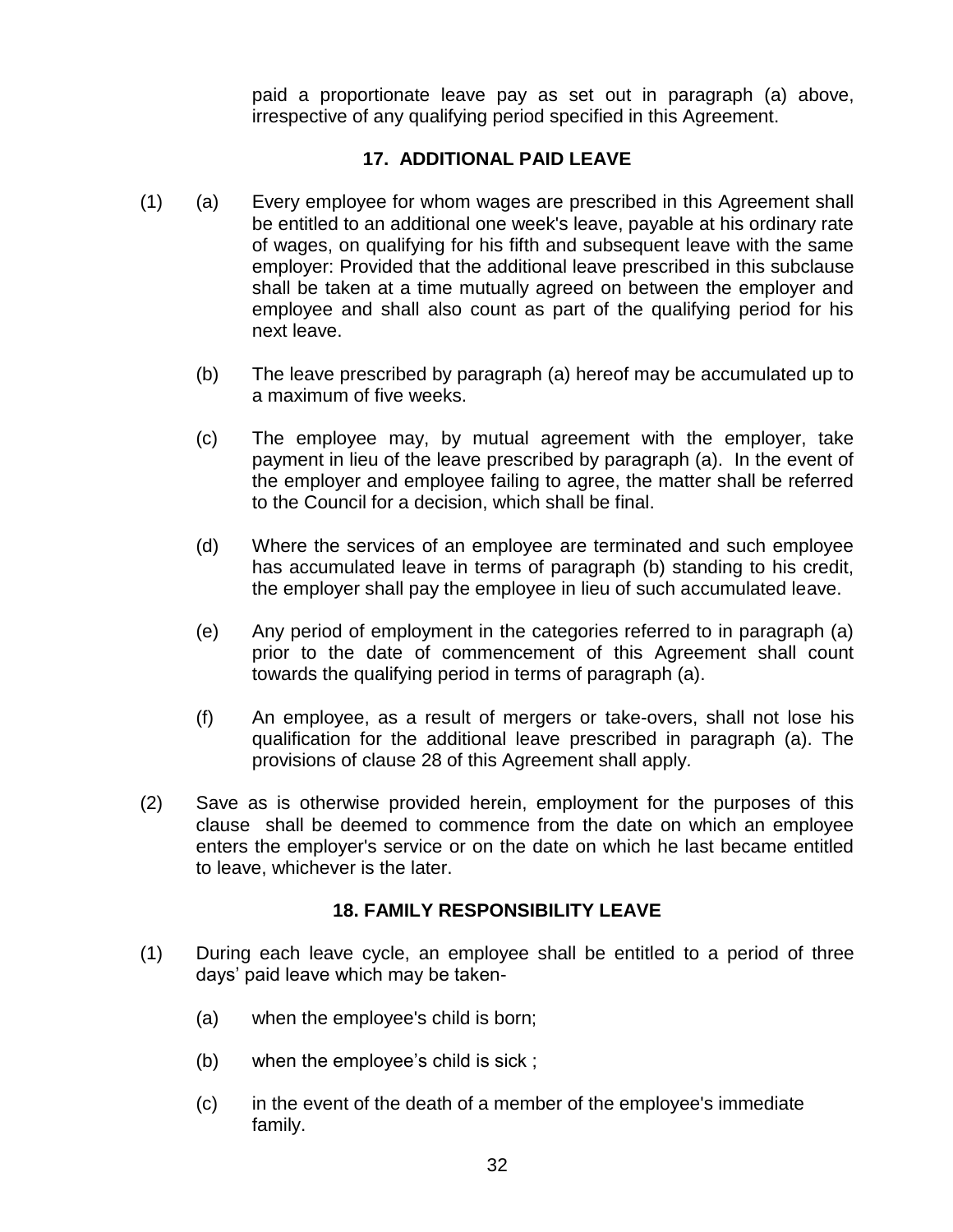- (2) Before paying an employee for leave in terms of this clause, an employer may require reasonable proof of an event contemplated in subclause (1) hereof for which the leave was taken.
- (3) An employee's unused entitlement to leave in terms of this clause may be accumulated up to a maximum of six days.
- (4) For the purposes of this clause, an employee's "immediate family" means-
	- (a) the employee's spouse or any other person who cohabits with the employee; and
	- (b) the employee's parent, adoptive parent, grandparent, child, adopted child, grandchild or sibling.

#### **19. MATERNITY LEAVE**

- (1) An employee is entitled to at least four consecutive months' maternity leave.
- (2) An employee may commence maternity leave
	- (a) at any time from four weeks before the expected date of birth, unless otherwise agreed; or
	- (b) on a date from which a medical practitioner or midwife certifies that it is necessary for the employee's health or that of her unborn child.
- (3) No employee may work for six weeks after the birth of her child, unless a medical practitioner or midwife certifies that she is fit to do so.
- (4) An employee who has a miscarriage during the third trimester of pregnancy or bears a stillborn child is entitled to maternity leave for six weeks after the miscarriage or stillbirth, whether or not the employee had commenced maternity leave at the time of the miscarriage or still birth.
- (5) An employee shall notify an employer of the date on which the employee intends to –
	- (a) commence maternity leave; and
	- (b) return to work after maternity leave.
- (6) Notification in terms of subclause (5) shall be given in writing, unless the employee is unable to do so -
	- (a) at least four weeks before the employee intends to commence maternity leave; or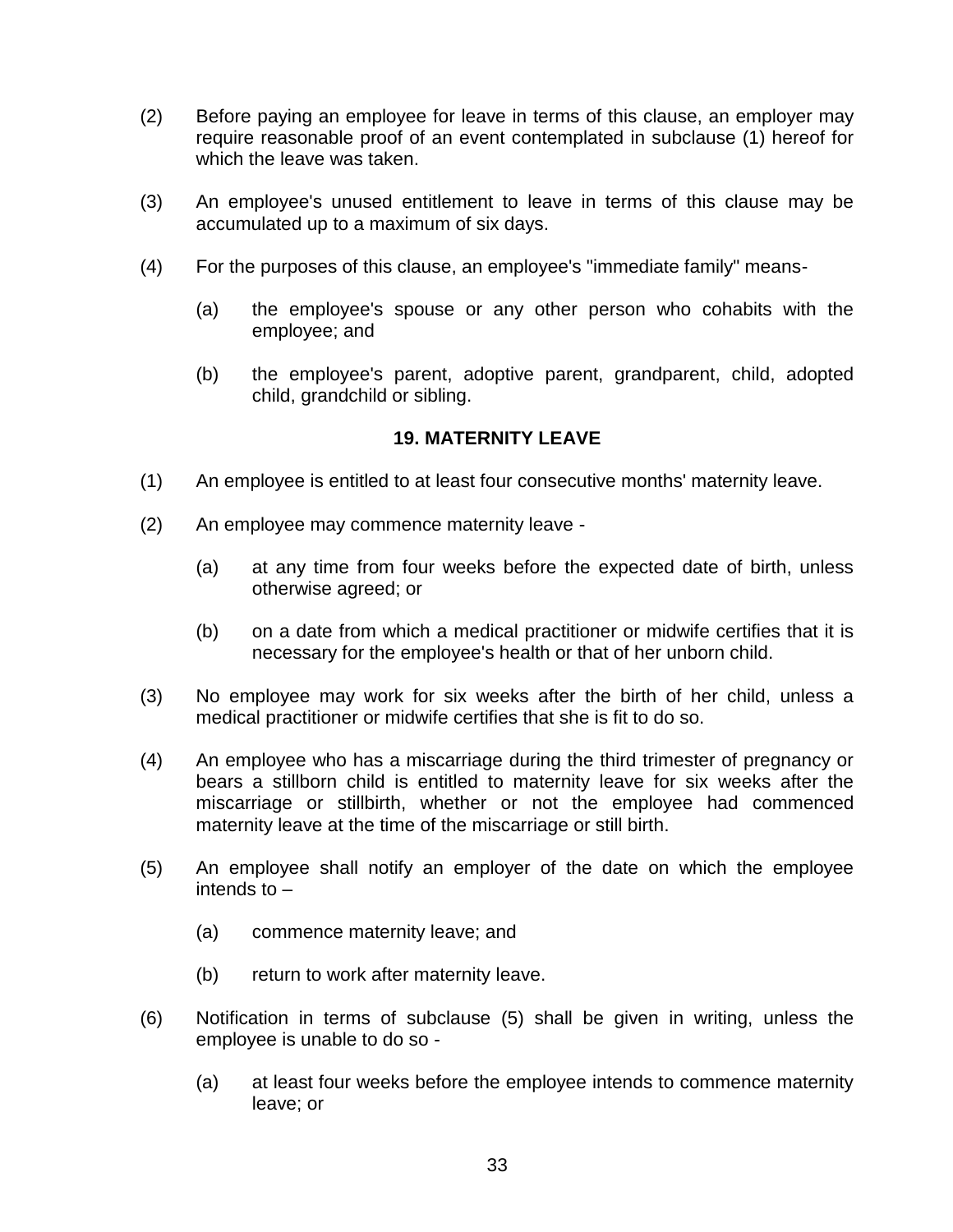- (b) if it is not reasonably practicable to do so, as soon as is reasonably practicable.
- (7) The payment of maternity benefits shall be determined by the Minister subject to the provisions of the Unemployment Insurance Act, 1966.

### **20. TRADE UNION REPRESENTATIVES" LEAVE**

- (1) An employee who is an elected representative of one of the party trade unions shall be entitled to take five days' special leave per year during working hours on full pay for the purpose of performing the functions of that office.
- (2) Subject to the provisions of subclause (1) the trade union representative shall be entitled to take an additional 10 days special leave per year during working hours on full pay to attend meetings of this Bargaining Council, provided -
	- (a) the trade union representative is appointed as an official delegate to this Bargaining Council;
	- (b) no more than one such trade union representative shall be appointed from any particular employer for these purposes;
	- (c) that the trade union representative is appointed in terms of the provisions of the Act; and
	- (d) that such leave days may not be accumulated.

### **21. SICK LEAVE**

- (1) For the purposes of this clause, "sick leave cycle" means the period of 36 months' employment with the same employer immediately following -
	- (a) an employee's commencement of employment, or
	- (b) the completion of that employee's prior sick leave cycle.
- (2) During every sick leave cycle, an employee shall be entitled to an amount of paid sick leave equal to the number of days the employee would normally work during a period of six weeks.
- (3) Notwithstanding subclause (2), during the first six months of employment, an employee is entitled to one day's paid sick leave for every 26 days worked.
- (4) During an employee's first sick leave cycle, an employer may reduce the employee's entitlement to sick leave in terms of subclause (2) hereof by the number of days' sick leave taken in terms of subclause (3).
- (5) Subject to clause 22 of this Agreement, an employer shall pay an employee for a day's sick leave -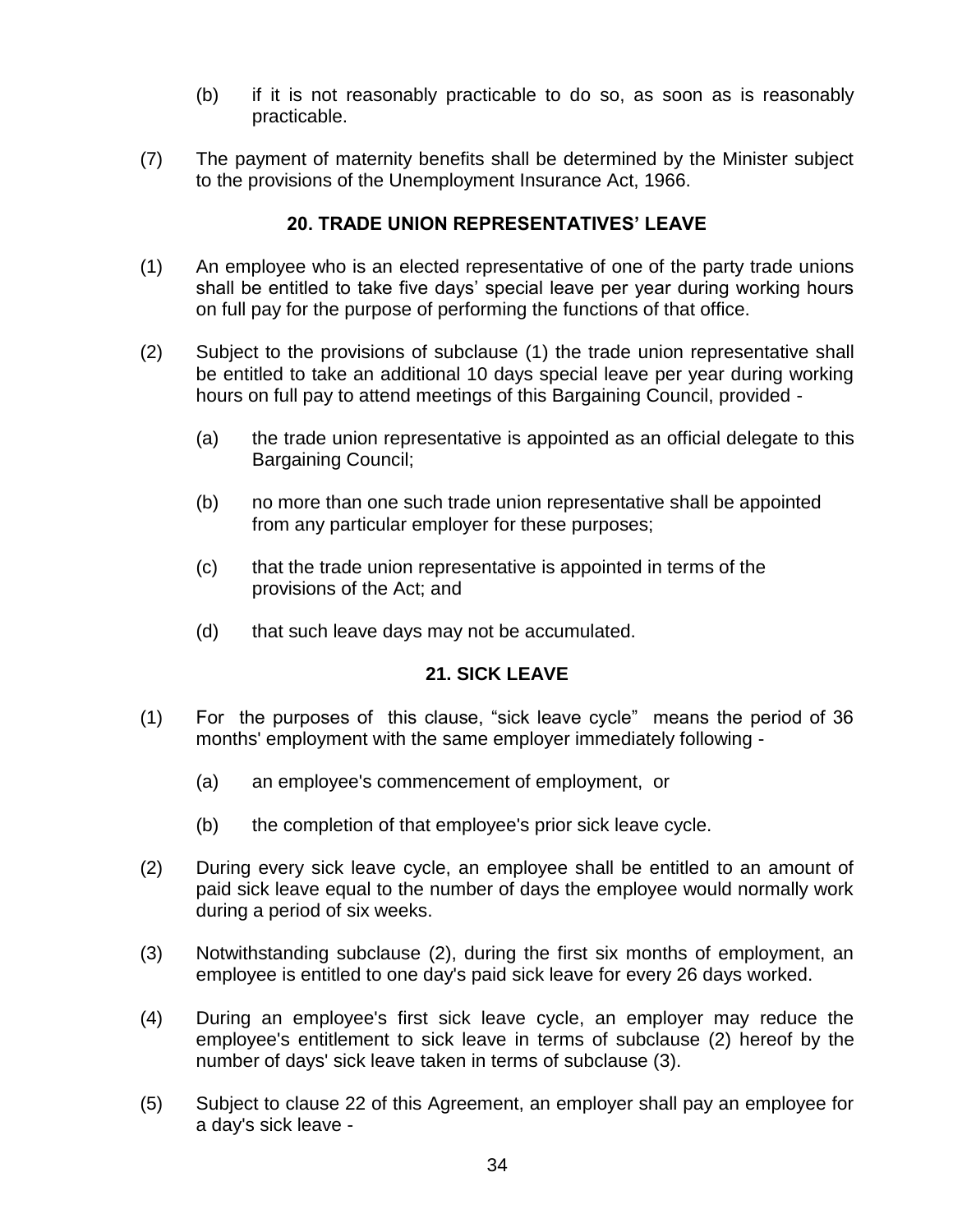- (a) the wage the employee would ordinarily have received for work on that day, and
- (b) on the employee's usual pay day.
- (6) An agreement may reduce the pay to which an employee is entitled in respect of any day's absence in terms of this clause if -
	- (a) the number of days of paid sick leave is increased at least commensurately with any reduction in the daily amount of sick pay, and
	- (b) the employee's entitlement to pay
		- (i) for any day's sick leave, is at least 75 per cent of the wage payable to the employee for the ordinary hours the employee would have worked on that day; and
		- (ii) for sick leave, over the sick leave cycle, is at least equivalent to the employee's entitlement in terms of subclause (2).
- (7) The provisions of this clause shall not apply to employers and their employees who are required to contribute to a sick pay fund prescribed in an agreement for the Industry, or to employers and their employees who are participants in and members of a fund, organisation or scheme providing for paid sick leave on a basis which is not less favourable to the employee than that set out in the aforesaid agreement and in respect of which exemption has been granted or is granted by the Council from the provisions of the aforesaid agreement, while such fund, organisation or scheme continues to operate and both the employer and the employee are participants therein.
- (8) Notwithstanding any other provision of this clause, no employee shall be entitled to paid sick leave-
	- (a) in respect of such periods of absence from work for which compensation is payable under the Compensation for Occupational Injuries and Diseases Act, 1993;
	- (b) in respect of paid public holidays as specified in this Agreement, or in respect of any part of the paid leave referred to in this Agreement.
- (9) For the purposes of this clause, "employment" includes any period during which an employee-
	- (a) is on paid leave or additional paid leave in terms of this Agreement,
	- (b) is on sick leave in terms of this clause,
	- (c) is absent from work on the instructions or at the request of the employer.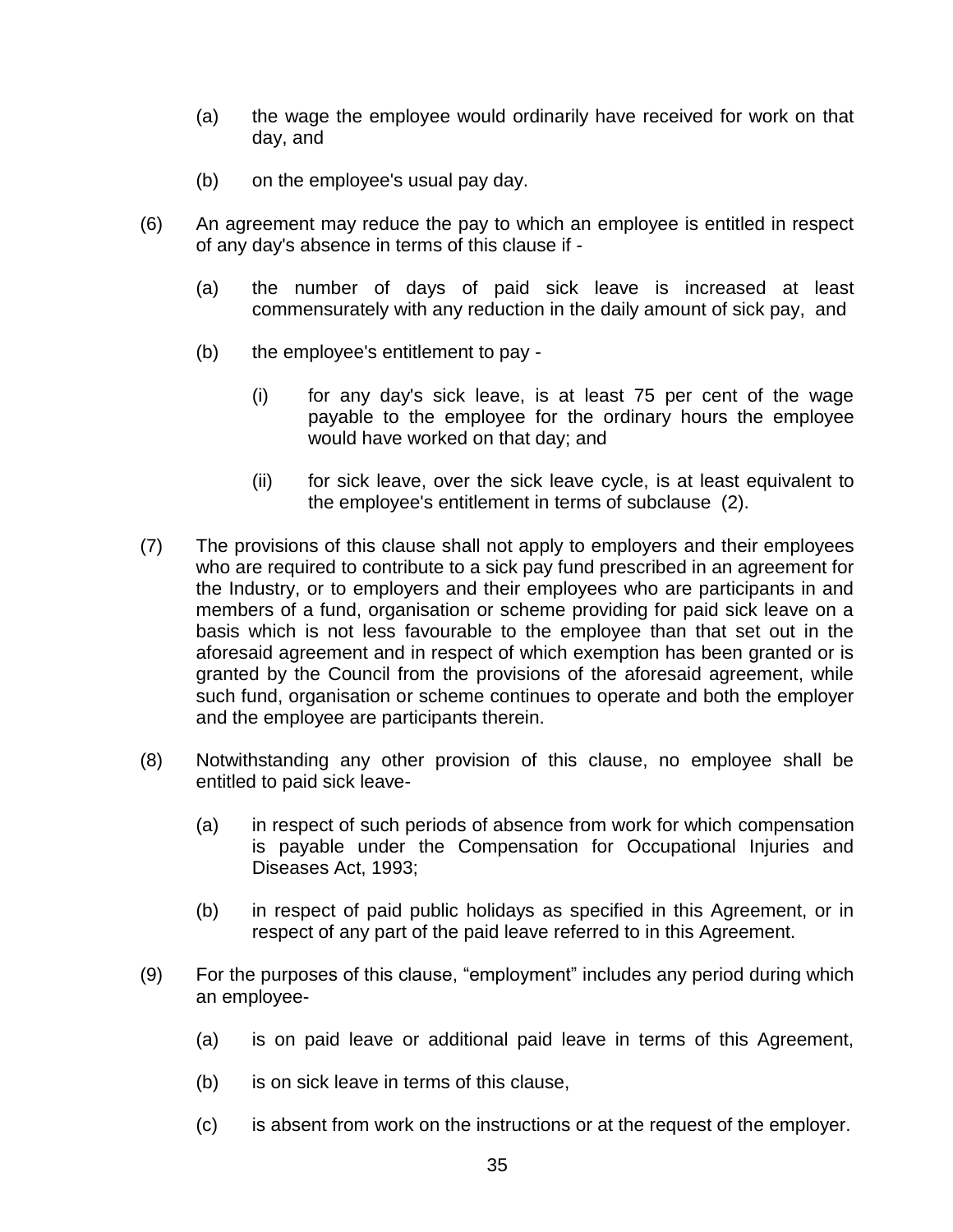### **22. PROOF OF INCAPACITY**

- (1) An employer shall not be required to pay an employee in terms of clause 21 of this Agreement if the employee has been absent from work for more than two consecutive days or on more than two occasions during an eight-week period and, on request by the employer, does not produce a medical certificate stating that the employee was unable to work for the duration of the employee's absence on account of sickness or injury.
- (2) The medical certificate shall be issued and signed by a medical practitioner or any other person who is certified to diagnose and treat patients and who is registered with a professional council established by an Act of Parliament.
- (3) If it is not reasonably practicable for an employee who lives on the employer's premises to obtain a medical certificate, the employer may not withhold payment in terms of subclause (1) hereof unless the employer provides reasonable assistance to the employee to obtain the certificate.

### **23. INJURY-ON-DUTY ALLOWANCE**

Where an employer in terms of section 47(3) of the Compensation for Occupational Injuries and Diseases Act, 1993, is of a reasonable belief that an employee absent from work resulting from an injury on duty will be compensated under the said Act and in respect of which a claim has been made under the Act, the employer shall pay an amount to the employee equivalent to 75 per cent of the employees' ordinary hourly rate for such absence up to a maximum period of three months from the date of the accident. The employer shall recover this payment from the Compensation Commissioner.

### **24. EXTENSION OF INSURANCE COVER FOR INJURY ON DUTY**

Every employer shall either arrange with the Compensation Commissioner to extend and maintain the cover provided by the Compensation for Occupational Injuries and Diseases Act, 1993, to all his employees who fall within the provisions of this Agreement or, alternatively, take out and maintain an insurance policy to provide fixed benefits basically at least equivalent to those provided by the Compensation for Occupational Injuries and Diseases Act, 1993, in respect of his employees who fall within the provisions of this Agreement and whose earnings exceed the earnings ceiling specified in the said Act.

### **25. PAYMENT FOR PUBLIC HOLIDAYS**

(1) (a) An employee may agree with the employer to exchange a public holiday for any other day, and if so agreed shall not be entitled to any additional payment on such a public holiday.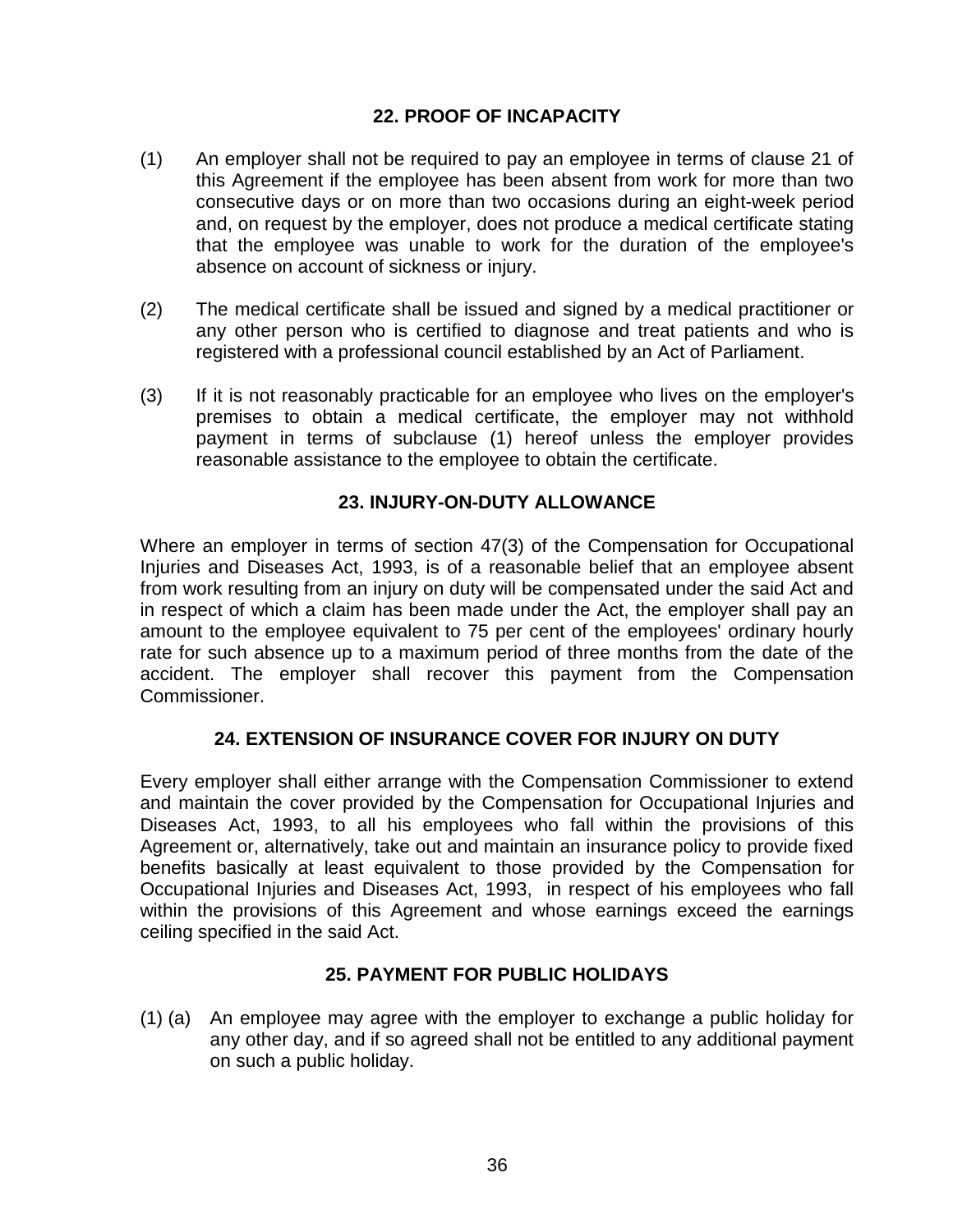- (b) Every employee shall, in respect of a public holiday, be paid at his ordinary rate of wages and allowances for the number of hours he would have worked on a normal working day (excluding overtime).
- (c) The payment prescribed in paragraph (b) hereof shall be deemed to be full payment in respect of such public holiday, and subject to the provisions of clause 9 of this Agreement no employee shall be entitled to further compensation in respect of such public holiday.
- (d) Notwithstanding the provisions of paragraphs (b) and (c) hereof, an employee who is required by his employer to work on the working day immediately prior to and/or succeeding a public holiday and who absents himself on such working day(s) shall not be entitled to payment for such public holiday: Provided that an employee shall be entitled to payment for such public holiday where the employer has given permission for such absence, or has condoned such absence, or where the employee was sick and can produce a medical certificate as proof if so required by the employer, or where the public holiday falls during the period of the annual leave of the employee.
- (e) Where an employer dismisses an employee and the employment is terminated within a period of five working days prior to a public holiday, such employer shall pay the employee in respect of the public holiday.
- (2) Any employee who is aggrieved by the application to him of any of the provisions of subclause (1) (d) hereof may appeal to the Council against the decision applied to him, and the Council may, after considering any reasons which may be submitted for such decision, confirm that decision or give such other decision as in its opinion ought to have been given in such case.

## **26. GENERAL CONTROL**

A master installation electrician, an installation electrician or an electrical tester for single phase, shall exercise general control over all electrical installation work being carried out, and no person shall allow such work without such control.

#### **27. TERMINATION OF EMPLOYMENT AND SEVERANCE PAY**

- (1) A contract of employment terminable at the instance of a party may be terminated on notice of not less than –
	- (a) one week, if the employee has been employed for six months or less;
	- (b) two weeks, if the employee has been employed for more than six months.
- (2) Sub-clause (1) shall not affect-
	- (a) the right of an employer or an employee to terminate a contract of service without notice for any good cause recognised by law as sufficient, and provided that if an employee has been deemed to have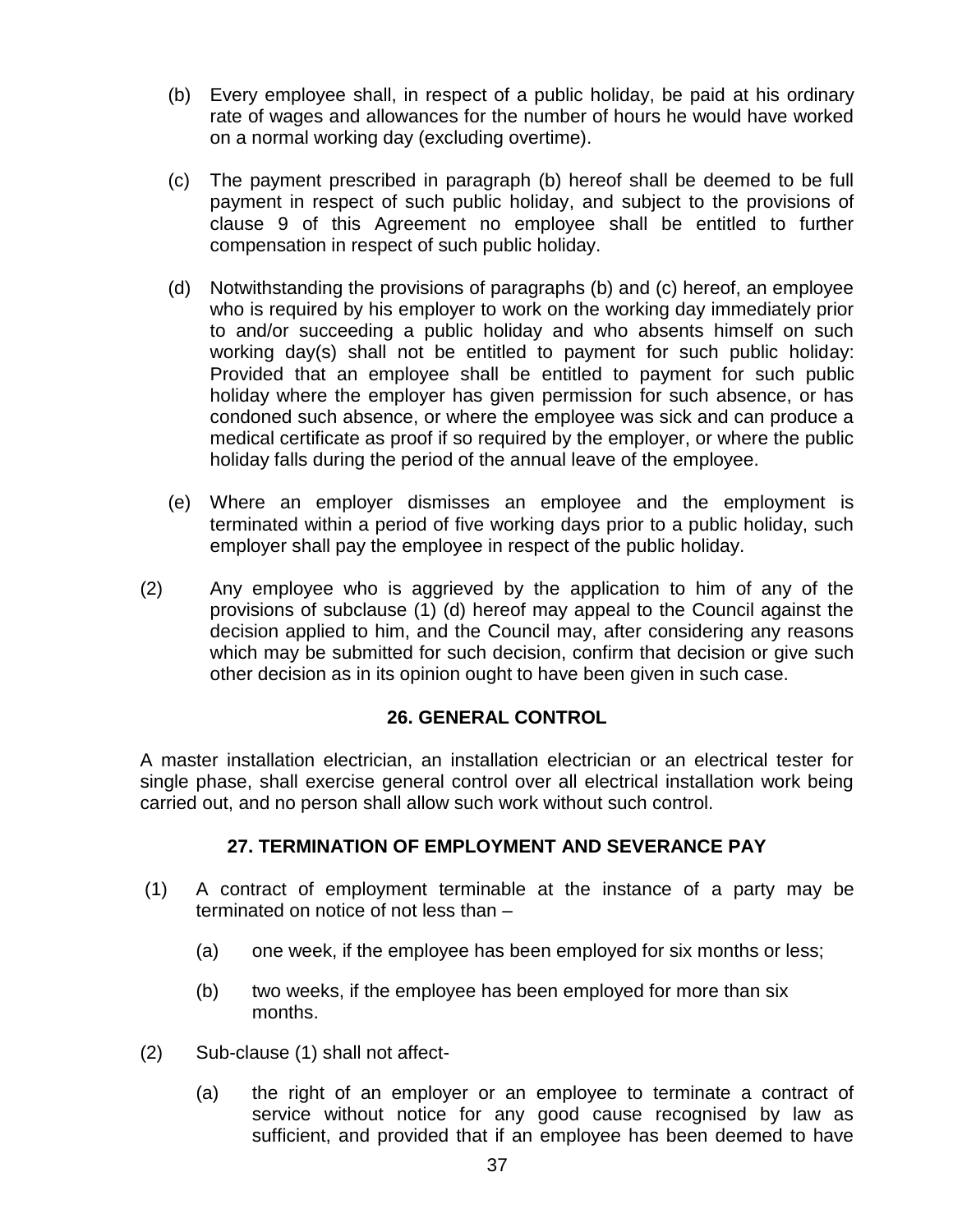absconded the employer must follow a fair procedure recognised by law before deciding whether or not to terminate their contract of employment.

- (b) any agreement between an employer and an employee providing for a longer period of notice than that contemplated by sub-clause (1).
- (3) Instead of giving an employee notice in terms of sub-clause (1) or any agreement, an employer may pay an employee the wages the employee would have earned if the employee had worked during the prescribed or agreed period of notice.
- (4) Whenever a contract of service is terminable by notice in terms of sub-clause  $(1) -$ 
	- (a) if the employee fails to give the notice or to work such notice period, the employer may deduct the wages for the notice period ;
	- (b) if the employer fails to give the notice or to allow the employee to work during the notice period, the employer must pay the employee the wages the employee would have earned if the employee had worked during the period of notice.
- (5) In the case of a termination as a result of retrenchment, the employer-
	- (a) must inform the Council at least 14 days prior to notice of retrenchment being given.
	- (b) the provisions of the Labour Relations Act of 1995 apply for dismissals based on operational requirements.
	- (c) notwithstanding any other provision in this clause, the employer must give notice to the employee in accordance with sub-clause (1);
	- (d) must pay any employee who is retrenched, in addition to any other moneys due to him, severance pay of one week's wages for each completed year of service."

#### **28. TRANSFER OF CONTRACT OF EMPLOYMENT**

- (1) A contract of employment may not be transferred from one employer (referred to as "the old employer") to another employer (referred to as "the new employer") without the employee's consent, unless -
	- (a) the whole or any part of a business, trade or undertaking is transferred by the old employer as a going concern, or
	- (b) the whole or any part of a business, trade or undertaking is transferred as a going concern -
		- (i) if the old employer is insolvent and being wound up or is being sequestrated, or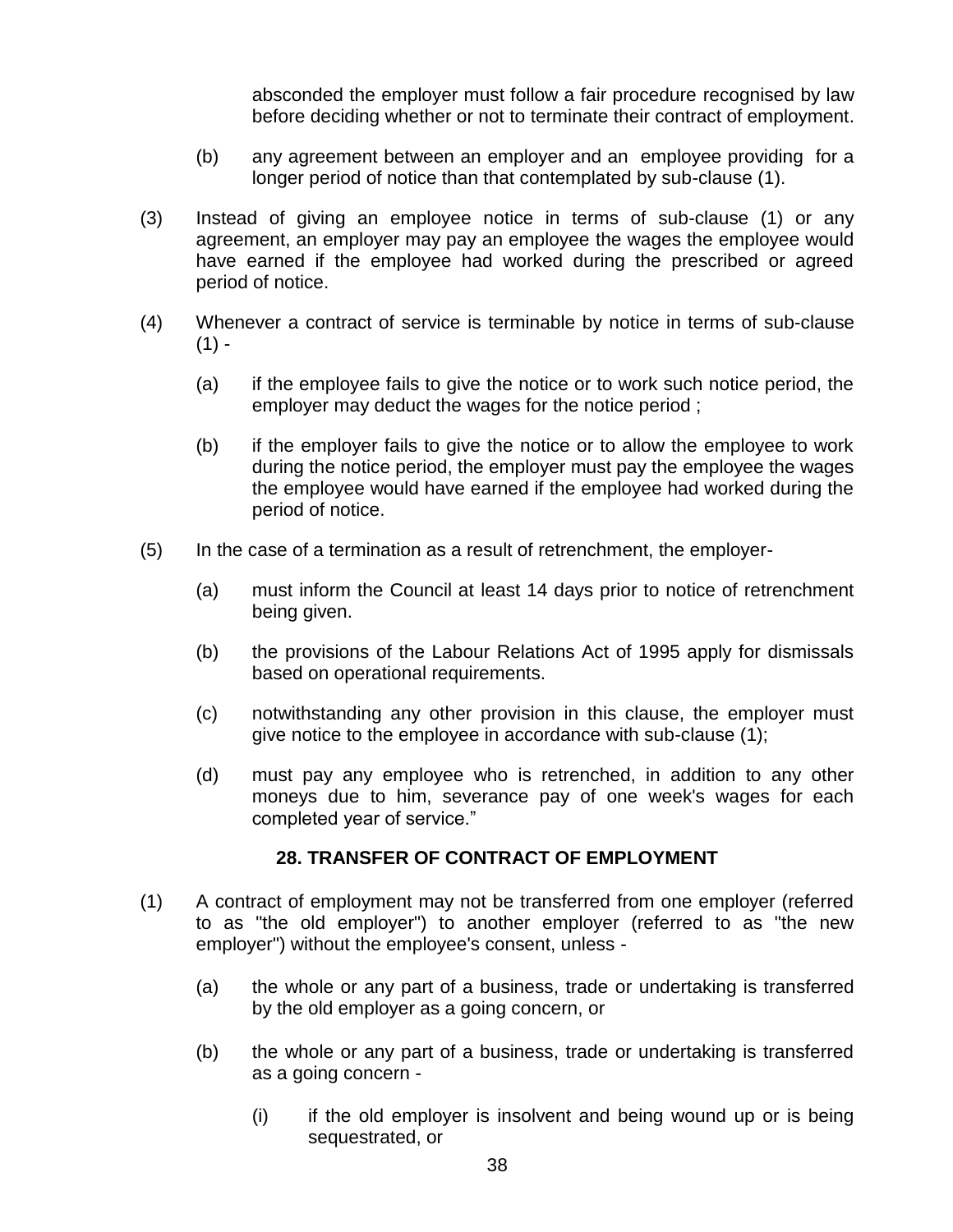- (ii) because a scheme of arrangement or compromise is being entered into to avoid winding-up or sequestration for reasons of insolvency.
- (2) (a) If a business, trade or undertaking is transferred in the circumstances referred to in subclause (1)(a) above unless otherwise agreed, all the rights and obligations between the old employer and each employee at the time of the transfer shall continue to be in force as if they had been rights and obligations between the new employer and each employee and anything done before the transfer by or in relation to the old employer shall be considered to have been done by or in relation to the new employer.
	- (b) If a business is transferred in the circumstances envisaged by subclause (1)(b) above, unless otherwise agreed, the contracts of all employees that were in existence immediately before the old employer's winding-up or sequestration shall transfer automatically to the new employer, but all the rights and obligations between the old employer and each employee at the time of the transfer shall remain rights and obligations between the old employer and each employee, and anything done before the transfer by the old employer in respect of each employee shall be considered to have been done by the old employer.
- (3) An agreement contemplated in subclause (2) above shall be concluded with the appropriate person or body referred to in section 189 (1) of the Act.
- (4) A transfer referred to in subclause (1) shall not interrupt the employee's continuity of employment, which shall continue with the new employer as if with the old employer.
- (5) The provisions of this clause shall not transfer or otherwise affect the liability of any person to be prosecuted for, convicted of, and sentenced for any offence.

#### **29. INTEREST**

If any amount that falls due in terms of clauses 30, 31 of Part I and clause 2(1) of Part II of this Agreement is not received in full by the Council by the 15th day of the month following the month for which the amount is payable, then the employer shall be liable to pay interest in accordance with the following provisions:

- (i) The interest payable shall accrue on the balance of the amount outstanding from time to time from the said 15th day until the full amount is received by the Council.
- (ii) An employer who does not pay to the Council the levies and contributions payable by him/her and his/her employees each month on the due date as specified in this Agreement shall pay interest to the Pension and or Provident Fund administrator for pension and/or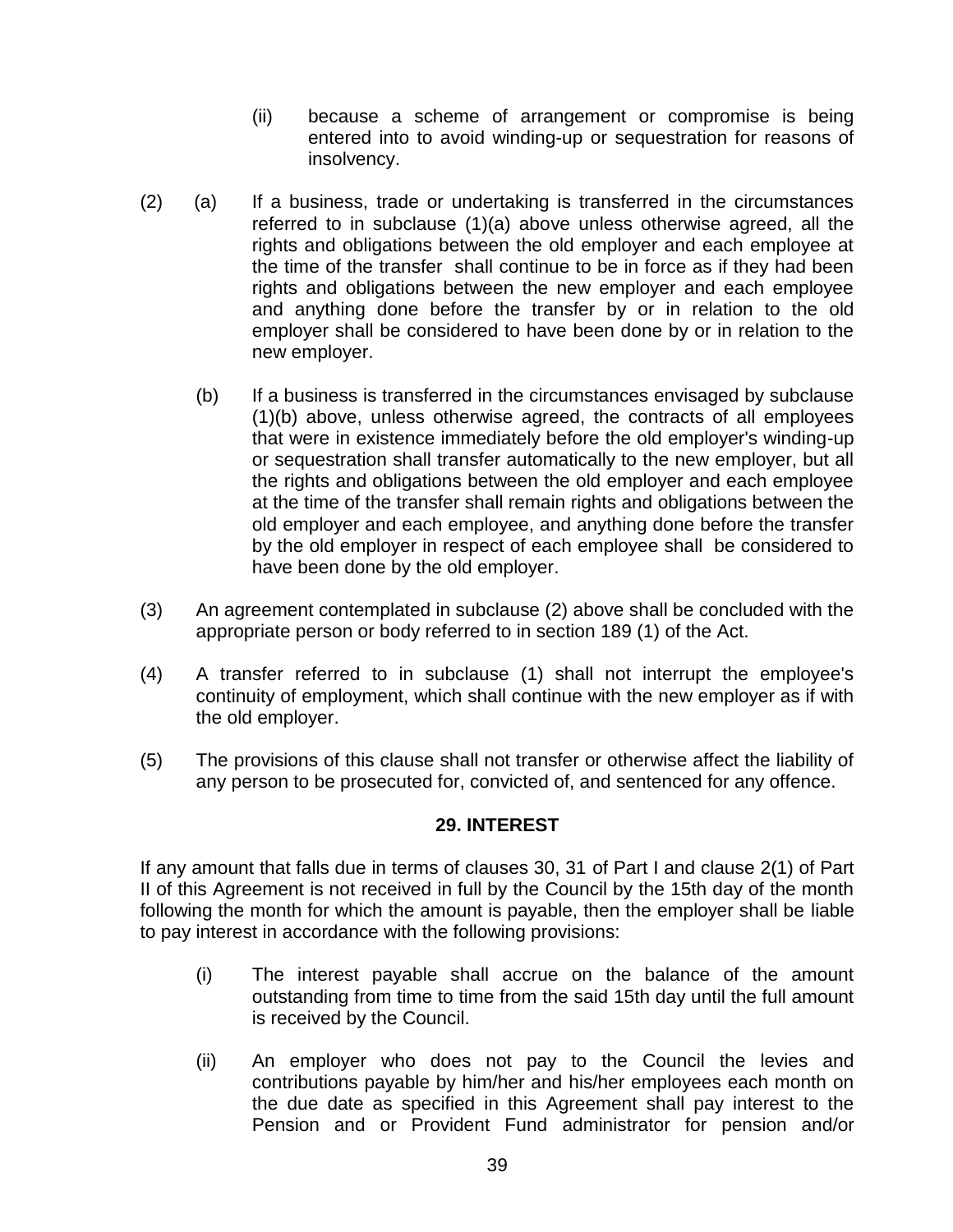provident fund contributions as prescribed by the Registrar of Pension Funds in terms of Section 13A (7) of the Pension Funds Act, 1956,as amended, and for all other contributions and levies to the Council, as provided for in terms of the Prescribed Rate of Interest Act,1975(Act 55 of 1975) calculated from the due date to the date of payment.

(iii) The Council shall, in its absolute discretion, be entitled to waive payment by the employer of any interest which accrues in terms of this subclause, with the exception of Pension and/or Provident Fund interest.

#### **30. TRADE UNION SUBSCRIPTIONS AND EMPLOYERS" ORGANISATION LEVY**

- (1) An employer shall deduct the amount of the subscriptions payable to the party trade union, in respect of each week or part of a week of employment, including the period an employee is on leave in terms of clause 16 of this Agreement, from the earnings of every employee who is a member of a party trade union and shall forward the amount thus deducted, together with the form specified by the Council, to the Secretary of the Council, not later than the 15th day of each month following that in respect of which the deductions were made: Provided that a signed stop-order is received from the employee indicating the party union of which he is a member.
- (2) Every employer who is a member of the employers" organisation shall forward the levy payable to the Association, in respect of each week or part of a week of employment of each employee for whom wages are prescribed in this Agreement, including the period an employee is on leave in terms of clause 16 of this Agreement, to the Secretary of the Council, not later than the 15th day of each month following that in respect of which the payments are made: Provided that the employers" organisation shall submit to the Council proof of membership in respect of all new members.
- (3) The appropriate party trade union and the employers" organisation shall indemnify the Council against any claim that may arise in respect of this clause, and when a deduction for subscriptions or the payment of the levy in terms of this clause has been made, irrespective of whether, this amount has been paid over to the said trade union or employers" organisation, the employee or employer concerned shall be deemed to, have paid his subscriptions or levy to the said trade union or employers' organisation.
- (4) The Secretary of the Council shall pay all amounts paid in terms of subclauses (1), (2) and (3) hereof to the parties concerned within 30 days of the month in which the amounts were received by the Council.
- (5) The Council shall undertake to render all reasonable services to give effect to this clause for which a maximum amount of three per cent of all contributions and levies in terms of subclauses (1), (2) and (3) hereof shall be paid to the Council.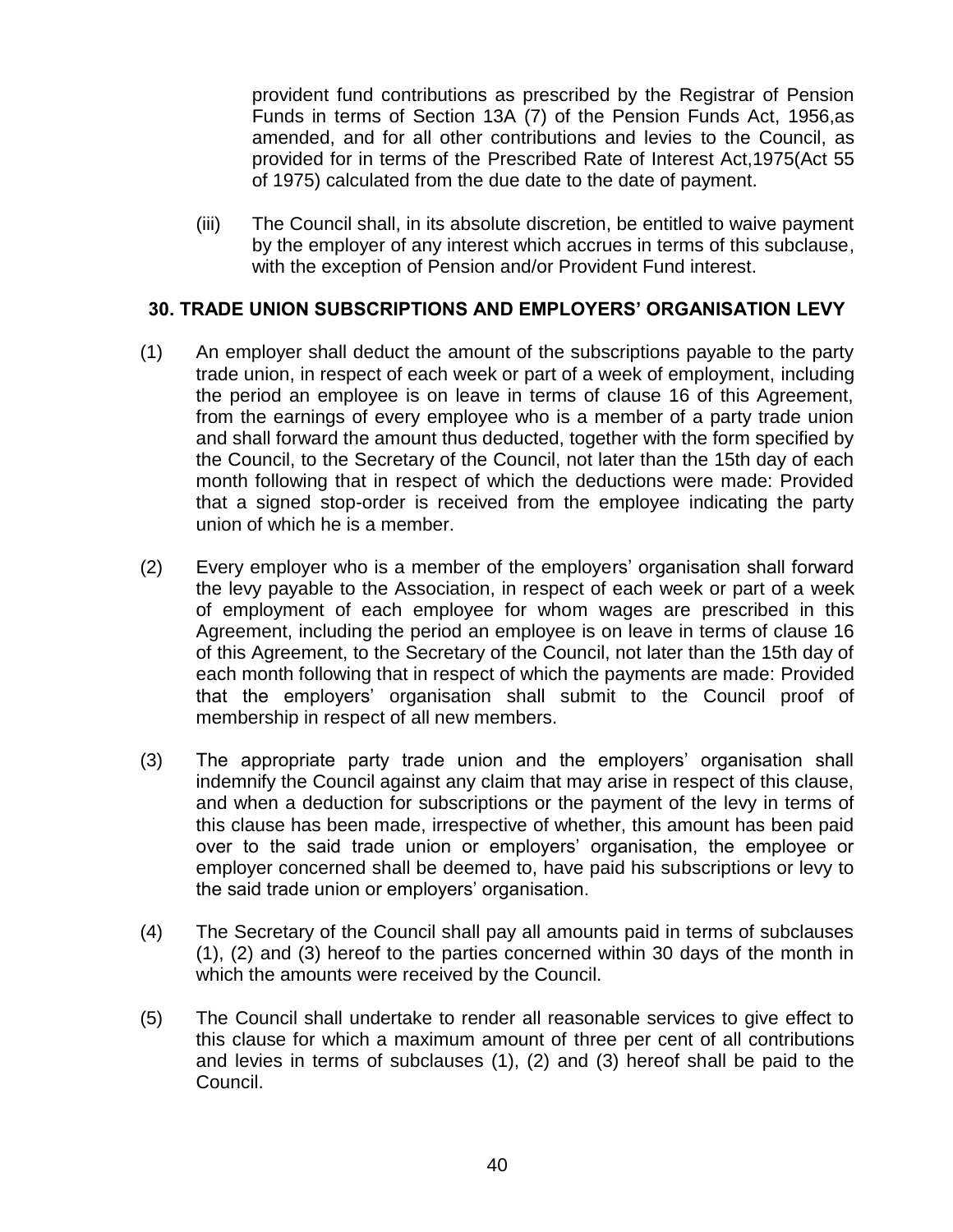(6) A sole proprietor, partner, working director or employer engaged in work specified in this Agreement shall be deemed to be an employee in respect of whom contributions are required to be made in terms of subclause (3) hereof.

## **31. BENEFIT FUNDS**

For the purposes of this Agreement, the following Benefit Funds, which were extended on the dates listed below, are hereby continued:

- (a) The Electrical Industry Sick Pay Fund 17/10/ 2003
- (b) National Pension and Provident Funds Collective Agreement Government Gazette No 31191 - 04/07/2008
- (c) The Electrical Industry Sick Pay Fund (Cape) Ministerial Determination 12/09/2003
- (d) The Electrical Industry (KwaZulu-Natal) Sick Pay Fund Ministerial Determination 12/07/1999
- (e) All Council and benefit fund contributions are calculated based on the following normal working hours per region: Region A & B - 42.50 hours per week Region C - 44 hours per week Region D - 40 hours per week.
- (f) In the event that an employee fails to qualify for death, disability, and/or funeral benefits in terms of the pension and/or provident fund Agreements because the employer failed to pay contributions owing in respect of the employee"s membership, the employer shall be liable to pay to such employee or his/her beneficiaries an amount of money equal to the death, disability and/or funeral benefits that would have been payable to the employee under the rules of the applicable fund had the contributions been paid by the employer.

## **32. CLOSING OF ESTABLISHMENT ON AN ORDINARY WORKING DAY**

Notwithstanding anything to the contrary in this Agreement, an establishment may, by mutual arrangement between the employer and not less than 66 per cent of his employees, be closed during any period of work specified for that establishment in terms of clause 7 of this Agreement.

Where such an arrangement has been arrived at for each specific closing of the establishment, the Council shall be advised of such arrangements made.

## **33. REGISTRATION OF EMPLOYERS AND EMPLOYEES**

- (1) (a) Every employer in the Electrical Industry shall, within 30 days of the date of coming into operation of this Agreement, register with the Council by forwarding to the Secretary of the Council the following particulars, on the form prescribed by the Council, together with the registration fee prescribed:
	- (i) Full name of business,
	- (ii) business address,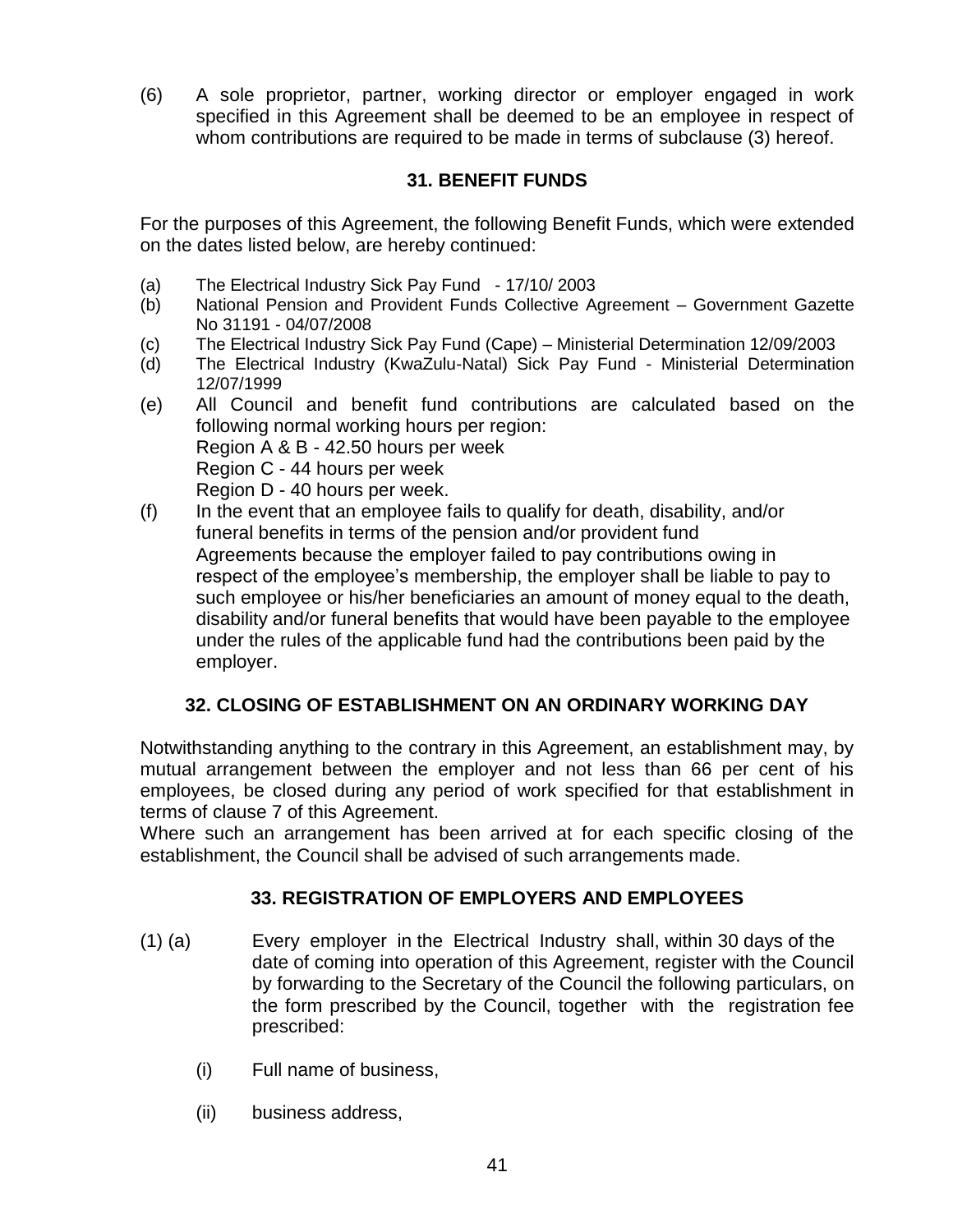- (iii) full names of owners/partners/directors/members,
- (iv) residential address of owners/partners/directors/members,
- (v) the registration fee determined by the Council from time to time and provided that it shall not exceed R1,000.00;
- (vi) the name of the registered person who is employed in a full-time capacity, in terms of the Electrical Installation Regulations, 2009;
- (vii) the full names of all other employees employed by him, including identity numbers, categories of employment, residential address and, in respect of each individual employee or employer, any additional personal particulars as may be required by the Council, and by endeavouring to submit the completed beneficiary form to Council within 30 days of date of registration.
- (viii) an electrical contractor's certificate of registration issued by the Chief Inspector, or a person appointed by him in terms of the Electrical Installation Regulations, 2009, made under the Occupational Health and Safety Act, 1993,
- (ix) satisfactory proof of registration with the Unemployment Insurance Fund, the Compensation Fund Commissioner, the relevant local authority and the South African Revenue Service.

The requirements prescribed by this paragraph shall be maintained during the period of registration, and evidence of the continued validity thereof shall be produced at the request of the Council. If there is any change to the above requirements, the Council shall be notified within 30 days.

- (x) The Council will not register any person as an employer who is registered as an employee in the industry unless he or she has the written permission of their employer to do so.
- (b) An employer who has already, prior to the date of coming into operation of this Agreement, furnished the particulars required under this clause shall be deemed to have complied with the provisions thereof and to be registered with the Council.
- (c) Employers entering the Industry after the date of coming into operation of this Agreement shall register with the Council and shall furnish the particulars required under paragraph (a) above within 30 days of commencing operations.
- (d) Should the business cease to exist, the Council shall be notified within 30 days and all certificates issued by the Council or the Electrical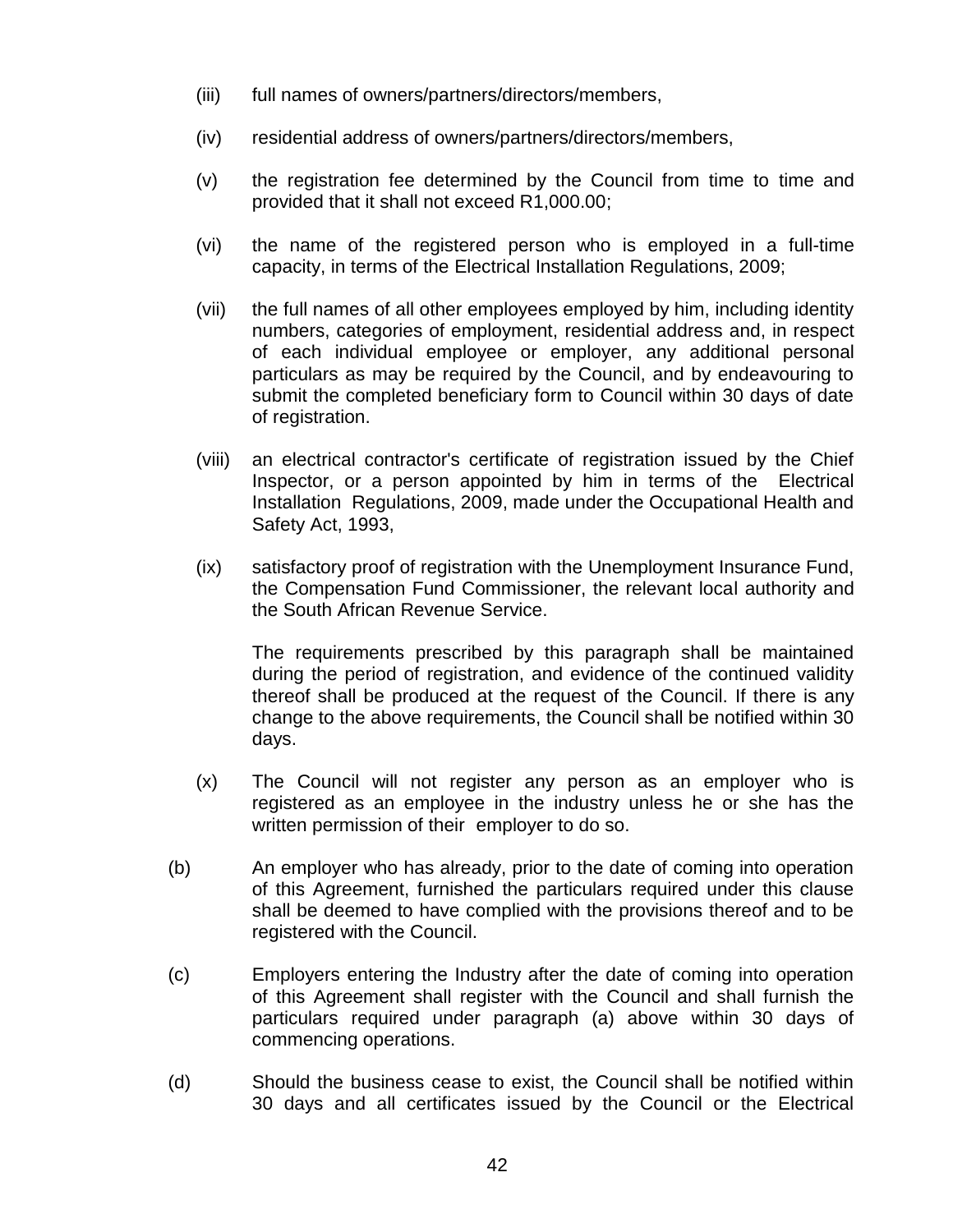Contracting Board of South Africa shall be returned to the Council within the same period.

- (2) Every employer to whom this Agreement applies, but who is not registered in terms of the provisions of subclause (1) (a) of this clause, shall be deemed to be registered from the date of commencement of his business and shall observe the provisions of this Agreement.
- (3) All applications for registration shall be made directly to the Secretary of the Council in the area in which the employer is operating or intends to operate his business.

The postal addresses of the Regional Councils are -

| Bloemfontein   | : PO Box 1379, Bloemfontein, 9300                  |
|----------------|----------------------------------------------------|
| Cape           | : PO Box 1220, Parow, 7499                         |
| East London    | : P.O. Box 19852 Tecoma, East London, 5214.        |
| Gauteng        | : PO Box 31402, Braamfontein, 2017                 |
| George         | : P.O. Box 1952, George, 6529                      |
| KwaZulu-Natal  | : PO Box 722, Durban, 4000.                        |
| Nelspruit      | : P.O. Box 19646, The Village Mall, Nelspruit.1200 |
| Polokwane      | : P.O. Box 2478, Polokwane. 0700                   |
| Port Elizabeth | : PO Box 27287, Greenacres, 6057                   |
| Pretoria       | : P.O. Box, 12011, Hatfield. 0028                  |

- (4) (a) Every employer who is not a member of the employers" organisation and who has in his employ the categories of employees for whom basic minimum wages are prescribed in terms of clause 4 of Part 11 of this agreement shall be required to pay to the Council a levy amounting to R2.00 per such employee per week
	- (b) The amounts paid to the Council in terms of paragraph 4(a) above shall be deposited in a separate bank account and may be invested by the Council in paid up shares, fixed deposits or savings accounts with any bank.
	- (c) In the event of the insolvency of any employer who is registered with Council and who is not a member of the employers" organisation, the Council shall pay leave pay which has accrued to the employees of that employer: Provided that the liability of the Council shall be limited to the total moneys collected and deposited in terms of paragraph (b) above: provided further that the employees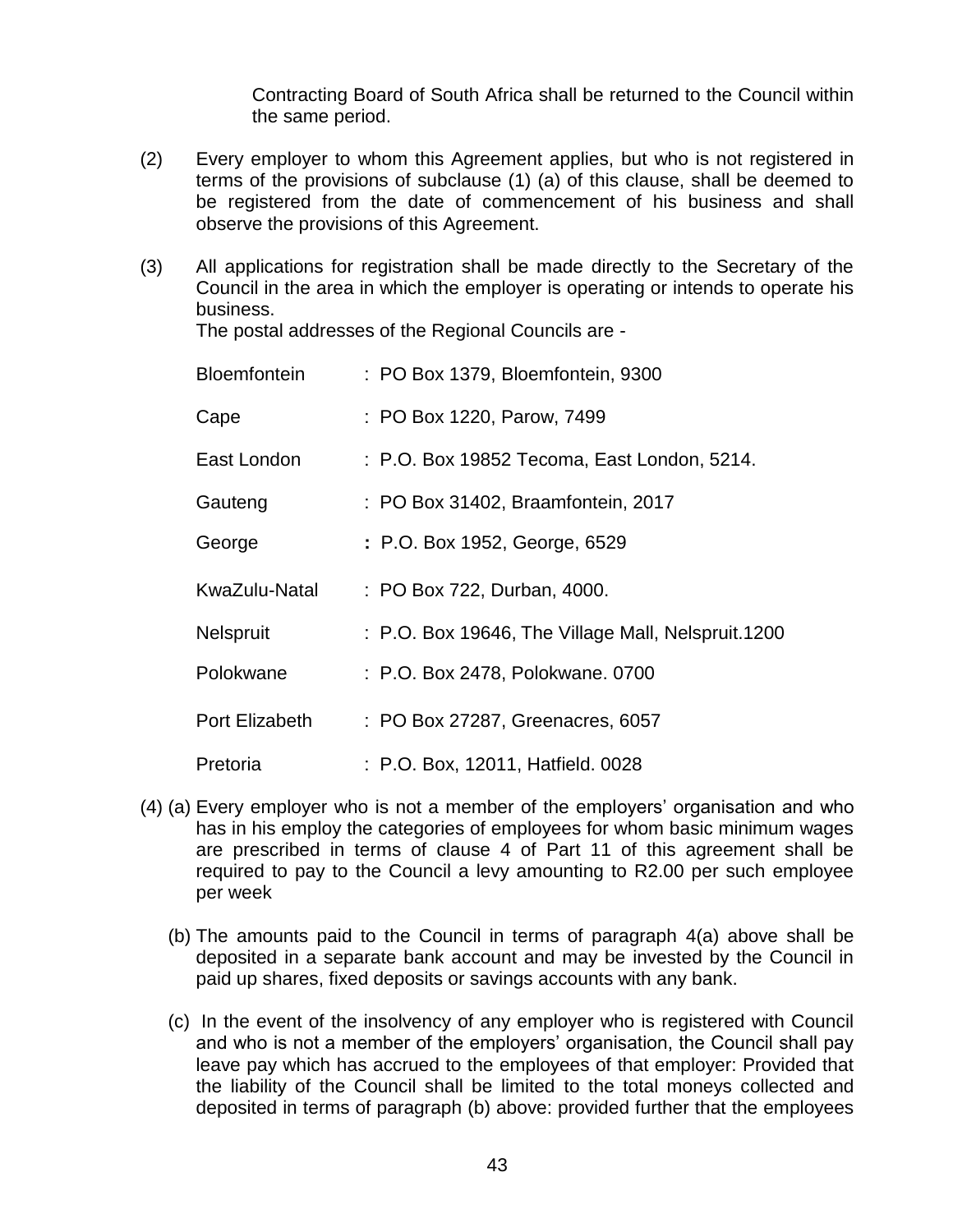so compensated cede their claims to the Council and that the Council have the right to claim any amount so paid out from the insolvent estate.

- (d) Employers who are members of the employers" organisation shall be exempted from paying the levy referred to in paragraph (a) above.
- (e) The employers" organisation shall establish and maintain a fund for the purpose of paying leave pay which has accrued to the employees of its members registered with the Council in the event of the insolvency of such members: Provided that the opening balance of such fund at the commencement of each year shall be maintained at R500,000.00.
- (f) In the event of insolvency of any employer who is registered with the Council and who is a member of the employers" organisation, the employers" organisation shall pay leave pay which has accrued to the employees of that employer: Provided that the liability of the employers" organisation shall be limited to the total moneys available in the fund in the year in which the insolvency occurred: Provided further that the employees so compensated cede their claims to the employers" organisation and that the employers" organisation have the right to claim any amount so paid out from the insolvent estate.

## **34 LIMITED DURATION CONTRACTS**

(1) In cases where an employee is engaged on a limited duration contract, and such employee has not previously contributed to the Electrical Industry Pension/Provident Fund, the employer will cover such employee only for the purposes of risk benefits, that is death, disability, funeral and sick pay, whilst employed on such limited duration contract: Provided this will not apply to an employee who was previously a member of the Pension/Provident Fund and has not withdrawn from such Fund. Provided that should such employee be employed on a further limited duration contract with the same employer within 90 days of the termination of his original limited duration contract, the employer and employee shall contribute towards the employee"s Pension/Provident Fund.

#### **35. TRAINING OF EMPLOYEES**

- (1) All Elconops 1, Elconops 2, and Elconops 3 shall be issued with a registration card in the manner and form prescribed by the Council. Such registration card, for which a fee not exceeding R20, 00 shall be payable by the employee, shall contain a photograph of the employee and his category of employment. Such card shall at all times during working hours be carried on the person of the employee.
- (2) When an employer upgrades an employee from electrical assistant to Elconop 1, he shall inform the Council within seven days from the date thereof, and apply to the Council for a new registration card to be issued to the employee.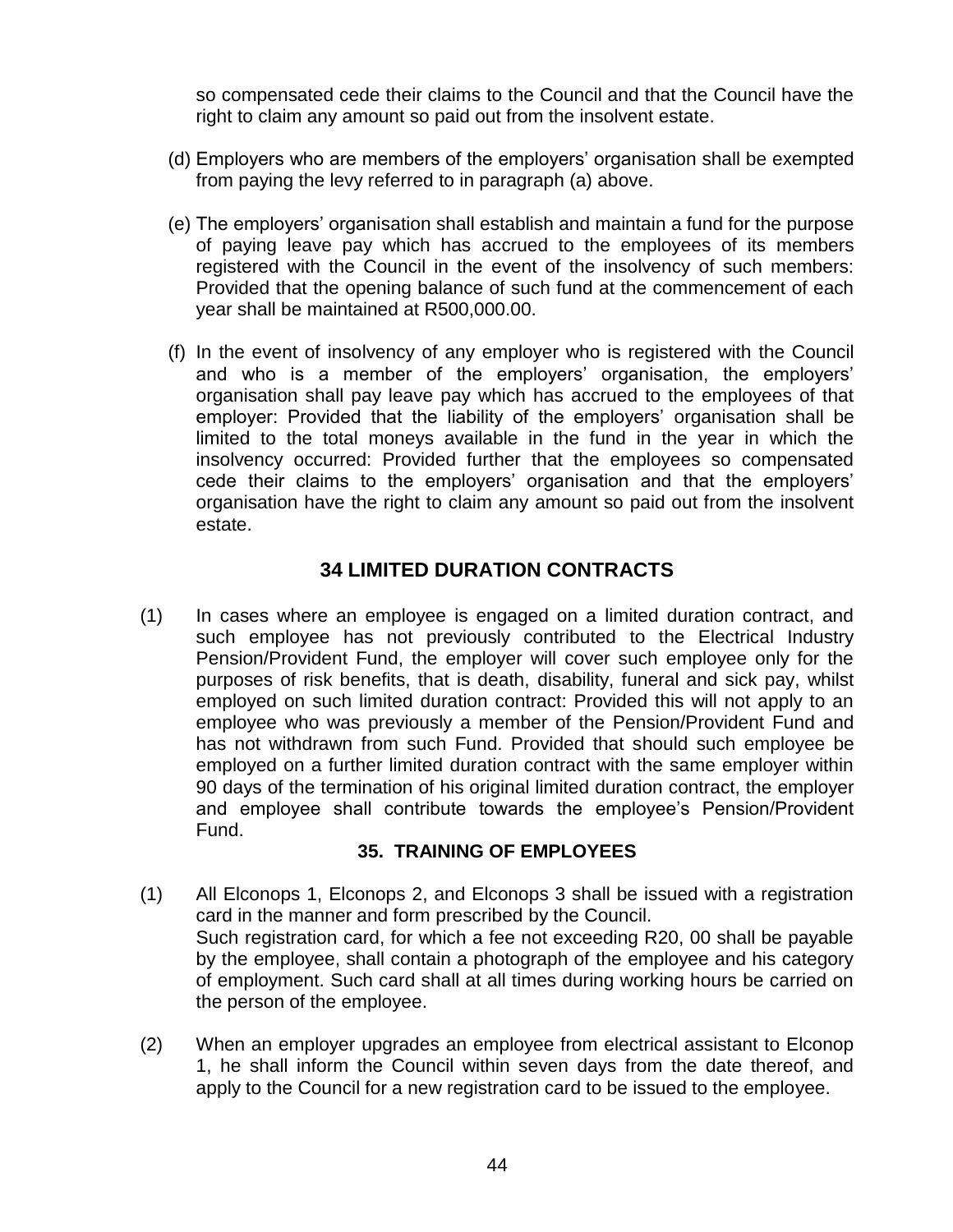- (3) When an employer makes a written application to the Council to upgrade an Elconop 1, who is in his employ, to Elconop 2 he shall provide a Certificate of Proficiency as an Elconop 1 in respect of such employee. The employer shall thereafter arrange for the completion of the necessary formalities for the Elconop 1 to attend the prescribed formal training course at an institutionalised training centre accredited by the appropriate "SETA". Should the Elconop 1 be successful in the examination, he shall from the date of undertaking such examination be promoted to Elconop 2 and the employer shall apply to the Council for a new registration card to be issued to such employee. Should the Elconop 1 not be successful in the examination, he shall, notwithstanding the provisions of subclause (4) below immediately revert to employment on the previous terms and conditions applicable to him as an Elconop 1.
- (4) Elconop Training:
	- i) The training period will not exceed 20 weeks;
	- ii) The employee on training must be registered with the Council as a Trainee Elconop 2;
	- iii) The employee will be remunerated as an Elconop I whilst undertaking training;
	- iv) Upon the completion of the training period, the employee must either be promoted to an Elconop 2, or remain as an Elconop I with his duties being limited to those of an Elconop 1".
- (5) For a period not exceeding three months after undertaking the prescribed formal training and with the written authority of the Council, which may include a temporary registration card from the Council or other form of identification, an employer shall be permitted to provide on-site training for the Elconop 1 and allow him to perform the duties of an Elconop 2: Provided that the employer shall not be required to pay the wages or to observe the conditions of employment of an Elconop 2 during the period the Elconop 1 is receiving onsite training.
- (6) The provisions of subclauses (3) and (5) above shall, *mutatis mutandis*, apply in upgrading an Elconop 2 to Elconop 3.

#### **36. OUTWORK**

- (1) No employer shall require or allow any of his employees to undertake work in connection with the Electrical Industry other than to execute work in completion of an order placed with such employer.
- (2) No employee whilst in the employ of an employer shall solicit, undertake or perform any work other than on behalf of his own employer in the Electrical Industry, whether for remuneration or not, during or outside of the ordinary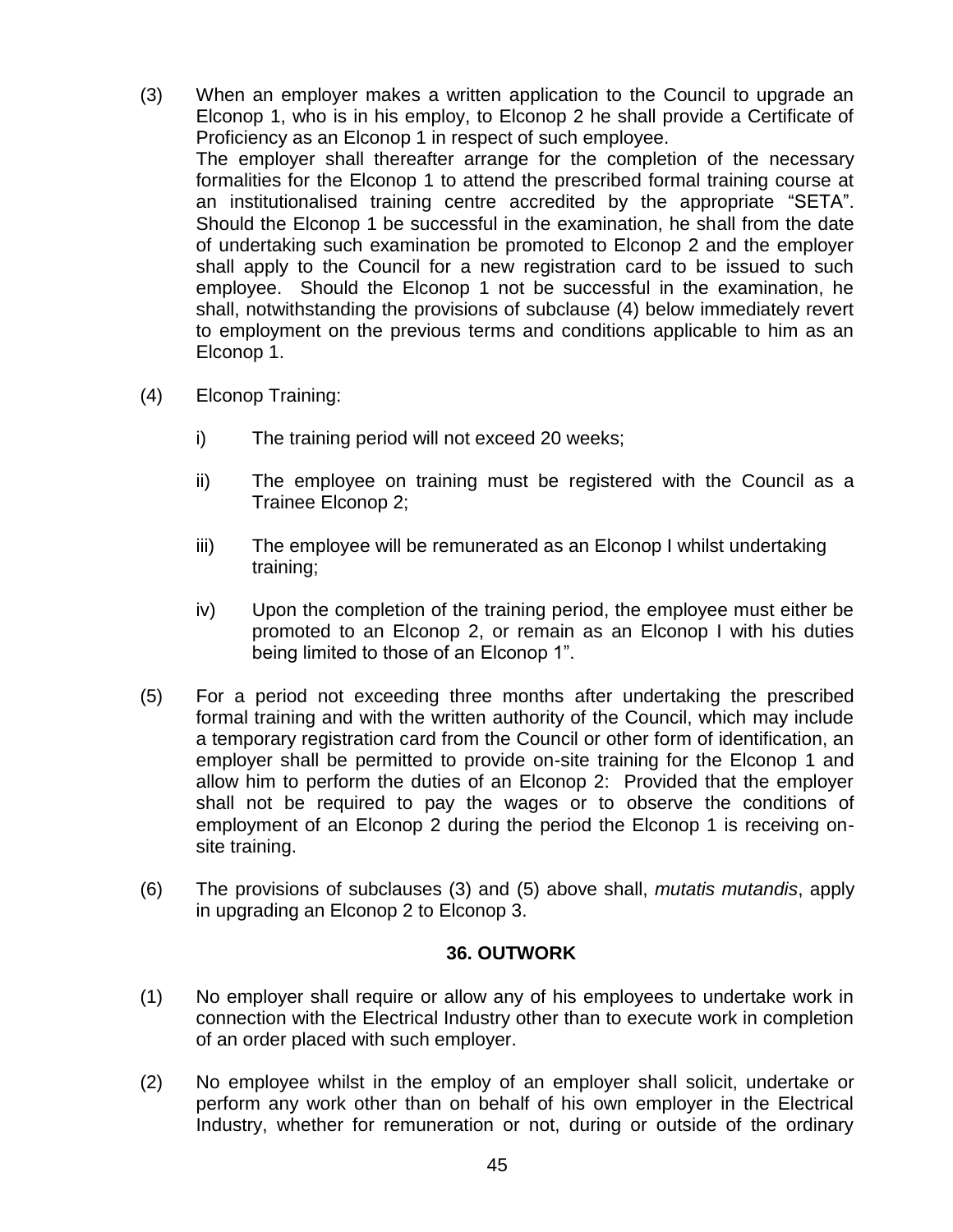hours of work or working days prescribed in clause 7 of this Agreement, save that such employee may carry out work on his own premises outside of normal working hours.

## **37. PIECEWORK AND INCENTIVE PAYMENTS**

- (1) The giving out by employers or the performance by employees of work on a piecework basis is prohibited.
- (2) Notwithstanding the provisions of subclause (1) of this clause, it shall be permissible, by mutual agreement between any individual employer and his employee, to introduce and to operate a system of incentive payments: Provided that as a result of the introduction and operation of such system the remuneration and other monetary benefits accruing to employees shall not be less than those prescribed in this Agreement: Provided further that the other provisions of this Agreement are adhered to in every respect: Provided further that apprentices shall not be allowed to participate in such a system.

## **38. EMPLOYMENT OF PERSONS UNDER 15 YEARS OF AGE**

No employer shall employ any person under the age of 15 years.

## **39. HIV POLICY.**

Both employers and employees shall observe the Code of Good Practice: Key Aspects of HIV/AIDS and Employment published under Government Notice No. R. 1298 of 1 December 2000."

## **40. PROHIBITION OF CONTRACT WORK ON A LABOUR-ONLY BASIS**

- (1) No employer shall
	- (a) avail himself of the services of another person for the supply of labour to perform work covered by this Agreement on any basis which provides for remuneration, benefits and allowances to be paid to a person other than the person performing such work,
	- (b) in respect of work covered by this Agreement, pay remuneration, benefits and allowances to a person other than the person who, in terms of this Agreement, is entitled to such remuneration, benefits and allowances.
- (2) No employee or any other person shall make his labour available to an employer on the basis of any contract or arrangement which precludes such employee or other person from exercising his rights under this Agreement to secure from the employer for whom he performs work the remuneration, benefits and allowances prescribed by this Agreement.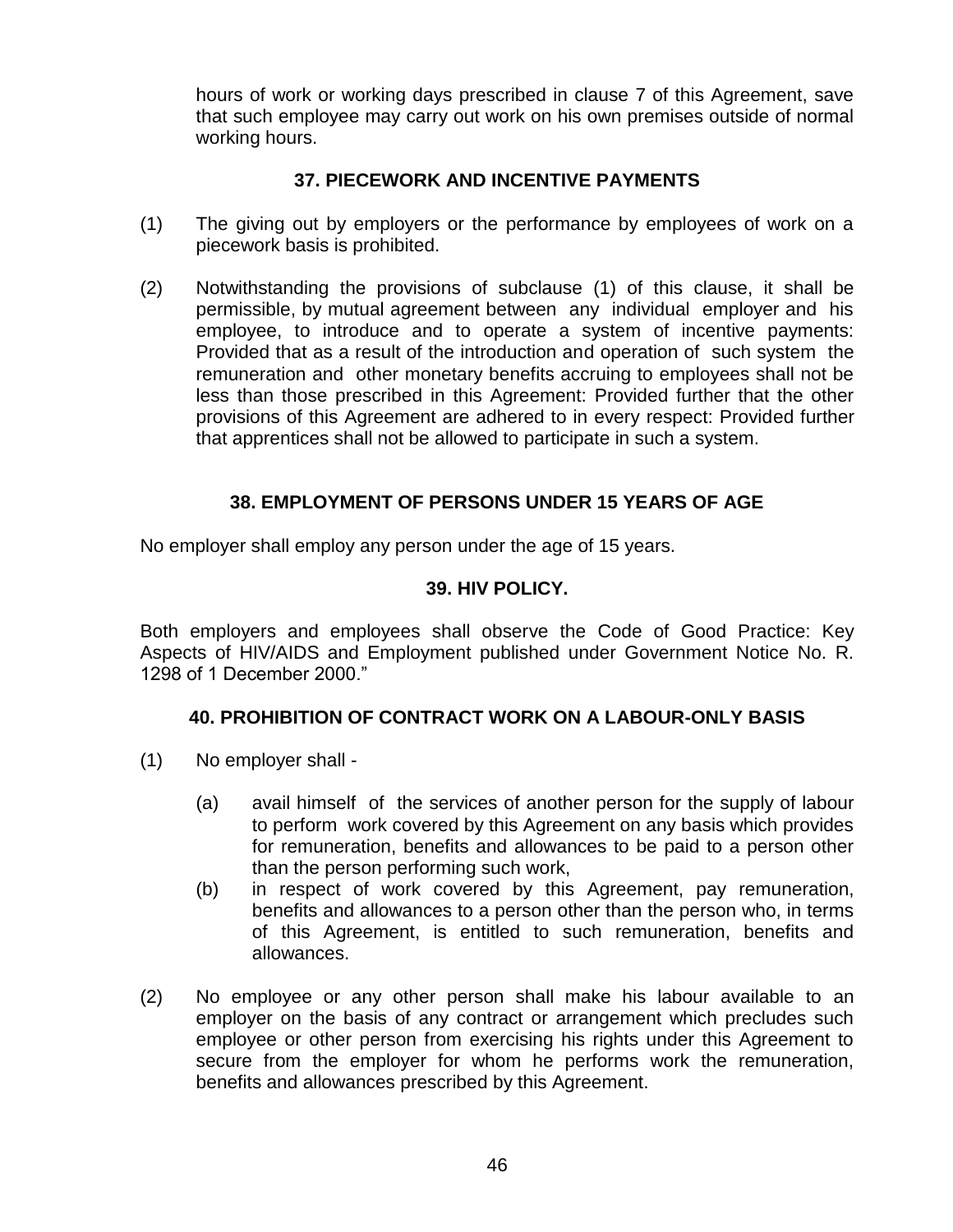- (3) No employer shall employ any employee of another employer in the Electrical Industry, whether for remuneration or not, during or outside of normal working hours or during any leave period of such employee.
- (4) No employer shall hire any person, other than under the terms of this Agreement, or hire the services of any employee to or from any person unless such person is an employer who is engaged in the Electrical Industry and who is engaged in any activity or activities falling within the Electrical Industry as defined in this Agreement and who is registered with the Council.

#### **41. TEMPORARY EMPLOYMENT SERVICES**

- (1) All temporary employment services (formerly labour brokers), as referred to in section 198 of the Act, shall register with the Council if they provide to a client employees to perform any work falling within the definition of "Electrical Industry".
- (2) No employer may use the services of employees procured from a temporary employment service, unless such service provides sufficient proof of -
	- (a) registration in terms of the Unemployment Insurance Act, 1966;
	- (b) registration in terms of the Compensation for Occupational Injuries and Diseases Act, 1993;
	- (c) registration with this Council; and
	- (d) compliance with the provisions of this Agreement.
- (3) An employer who procures the services of an employee or employees from a temporary employment service shall complete a form in the format specified by the Council in respect of each such employee, and such form shall be signed by both the employer and the employee concerned declaring that the particulars are correct.
- (4) The form referred to in subclause (3) shall contain the following particulars:
	- (a) The name, telephone number, residential address and identity number of the employee,
	- (b) the business name, business telephone number and physical business address of the temporary employment service concerned,
	- (c) the date from which the employer uses the services of the employee and the expected termination date,
	- (d) the site address where the services of the employee are to be used,
	- (e) the anticipated normal working hours and overtime to be worked by the employee, and
	- (f) the occupation applicable to the employee in terms of this Agreement.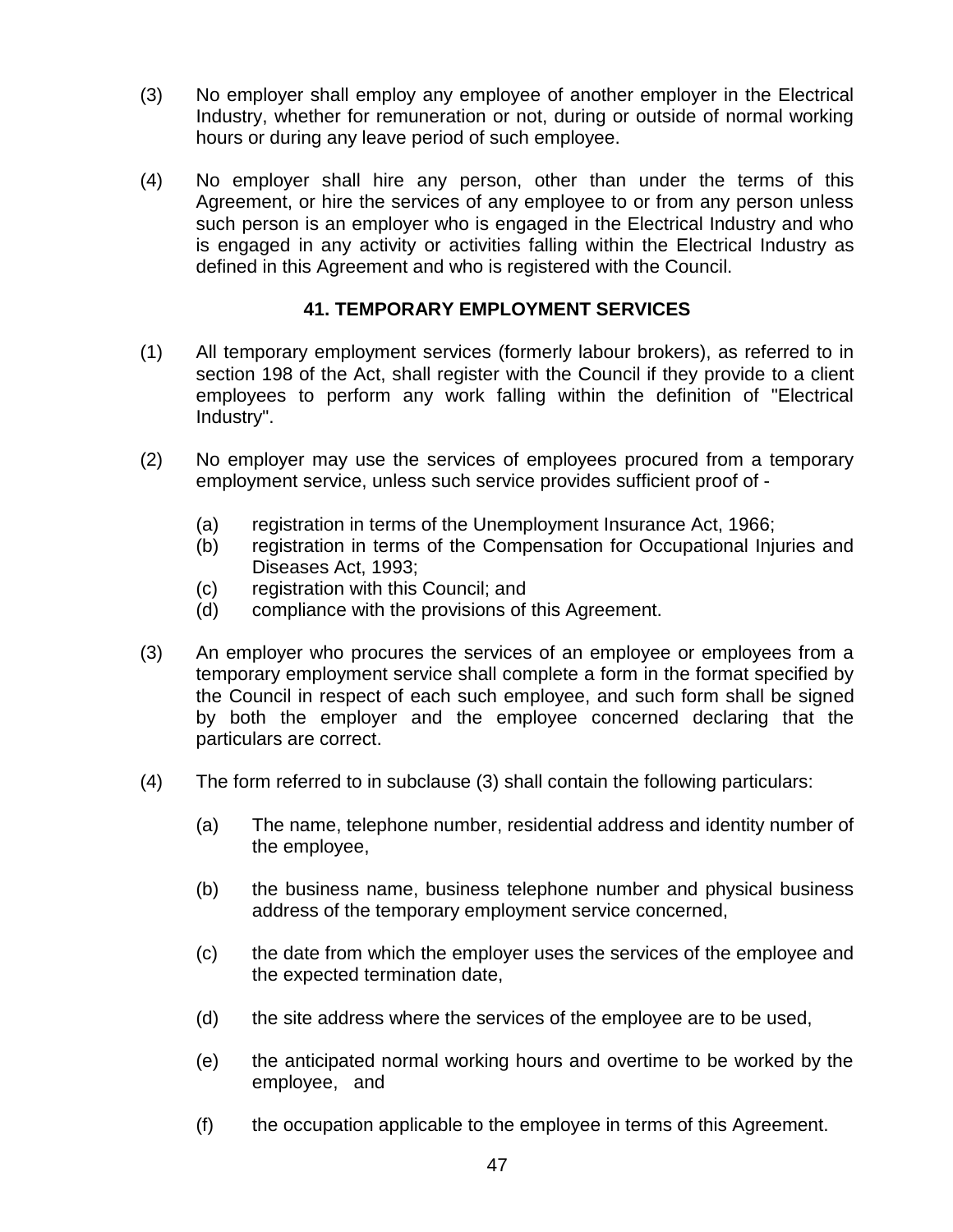- (5) The employer shall submit the form referred to in subclause (3) above to the Council within five working days after he has commenced using the services of the employee or employees.
- (6) In terms of section 198(4) of the Act, the temporary employment service and the employer shall jointly and severally be liable if the temporary employment service, in respect of its employees, contravenes any of the conditions of this Agreement.
- (7) The temporary employment service shall be required to comply with all the terms and conditions of this Agreement and the relevant Pension/Provident Fund Agreements referred to in clause 31 of this Agreement.
- (8) Should the temporary employment service be a member of an employers" organisation that is a party to the Council, the provisions relating to trade union membership and subscriptions and payment of employer"s organisation levies shall apply.
- (9) The Council staff shall conduct wage book inspections at all temporary employment services every 3 months.

## **42. PROHIBITION OF CESSION AND/OR SET-OFF**

- (1) No claim whatsoever by any employee against the Council shall be capable of being ceded and no purported cession thereof shall be binding upon the Council.
- (2) Set-off between any amounts payable to an employee referred to in clause 15 of this Agreement and any amounts payable by such employee, the deduction of which is prohibited by that clause, shall not operate and is expressly excluded, and this provision shall be deemed to be a term of every contract of employment between employer and employee.

#### **43. FIRST- AID**

Every employer shall provide and maintain in good order suitable first-aid equipment as prescribed in regulation 3 of the General Safety Regulations, 1986, made under the Occupational, Health and Safety Act, 1993, on any premises where employees are employed by him.

## **44. CERTIFICATE OF SERVICE**

Every employer shall provide each employee, on the termination of his employment, with a certificate of service showing the full names of the employer and the employee, the nature of the employment, the date of commencement and the date of termination of employment.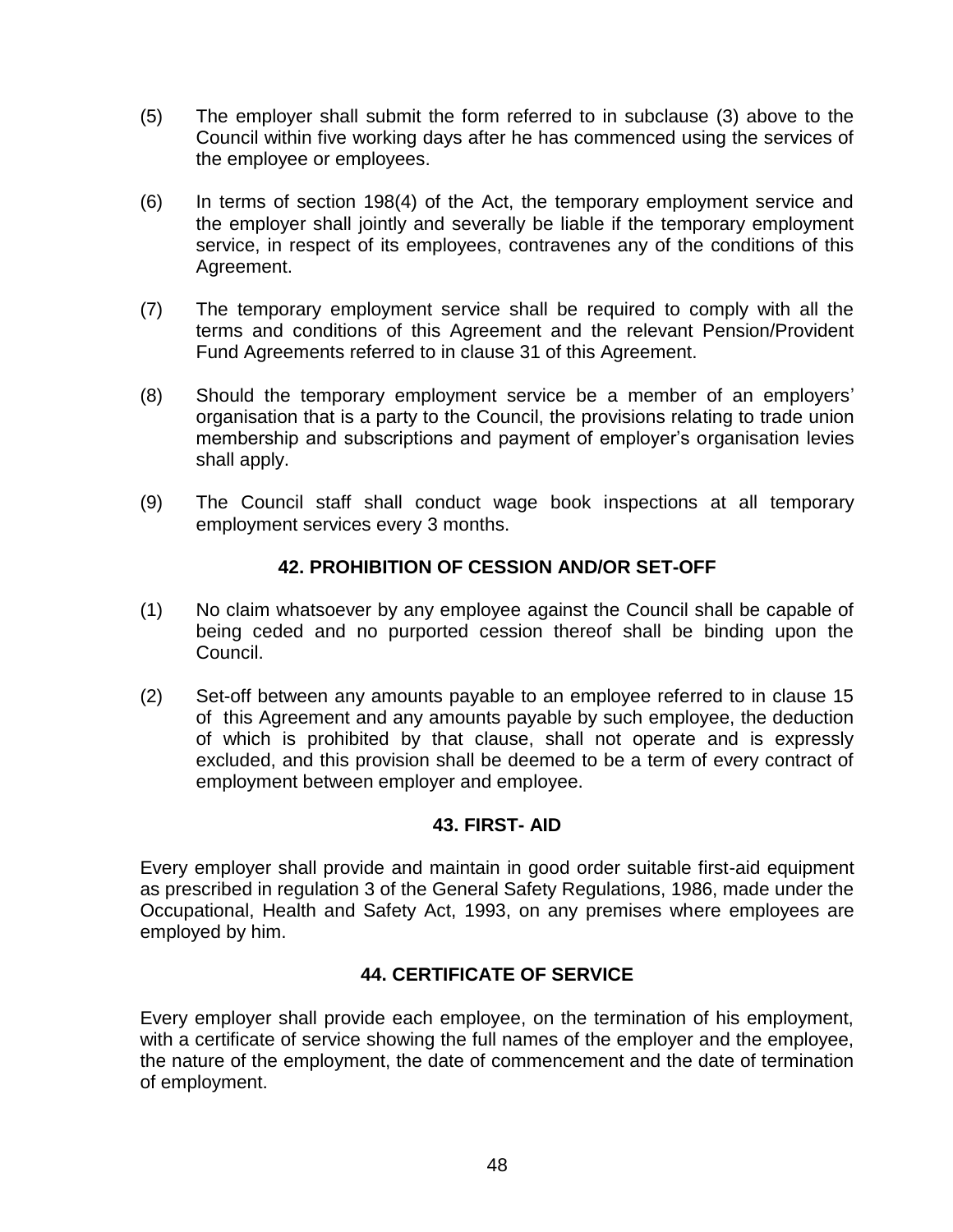### **45. STORAGE, INSURANCE AND PROVISION OF TOOLS**

- (1) Lockup facilities shall be provided by the employer on all sites and workshops for locking up tools.
- (2) Every employer shall take out an insurance policy with a registered insurance company, insuring tools which are the private property of skilled employees in his employ against the loss or destruction or damage of the tools through fire or theft whilst on the employer's premises.

The maximum cover under this clause shall be R2 000,00 per employee: Provided that 10 per cent of any loss or damages for which payment is claimed shall be borne by the employee: Provided further that an employer shall require a skilled employee, within seven days of the commencement of his employment, to submit to him an inventory of the tools in his possession, which shall comprise a minimum as detailed hereunder, and the skilled employee shall comply with such requirements to enable the employer to effect the insurance prescribed above. The employer may verify such inventory from time to time.

- (3) The tool kit of the skilled employee shall compriseelectrician's pliers, long-nose pliers, tape measure (6m), hacksaw (junior and ordinary), cable knife, wire strippers, one 15cm and one 30cm shifting spanner, ballpein hammer, spirit level, set square (15cm), soldering iron, crimping pliers, side cutters (diagonal type), six assorted screwdrivers, carpenter's hammer, tin snips, six assorted standard flat and/or ring spanners, one small and one large wood chisel, set of allen keys and water pump-pliers.
- (4) The employer shall, where such tools are necessary, provide-

flat and round files with handles, stocks-and-dies, chasing chisels, masonry drills, electrical testing instruments, geyser spanners, hole saws, benders, reamers, fish tapes, twist drills, die nuts, chassis punches and electric power tools: Provided that such tools shall remain the property of the employer. The employee shall exercise due care in the use of/and storage of tools provided by his employer.

The employer shall be entitled to make a deduction from the remuneration payable to any employee for the loss of the employer's equipment signed for by such employee or the insurance excess payable on the loss of any such equipment.

(5) For the purposes of this clause, "skilled employee" shall mean a master installation electrician, an installation electrician, an electrical tester for singlephase, an electrician, an artisan*,* a domestic electrical installer, an apprentice and an Elconop 3*.*

#### **46. ADMINISTRATION OF AGREEMENT**

(1) The Council shall be the body responsible for the administration of this Agreement.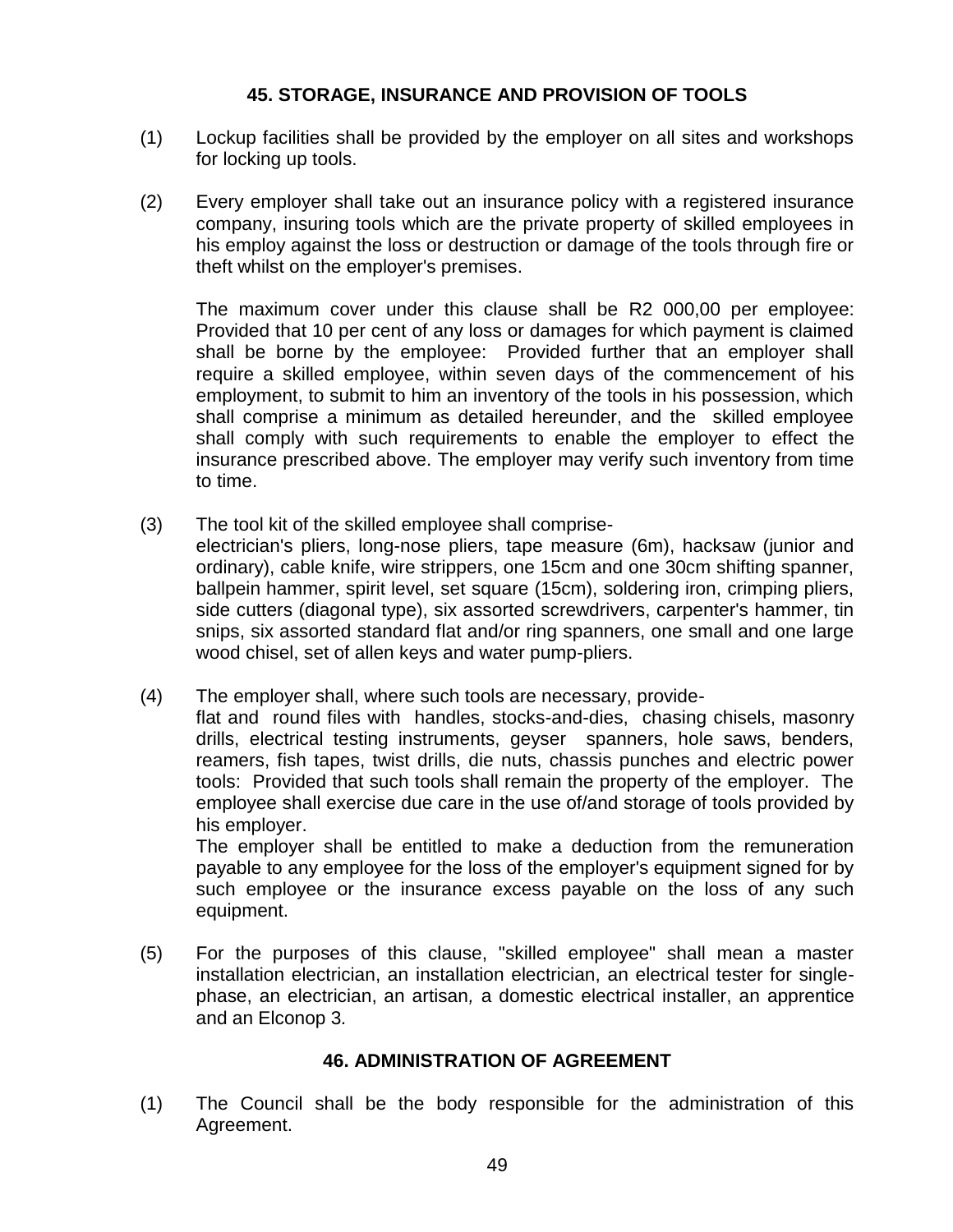- (2) Every employer shall keep in his establishment, in a place readily available, a legible copy of this Agreement.
- (3) Every employer shall display in his establishment, in a place readily accessible to his employees, a notice stating the starting and finishing time of work.

### **47. DESIGNATED AGENTS**

The Council shall request the Minister, in terms of section 33 of the Act, to appoint persons to be designated agents to assist in giving effect to this Agreement. A designated agent shall have the powers conferred upon him in terms of section 33A read with Schedule 10 of the Act.

### **48. TRADE UNION ACCESS**

- (1) Any office-bearer or official of the representative trade unions shall be entitled to enter the employer's premises in order to recruit members or communicate with members, or otherwise serve their interests.
- (2) A representative trade union shall be entitled to hold meetings with employees outside their working hours at the employer's premises.
- (3) The members of a representative trade union shall be entitled to vote at the employer's premises in any election or ballot contemplated by the trade union's constitution.
- (4) The rights conferred by this section shall be subject to any conditions as to time and place that are reasonable and necessary to safeguard life or property or to prevent the undue disruption of work*.*

#### **49. EXEMPTIONS**

- (1) In terms of section 32 of the Act the Council shall consider all applications for exemption from any of the provisions of this Agreement for any good and sufficient reason.
- (2) All applications for exemption shall be in writing (on an application form provided by the Council) and shall be addressed to the Secretary of the Council for consideration by the Council**.**
- (3) All applications for exemptions shall be substantiated, and such substantiation shall include the following details:
	- (a) The period for which the exemption is required,
	- (b) the Agreement and clauses or subclauses of the Agreement from which the exemption is required,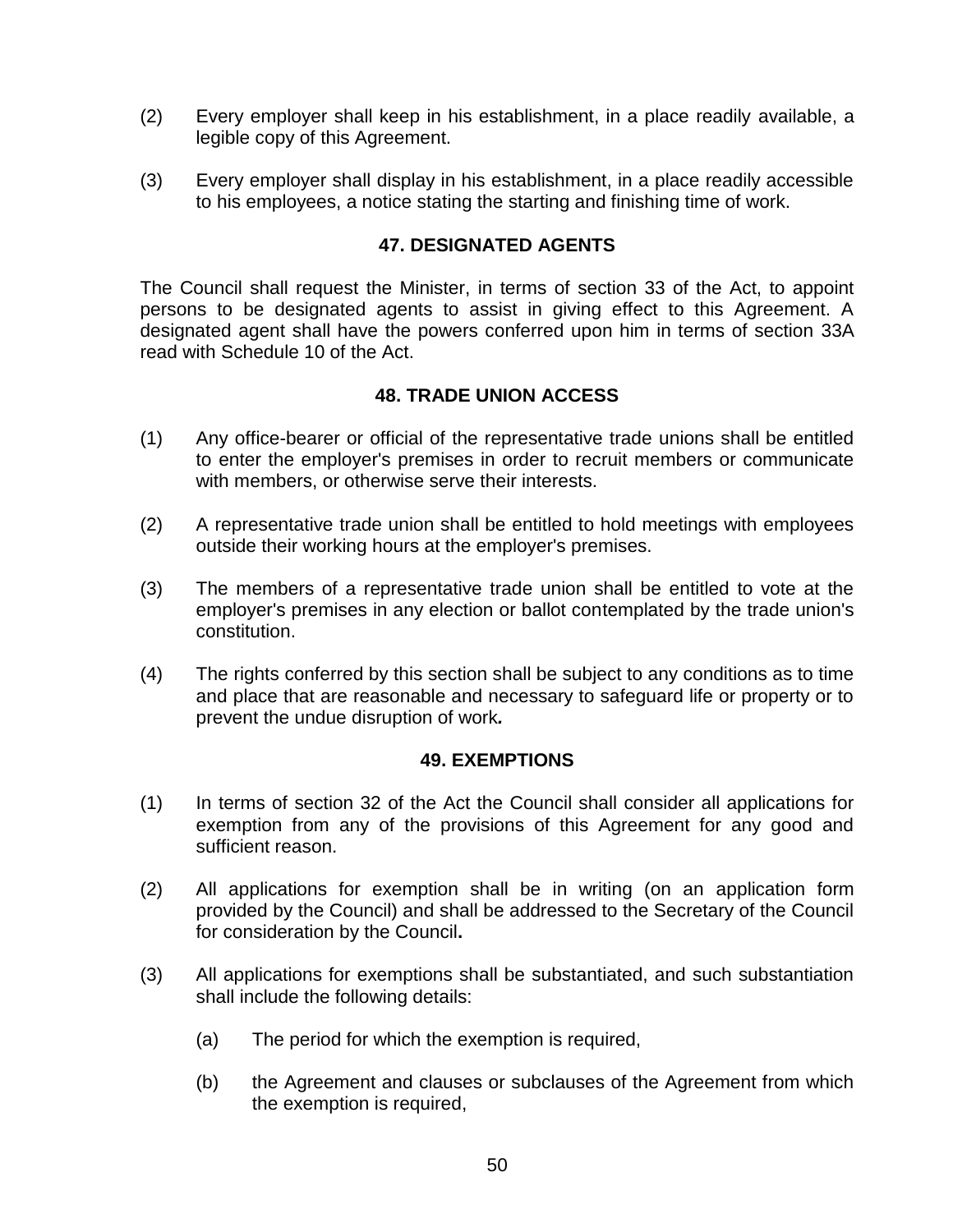- (c) proof that the exemption applied for has been discussed by the employer, his employees and their respective representatives. The responses resulting from such consultation, either in support of or against the application, shall be included with the application.
- (4) The Secretary of the Council shall place the applications for exemption on the agenda of the next Council meeting for consideration.
- (5) The Secretary of the Council shall provide the Council with details of all the applications for exemption.
- (6) The Council shall consider and decide on all written applications and, when requested by the applicants or objectors to do so, may interview applicants or objectors at its following meeting: Provided that the Council may defer a decision to a following meeting if additional substantiation, information or verbal representations are considered necessary to decide on the application for exemption.
- (7) Once the Council has decided to grant an exemption, it shall issue a certificate and advise the applicant(s) within 14 days of the date of its decision.
- (8) When the Council decides against granting an exemption or part of an exemption requested, it shall advise the applicant(s) within 14 days of the date of such decision and shall provide the reason or reasons for not granting an exemption.
- (9) Exemption criteria -

The Council shall consider all applications for exemption with reference to the following criteria:

- (a) The written and verbal substantiation provided by the applicant,
- (b) the extent of consultation with and the petition for or against granting the exemption as provided by employers or employees who are to be affected by the exemption if granted,
- (c) the terms of the exemption,
- (d) the infringement of basic conditions of employment rights,
- (e) the fact that a competitive advantage may not be created by the exemption,
- (f) the effect of the exemption on any employee benefit fund or training provision in relation to the alternative comparative bona fide benefit or provision, including the cost to the employee, transferability, administration management and cost, growth and stability,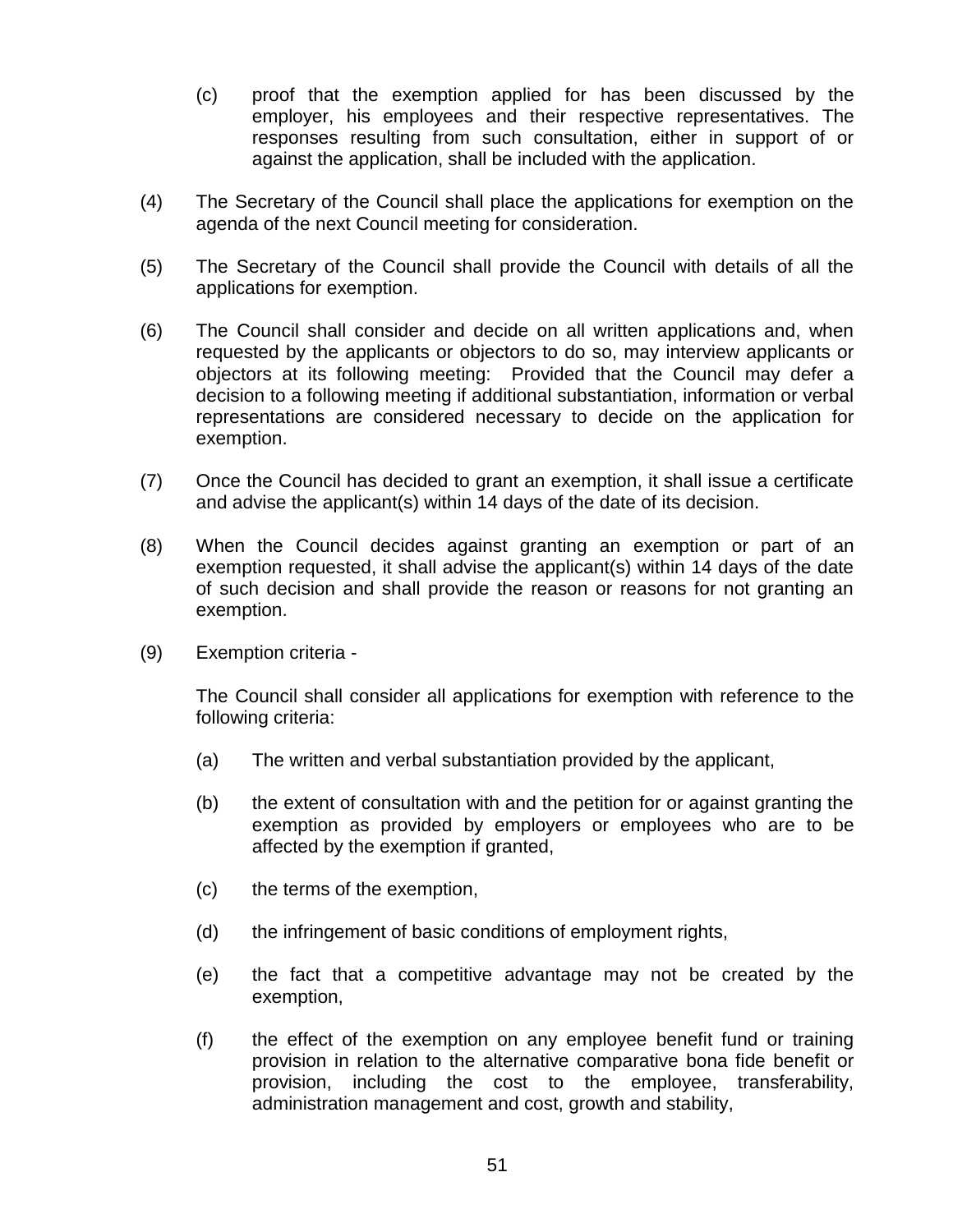- (g) the extent to which the proposed exemption undermines collective bargaining and labour peace in the Electrical industry,
- (h) any existing special economic or other circumstances which warrant the granting of the exemption,
- (i) reporting requirements by the applicant and monitoring and re-evaluation processes, and
- (j) cognisance of the recommendations contained in the Report of the Presidential Commission to Investigate Labour Market Policy.
- (k) Once a notice to attend arbitration proceedings has been issued, no employer or employee may make application for exemption from any provision of the collective agreement to which the arbitration notice relates.
- (l) Any exemption applied for after the notice to attend arbitration has been issued will not stay the arbitration proceedings. The arbitrator will be requested to make an appropriate arbitration award.
- (10) In terms of section 32 of the Act, the Council hereby establishes an Independent Appeal body to hear and decide as soon as possible, any appeal brought against –
	- (a) the Council's refusal of an application for exemption from the provisions contained in this Agreement,
	- (b) the withdrawal of such exemption by the Council.

Provided that such appeals are lodged with Council within 14 days from the date of receipt of the outcome of the exemption application.

- (11) The Secretary shall, upon receipt of a written application for an appeal, forward the application together with the original application for exemption and all supporting documents to the Independent Appeal body for a decision.
- (12) The Independent Appeal body shall consider all applications with reference to the criteria set out in subclause (9) above and shall ensure that the applications are not in conflict with the primary objects of the Act.
- (13) The Independent Appeals Body may defer a decision to a subsequent meeting if additional motivation, information or verbal representations are considered necessary to decide the application for exemption.
- (14) The Independent Appeals Body shall issue a certificate within 14 days of the date of its decision to uphold the appeal and grant exemption. The certificate should specify the terms of the exemption and the reporting requirements by the applicant and the monitoring and re-valuation processes.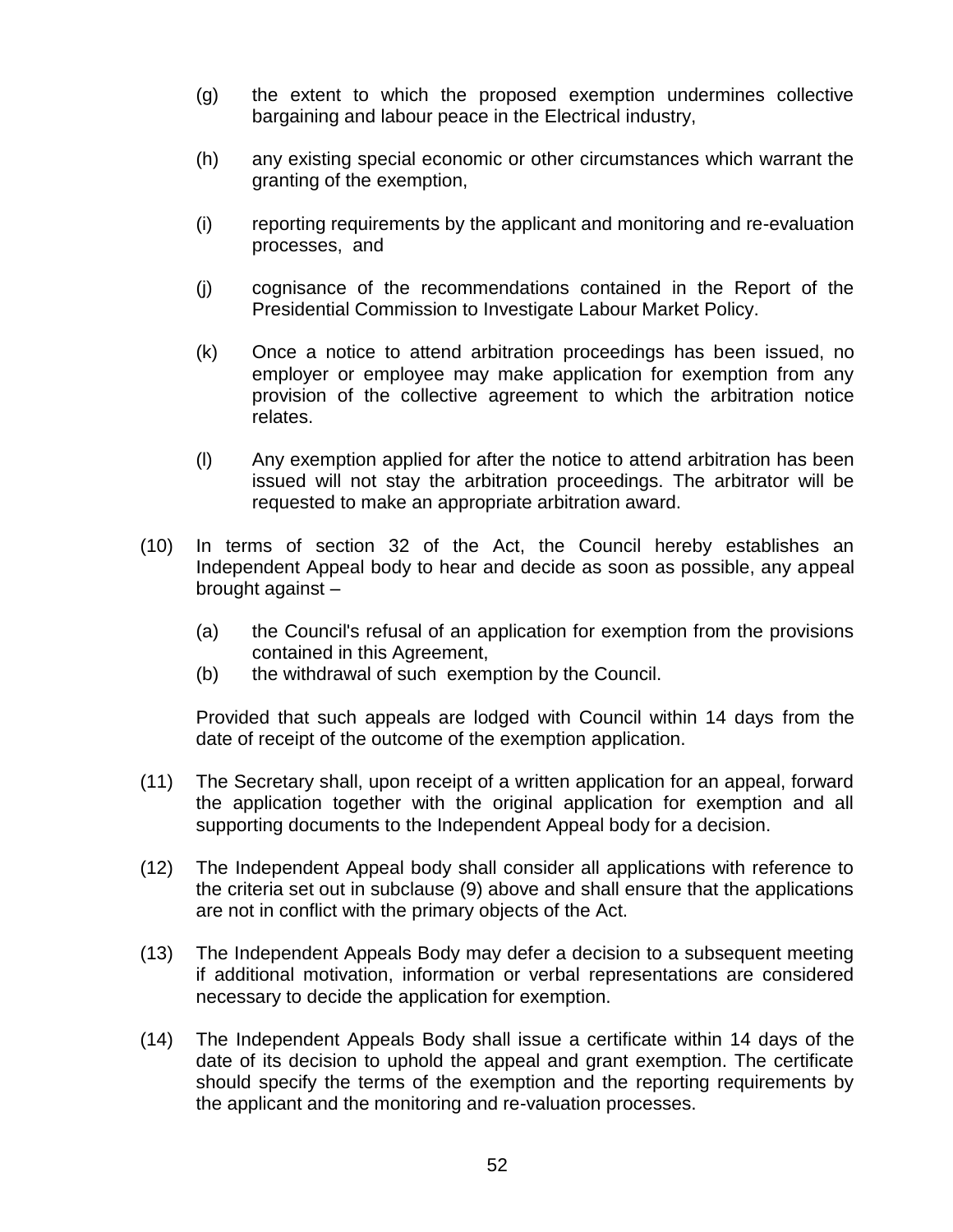(15) The Independent Appeals Body shall advise the applicant(s) within 10 working days of the date of its decision not to grant exemption or part of an exemption requested and shall provide a written reason or reasons for the decision not to grant exemption.

## **50. NEGOTIATING PROCEDURES**

- (1) Where any party to the Council wishes to initiate negotiations for the amendment of any existing Agreement or the introduction of a new Agreement, the party shall submit its proposals in writing to the Secretary.
- (2) The Secretary shall immediately arrange for the proposals to be circulated to all interested parties and shall take steps to arrange a negotiating meeting within 45 days of receipt of the proposal. The date of the first negotiating meeting shall be decided at the next meeting of the Council and such negotiating meeting shall be held within 30 (thirty) days of the Council meeting.
- (3) Further negotiating meetings may be held by agreement between the parties, who may also agree on any procedures, documentation, or any other matters for the purposes of assisting the negotiations.
- (4) If the negotiations have not been concluded within the 30 (thirty) days of the first negotiating meeting held, or as otherwise agreed between the parties, any party to those negotiations may declare a dispute by notice in writing to the Council and shall satisfy the Council that a copy of the referral has been served on all other parties to the dispute. This service shall be effected by means of telefax, hand delivery or registered post.
- (5) Industry disputes shall be processed in accordance with clause 52(4). All other disputes shall be processed in accordance with clause 52 (1) to 52 (3) of this Agreement.

#### **CLAUSE 51- GENERAL RULES GOVERNING CONCILIATIONS AND ARBITRATIONS CONDUCTED UNDER THE AUSPICES OF THE COUNCIL**

(1) Notwithstanding the following procedures and rules, any omissions there from shall be dealt with in accordance with the Rules for the Conduct of Proceedings before the CCMA as amended from time to time.

#### (2) **How to bring an application**

(a) This rule applies to any application for condonation, joinder, substitution, variation or recession, application in a jurisdictional dispute or any other preliminary application. All applications must comply with Rule 31 of the CCMA rules.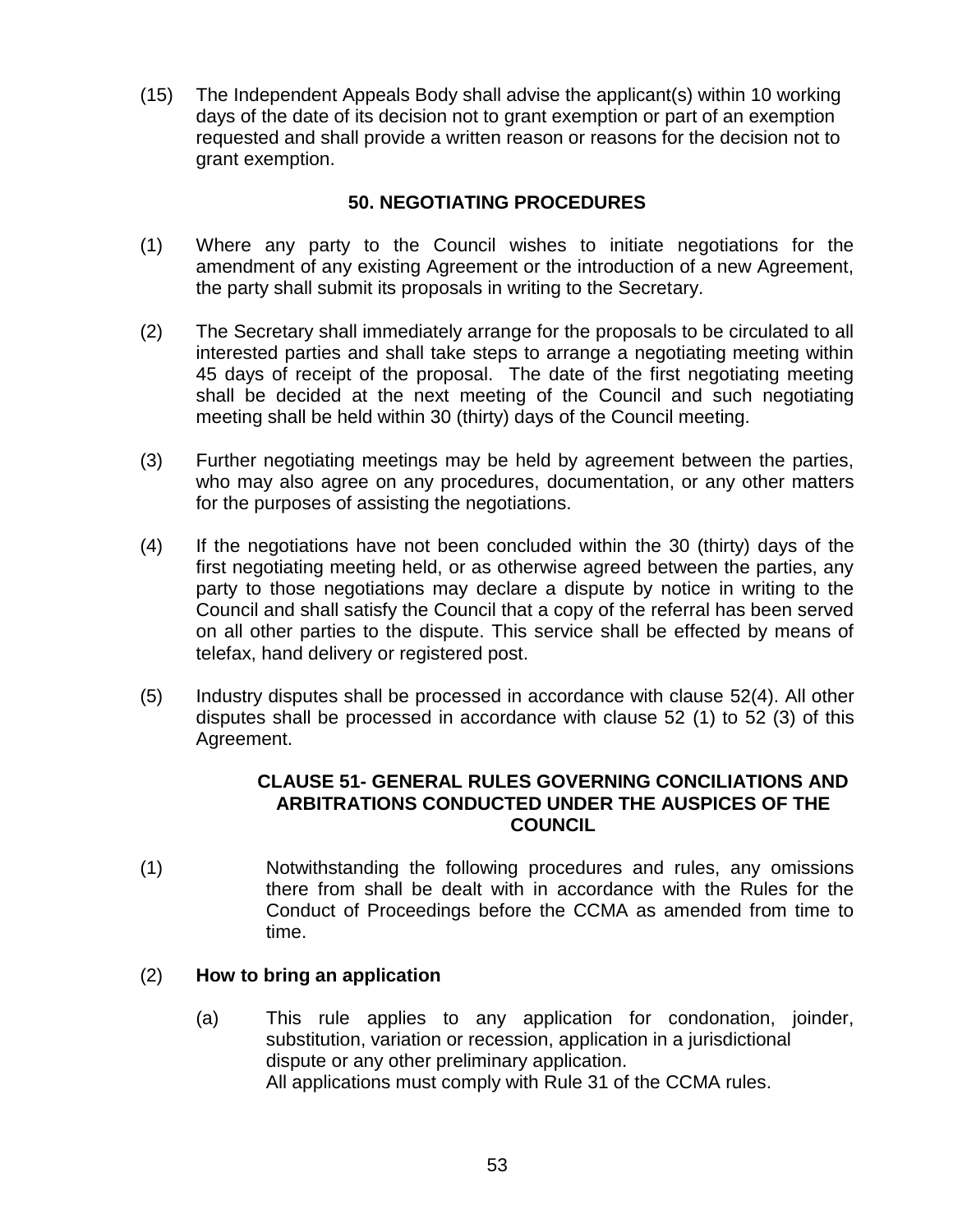### (3) **How to apply to vary or rescind arbitration awards or rulings**

- (a) An application for the variation or recission of an arbitration award or ruling must be made within 14 days of the date on which the applicant became aware of the arbitration award or ruling or became aware of a mistake common to the parties to the proceedings.
- (b) A ruling made by a Council appointed conciliator or arbitrator which has the effect of a final order, will be regarded as a ruling for the purposes of this clause.

#### (4) **Condonation for failure to comply with the rules**

The Council or arbitrator or conciliator may condone any failure to comply with the time frames in this clause, on good cause shown.

## **CLAUSE 52 - RESOLUTION OF DISPUTES**

### **(1) Procedure to enforce compliance with this agreement:**

The Council shall take all reasonable steps necessary to ensure compliance with this agreement. If whether through its own investigations or through any other source, it appears as if the provisions of this agreement have been breached then the following procedure shall apply to enforce compliance:

- (a) The appointed official of Council shall investigate the alleged breach.
- (b) If, upon completion of the investigation, the appointed official of Council has reason to believe that this agreement has been breached, the appointed person may endeavor to secure compliance with the agreement by any or all of the following means:
	- (i) Issue a compliance order requiring any person bound by the collective agreement to comply with the collective agreement within a specified period.
	- (ii) refer the matter to arbitration in terms of this agreement
	- (iii) a designated agent of Council shall have all the powers conferred to him in terms of section 33 read with section 33A and Schedule 10 of the Act.
- (c) Arbitration
	- (i) Upon referral of the unresolved dispute to arbitration, Council shall appoint an arbitrator from its panel to hear and determine the alleged breach of this agreement. The arbitrator shall be independent of the Council.
	- (ii) The Council shall decide the date, time, and venue of the arbitration hearing, but shall give the parties at least 21 days written notice of an arbitration hearing, unless the parties agree to a shorter period.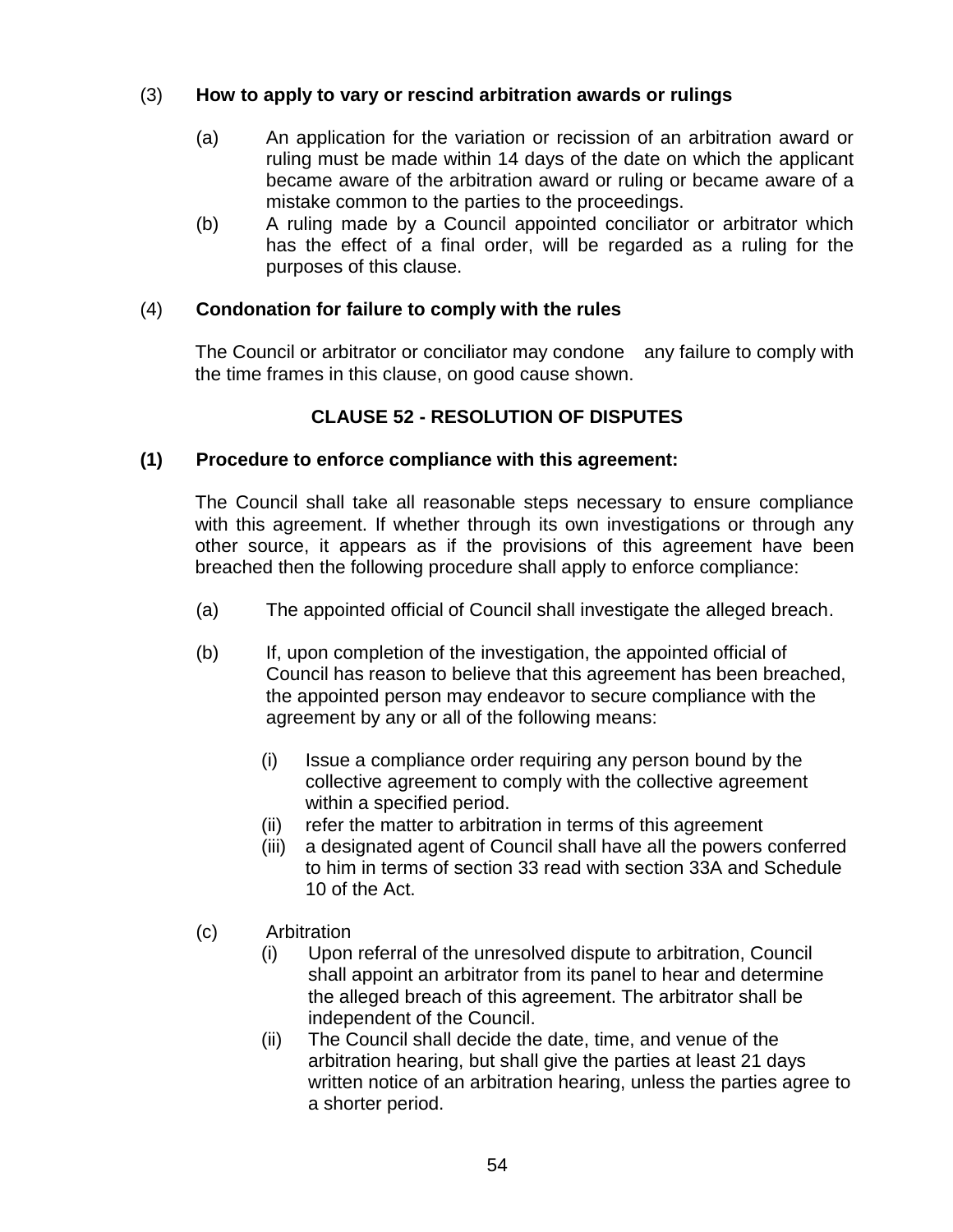- (iii) The Council shall serve notice of the date, time and venue of the arbitration on all parties who may have a legal interest in the outcome of arbitration.
- (iv) Any party who has a legal interest in the outcome of the arbitration shall have the right to –
	- give evidence
	- call witnesses
	- question the witnesses of the other party
	- address the concluding arguments with the arbitrator
	- be represented by a legal practitioner or co-employee or any office-bearer or official of his trade union or employers" organisation and, if the party is a juristic person, by a director or employee thereof.
- (d) The arbitrator shall have the following powers:
	- (i) To determine whether there has been a breach of this agreement.
	- (ii) To make any appropriate award that gives effect to the collective agreement and to ensure compliance therewith.
	- (iii) To conduct the arbitration in a manner and form that he considers appropriate in order to determine the dispute fairly and quickly but shall deal with the substantial merits of the dispute with the minimum of legal formalities. Subject to the discretion of the arbitrator as to the appropriate form of the proceedings, a party to the dispute may give evidence, call witnesses, question the witnesses of any other party, and address concluding arguments to the arbitrator.
	- (iv) The appointed arbitrator may at any stage prior to or during the arbitration proceedings, suspend the arbitration proceedings and attempt to resolve the dispute through conciliation with the consent of all the parties to the dispute. If appropriate, the arbitrator may refer the dispute to another conciliator to be conciliated.
	- (v) To adjourn the arbitration proceedings to a later date or to make an award in the absence of a party who is alleged to have breached the agreement, if -

such party fails to appear in person or to be represented at the arbitration proceedings, and *prima facie* evidence has been presented to the arbitrator that the party in question has failed to comply with this agreement. Provided that proof is presented that written notification has been forwarded to such party –

- (a) by registered mail to such party"s last known address and 21 days have lapsed since such notification has been mailed; or
- (b) by fax transmission to such party"s last known fax number; and 21 days have lapsed since such notification has been faxed; or
- (c) by hand delivery to such party"s last known business or residential address; and 21 days have lapsed since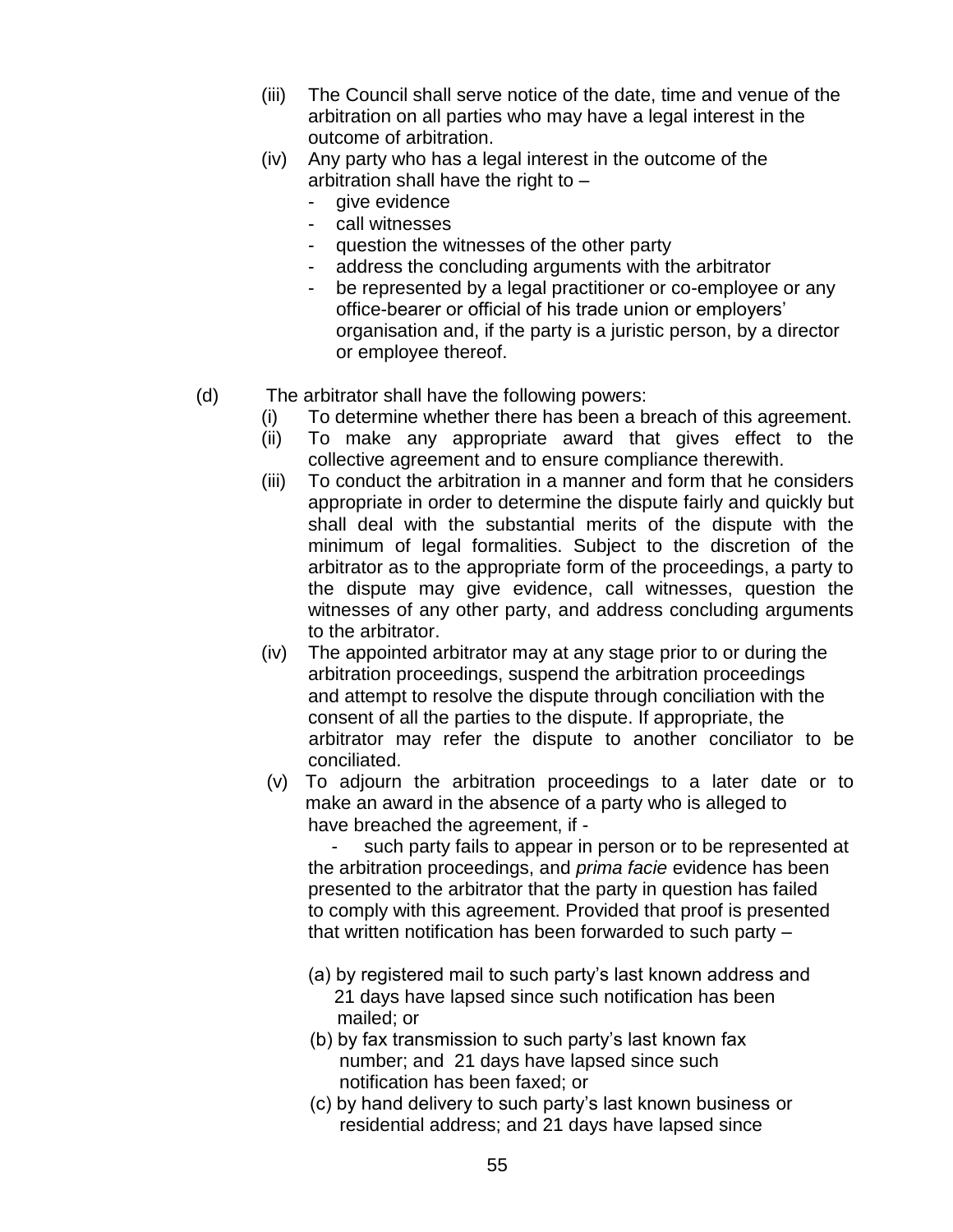such notification has been hand delivered.

- (vi) The arbitrator conducting arbitration in terms of this sub clause has the powers of a Commissioner in terms of section 33A, section 142 and section 138 of the Act, read with the changes required by the context.
- (vii) The appointed arbitrator shall have the power to vary, rescind or amend any arbitration award issued by him or by any arbitrator on application by any affected party or on his own accord within 14 days of the date on which the applicant became aware of the arbitration award or ruling or a mistake common to the parties to the proceedings and without limiting the generality hereof shall have this power if -
	- the award was erroneously sought or erroneously made in the absence of any party affected by the award.
	- the award is ambiguous or contains an obvious error or omission, but only to the extent of that ambiguity, error or omission
	- the award was granted as a result of a mistake common to the parties to the proceedings.
- (e) Any award made by the arbitrator, shall be served on all interested parties by the Council and must be made within 14 days after the expiry of the arbitration proceedings.
- (f) The Council may apply to make the arbitration award an order of court in terms of section 143 or section 158(1) of the Act.
- (g) The Council may apply for a writ of execution to enforce the order of court made in terms of section 143(1) of the Act.
- (h) The provisions of this procedure shall apply in addition to any other legal remedy which the Council may apply to enforce a collective agreement. In the event that the Council has to instruct a debt collecting agency or a legal practitioner to collect and or to litigate in respect of any amount due to it by the defaulter in terms of any arbitration award, the defaulter will also be liable in terms of this clause for payment of any commission and any other litigation costs incurred in the enforcement and collection thereof."
- (i) If the arbitrator finds that any party to the dispute has failed to comply with a provision of Council"s collective agreements which are binding on that party, then the arbitrator shall, in addition to any other appropriate order, impose a fine on the non-compliant party in accordance with Section 29 (2) of Schedule 7 of the Act, read with Section 33A of the Act. An arbitrator shall also include in an order, any interest that is due in terms of clause 29 of the Council"s main collective agreement and an arbitration fee of R500, 00.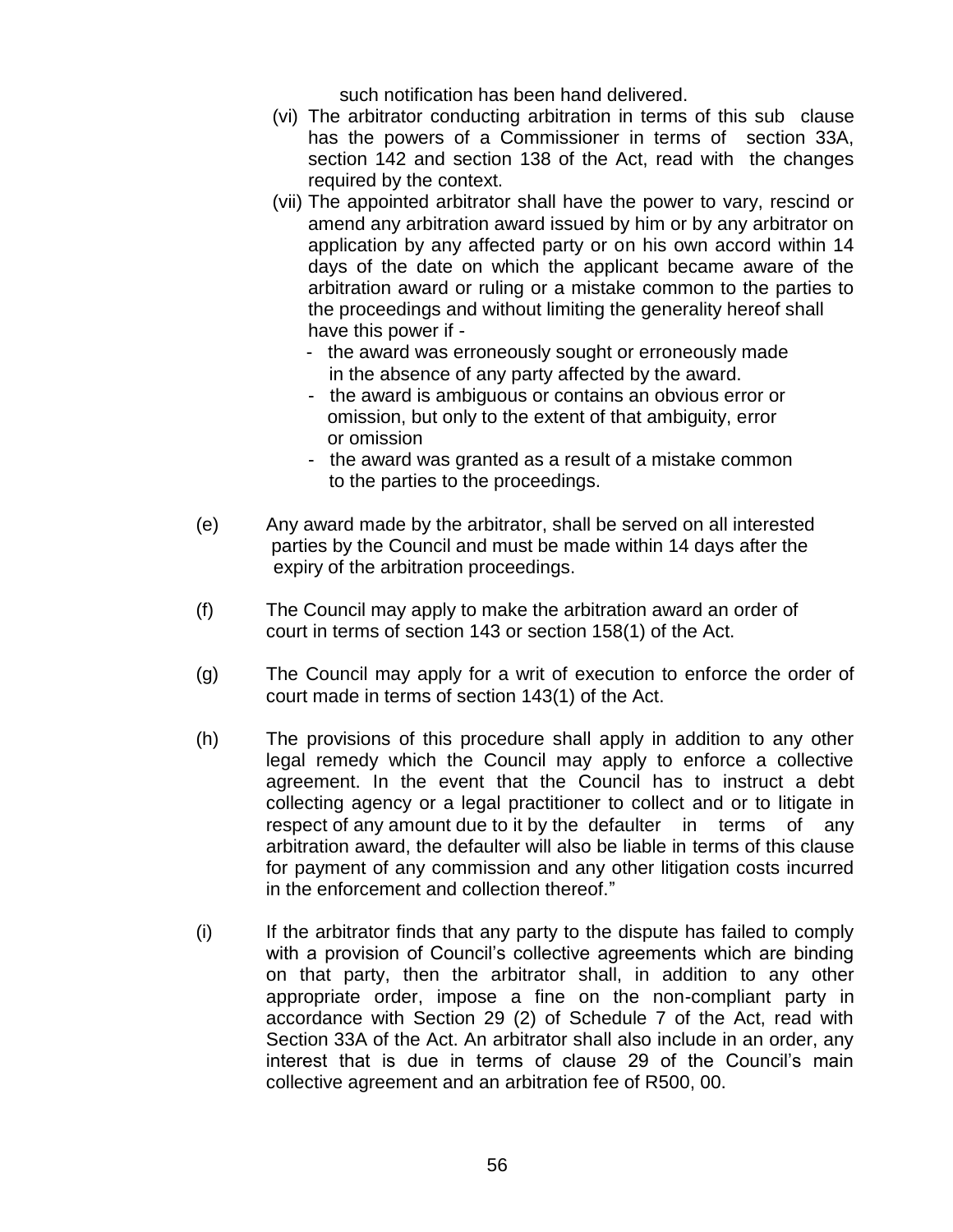(j) Notwithstanding the provisions of this clause, the Council may utilise section 33A, section 142 and Schedule10 of the Act to monitor and enforce compliance with its collective agreements.

### **(2) Procedure for Disputes about the Interpretation and/or Application of this Agreement or Council"s Constitution**

- (a) If a dispute is referred to the Council by any party to Council, or any legal entity or person who falls within the registered scope of Council, it shall attempt to resolve the dispute through conciliation and if the dispute remains unresolved after conciliation, the Council shall appoint an arbitrator from its panel to arbitrate the dispute unless otherwise agreed to between all parties to the dispute. The arbitrator shall be independent of the Council.
- (b) Any party or legal entity or person wishing to lodge such a dispute shall notify the Council in writing setting out all the details of the dispute. A copy of such notification shall be served on all parties to the dispute in accordance with Rule 5 of the Rules for the Conduct of Proceedings before the CCMA.
- (c) The Council shall arrange a conciliation meeting of the parties to the dispute within 14 days of the date it received the completed referral. However, the parties to the dispute may agree to extend the 14 day period.
- (d) In conciliation proceedings a party to the dispute may appear in person or be represented only by a director or employee of that party and if a close corporation also a member thereof, or any member, office bearer or official of that party"s registered trade union or registered employers" organisation.
- (e) (i) The Council may appoint a conciliator from its panel to attempt to resolve the dispute.
	- (ii) Any conciliator appointed in terms of this sub clause shall have all of the powers conferred to him in terms of section 33A, section 142, section 138 and section 142A of the Act.
	- (iii) Any conciliator appointed in terms of this clause shall determine a process to attempt to resolve the dispute which may include –
	- mediating the dispute, or
	- conducting a fact finding exercise, or
	- making a recommendation to the parties, which may be an advisory award.
- (f) (i) When conciliation has failed, or at the end of the 30 day period or any further period agreed to between the parties, the conciliator must : issue a certificate stating whether or not the dispute has been resolved and -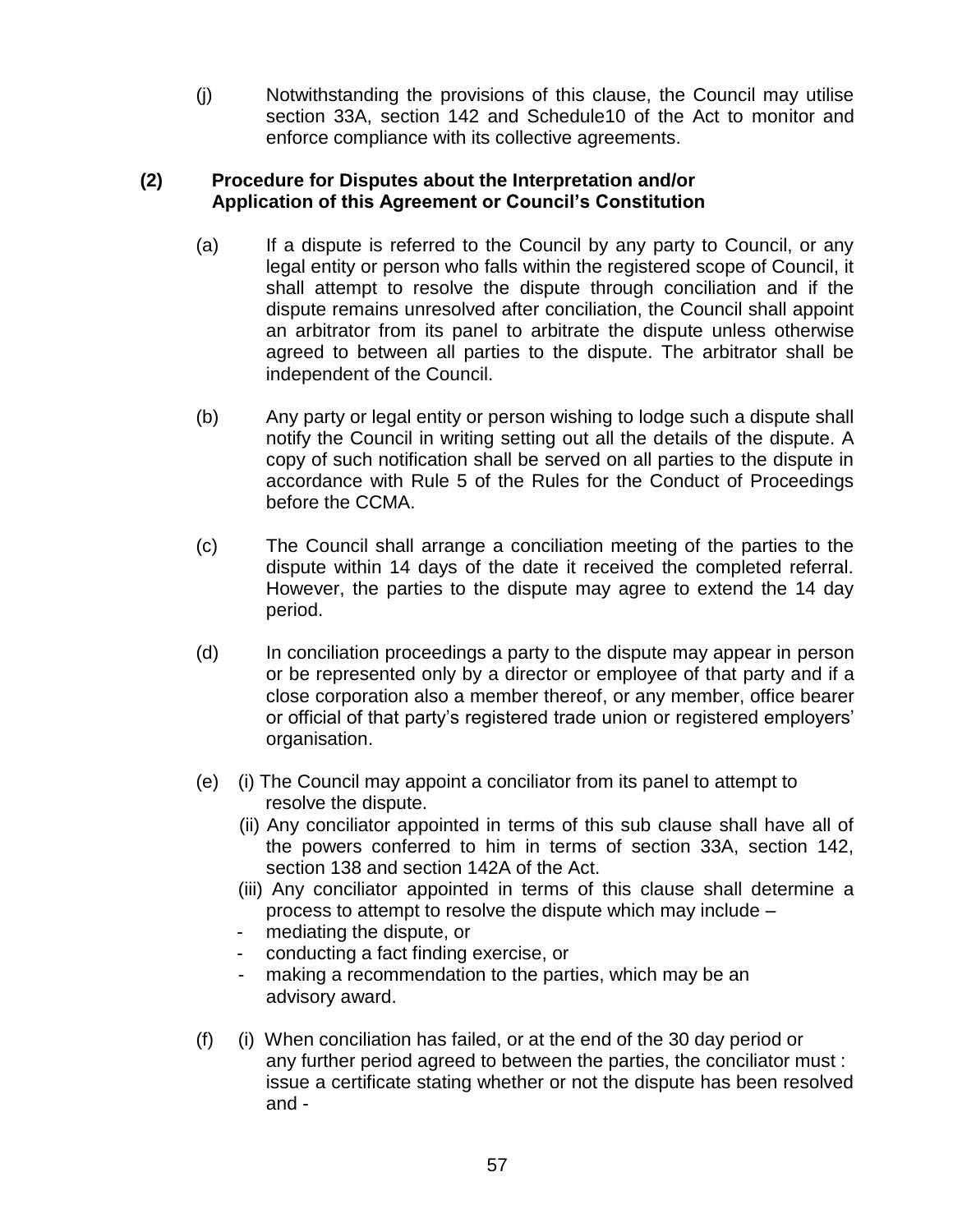- (ii) serve a copy of that certificate on each party to the dispute or the person who represented a party in the conciliation proceedings; and
- (iii) the original certificate must be filed with the Council
- (g) If the dispute is not resolved at the conciliation meeting referred to in sub clause (2) (c) above, it shall be referred to arbitration, unless otherwise agreed to between the parties to the dispute. Council shall appoint an arbitrator who is available to commence the arbitration within 21 days from the date the dispute was not resolved at conciliation, unless otherwise agreed to between the parties to the dispute. The powers of the arbitrator shall be the same as in clause 52(1) (d) above read with the changes required by the context
- (h) In arbitration proceedings, a party to the dispute may appear in person or be represented only by a legal practitioner, a director or employee of that party and if a close corporation also a member thereof or any member, office bearer or official of that party's registered trade union, or registered employers" organisation,
- (i) The arbitrator shall make a determination within 14 days of the completion of the hearing unless otherwise agreed to between the parties to the dispute. Any party to the dispute who alleges a defect in the arbitration proceedings may apply to the Labour Court for an order setting aside the arbitration award in terms of section 145 of the LRA.
- (j) Any party to the dispute may apply to make the arbitration award an order of court in terms of section 143 or section 158(1) of the Act.
- (k) The arbitrator may on his/her own accord or on the application of any affected party, vary or rescind an arbitration award or ruling in terms of Section 144 of the LRA read with Rule 31 and Rule 32 of the CCMA Rules.

#### **(3) Procedure for Unfair Dismissal and Unfair Labour Practice Disputes**

- (a) An employee may refer a dispute to the Council for conciliation by completing the Council"s referral form and serving it on Council.
- (b) Notwithstanding, subclause (3) (a) the Council may accept a referral form referred to it by the CCMA or a Bargaining Council or from the Department of Labour.
- (c) The referring party must:
	- (i) sign the referral form
		- (ii) attach written proof that the referral form was served on the other parties to the dispute by means of telefax, or hand delivery or registered mail.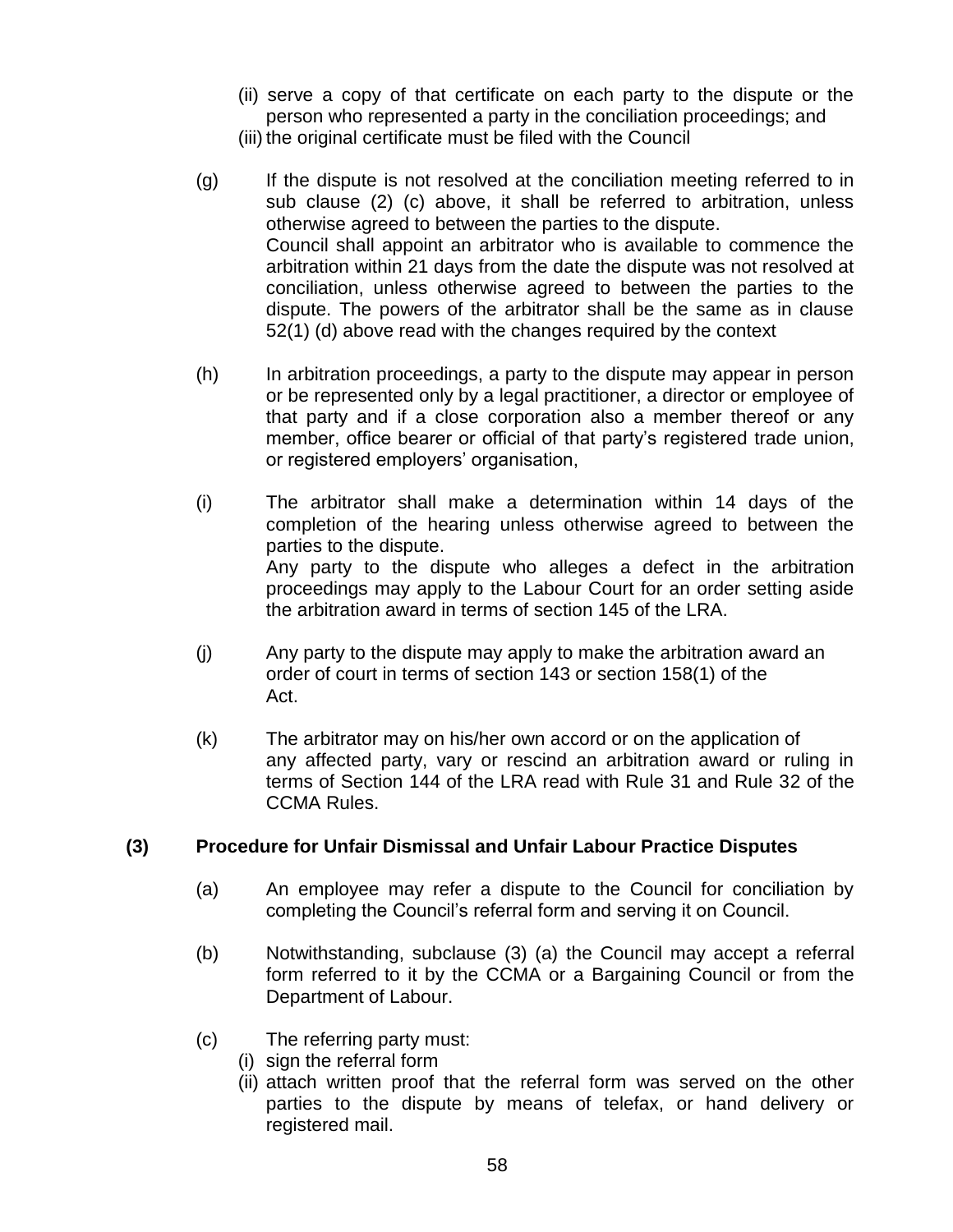- (iii) attach an application for condonation on the prescribed form if the referral form is filed late i.e. outside of the 30 day time period in the case of alleged unfair dismissal calculated from the date of dismissal or if it is a later date outside 30 days of the employer making the final decision to dismiss or uphold the dismissal or, In the case of an unfair labour practice, outside 90 days of the date of the act or omission which allegedly constitutes the unfair labour practice, or if it is a later date, outside of 90 days of the date on which the employee became aware of the act or occurrence.
- (d) The Council must refuse to accept the referral form until subrule (3) (c) has been complied with.
- (e) The Council must give the parties at least 14 days written notice of a conciliation hearing unless the parties agree to a shorter period of notice.
- (f) In conciliation proceedings a party to the dispute may appear in person or be represented only by a director or employee of that party and if a close corporation also a member thereof, or any member, office bearer or official of that party"s registered trade union or registered employers" organisation,
- (g) The Council"s conciliator may contact the parties by telephone or by other means, prior to the commencement of the conciliation, in order to attempt to resolve the dispute.
- (h) If it appears during conciliation proceedings that a jurisdictional issue has not been determined, the Council must require the referring party to prove that the Council has the jurisdiction to conciliate the dispute.
- (i) Any conciliator appointed in terms of this clause shall determine a process to attempt to resolve the dispute which may include –
	- mediating the dispute, or
	- conducting a fact finding exercise, or
	- making a recommendation to the parties, which may be an advisory award.
- (j) When conciliation has failed, or at the end of the 30 day period or any further period agreed to between the parties, the conciliator must-
	- (i) issue a certificate stating whether or not the dispute has been resolved and -
	- (ii) serve a copy of that certificate on each party to the dispute or the person who represented a party in the conciliation proceedings; and
	- (iii) the original certificate must be filed with the Council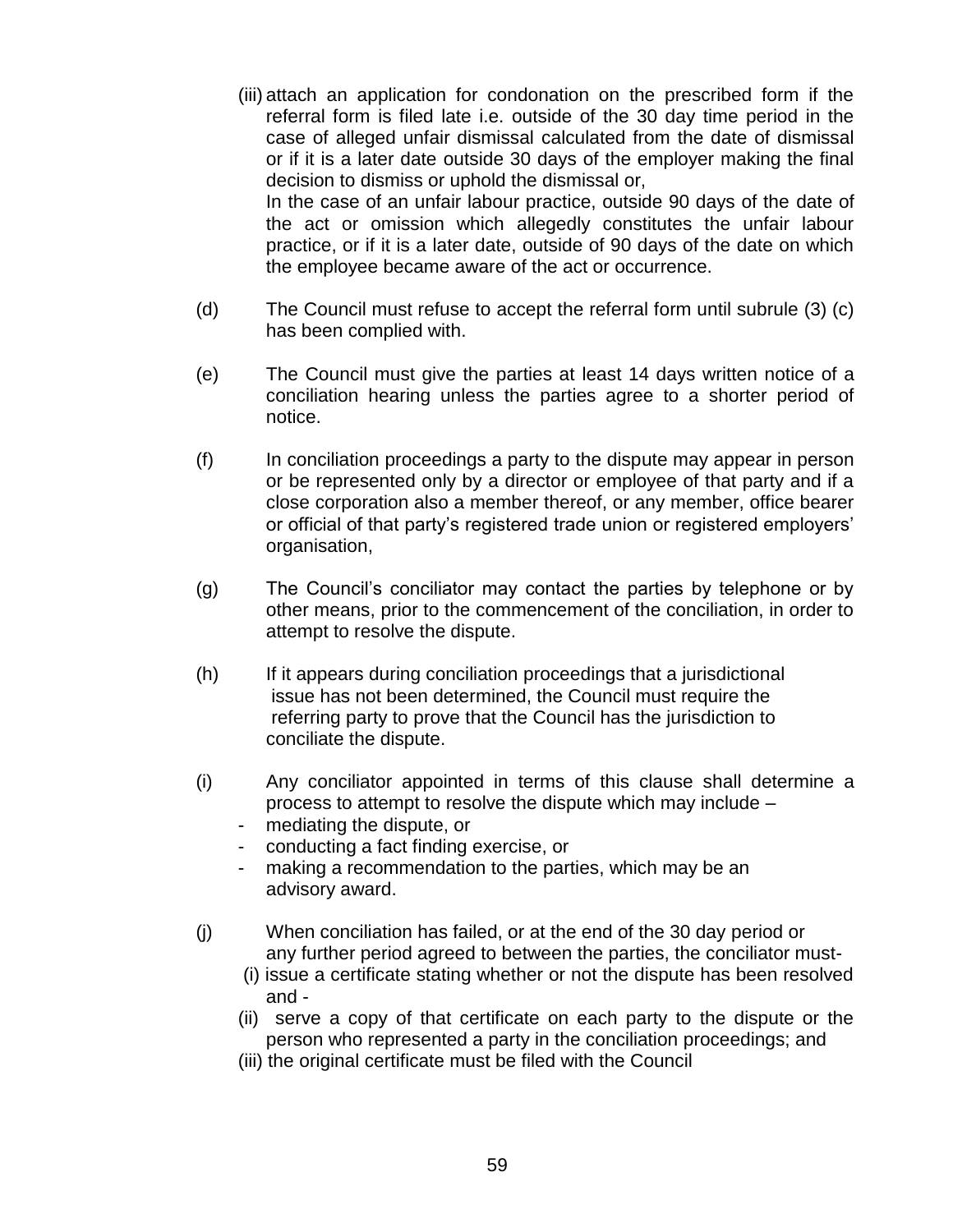- (k) The conciliator shall advise the referring party of his right to refer the unresolved dispute for adjudication within 90 days after the date on which that certificate was issued -
	- (i) to the CCMA for reasons in terms of section 191(5)(a)of the LRA if the Council is not accredited to arbitrate the dispute in terms of section 127 of the LRA or
	- (ii) to refer the dispute to the Labour Court for adjudication for reasons in terms of section 191(5)(b) of the LRA.

## **(4) Procedures for disputes about negotiations**

- (a) In the event of a dispute arising in terms of clause 50, the Council shall use its best endeavours to settle the dispute and shall meet as often as it deems necessary for this purpose. In the course of its deliberations the Council shall give consideration to the following:
	- (i) appointing a subcommittee to meet within a specified number of days, for the purpose of attempting to resolve the dispute or to recommend to the Council a process by which the dispute may be resolved, or
	- (ii) referring the dispute to mediation by a mediator who is acceptable to both parties to the dispute.
	- (iii) instructing the Secretary of the Council to issue a certificate stating that the dispute remains unresolved**.**
- (b) If the dispute has not been settled within 30 (thirty) days from the date on which the dispute was referred to the Council, and if the parties have not within that period agreed on a process to resolve the dispute, any party to the dispute shall be entitled to pursue whatever means are available under the Act to process that dispute.

## **53. ENFORCEMENT OF THE MAIN COLLECTIVE AGREEMENT**

- (1) In addition to the provisions of any other dispute procedure in terms of this Agreement or in terms of the Labour Relations Act, 1995, the Council authorises a designated agent to issue a compliance order requiring any person bound by that collective agreement to comply with the collective agreement within a specified period.
- (2) The Council may refer any unresolved dispute with and or alleged breach of any of the provisions of the main collective agreement to arbitration by an arbitrator appointed by the Council.

## **54. GENERAL**

No employer or employee may waive the provisions of this Agreement, whether or not the said provisions create a benefit or obligation upon the employer or employee concerned. Every provision, subclause or clause shall create a right or obligation, as the case may be, independently of the existence of other provisions.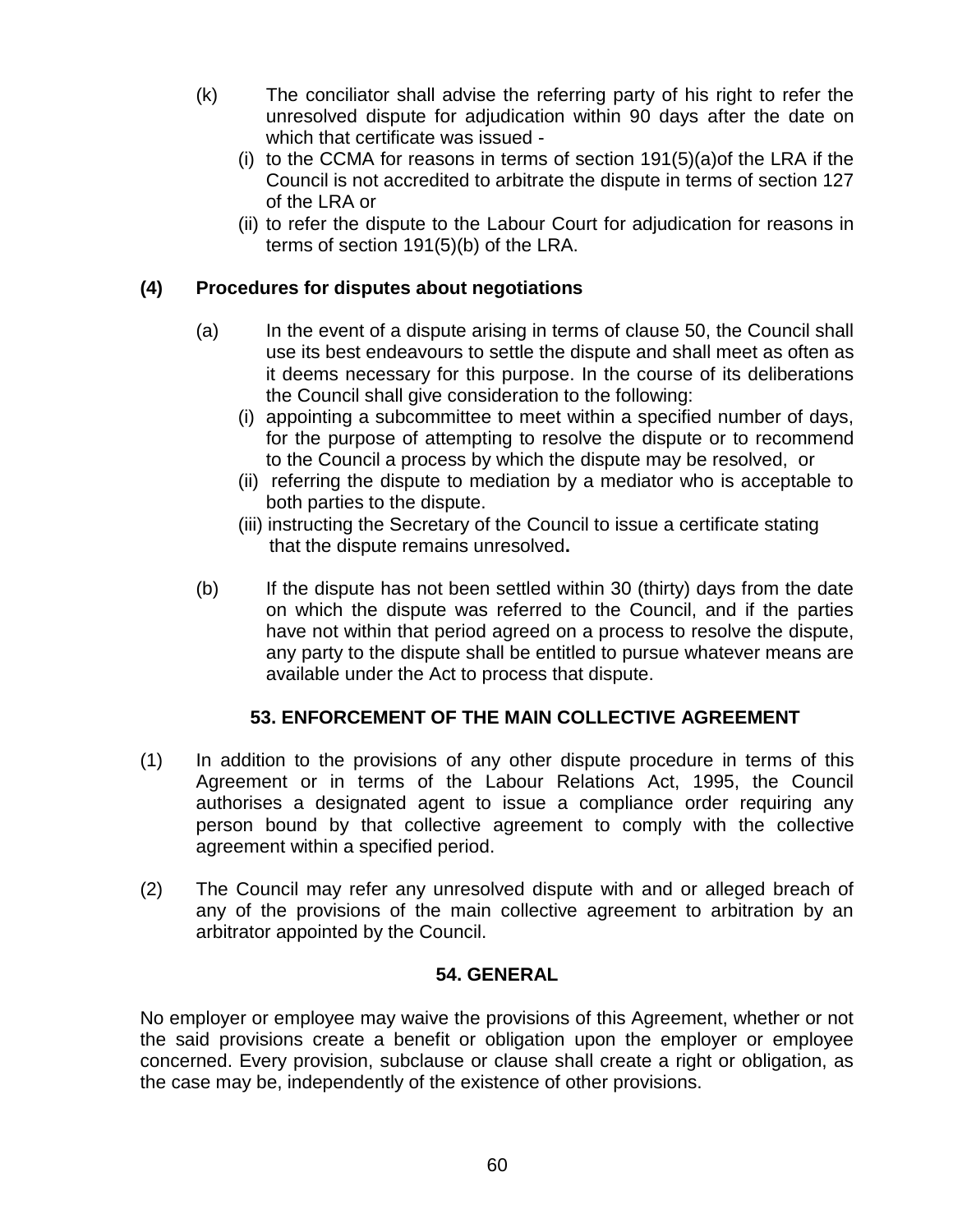## **ADDENDUM 1**

#### **PRO FORMA LIMITED DURATION CONTRACT OF EMPLOYMENT GUIDELINE**

| Entered into between |  |
|----------------------|--|
|----------------------|--|

|      |                                                                                                                                                                  | (Hereinafter referred to as the "employee") |                                                                                                                                                                                                                                                                                                                              |  |  |
|------|------------------------------------------------------------------------------------------------------------------------------------------------------------------|---------------------------------------------|------------------------------------------------------------------------------------------------------------------------------------------------------------------------------------------------------------------------------------------------------------------------------------------------------------------------------|--|--|
|      | And                                                                                                                                                              |                                             |                                                                                                                                                                                                                                                                                                                              |  |  |
|      |                                                                                                                                                                  | (Hereinafter referred to as the "employer") |                                                                                                                                                                                                                                                                                                                              |  |  |
| (a)  | conditions:                                                                                                                                                      |                                             | The employer and the employee hereby enter into an employment contract on the following terms and                                                                                                                                                                                                                            |  |  |
|      |                                                                                                                                                                  |                                             |                                                                                                                                                                                                                                                                                                                              |  |  |
| (i)  |                                                                                                                                                                  |                                             |                                                                                                                                                                                                                                                                                                                              |  |  |
|      |                                                                                                                                                                  | OR (delete whichever is not applicable)     |                                                                                                                                                                                                                                                                                                                              |  |  |
| (ii) |                                                                                                                                                                  |                                             |                                                                                                                                                                                                                                                                                                                              |  |  |
| (b)  | law. ie. misconduct, incapacity or operational requirements.                                                                                                     |                                             | On completion of the contract, your employment shall be automatically terminated. Such termination shall<br>not be construed as a dismissal but as completion of your employment contract. This however does not<br>preclude the employer's right to terminate this contract without notice for any good cause recognised by |  |  |
| (c)  | one of those employees to be retrenched, you will be given at least 5 working day's notice of the<br>employer's intention to terminate your employment contract. |                                             | Should it be necessary to reduce staff during the contract period, you will be consulted, and if you are                                                                                                                                                                                                                     |  |  |
| (d)  |                                                                                                                                                                  |                                             | You will be paid at the rate of R per hour, and your working hours will be Monday to Friday from                                                                                                                                                                                                                             |  |  |
| (e)  | Main Agreement of the National Bargaining Council for the Electrical Industry.                                                                                   |                                             | If necessary you may be required to work overtime, for which you will be paid the rates prescribed in the                                                                                                                                                                                                                    |  |  |
| (f)  | UIF and other contributions, as prescribed by the relevant Agreement or Regulations, shall be<br>deducted from your wages each week.                             |                                             |                                                                                                                                                                                                                                                                                                                              |  |  |
| (g)  | Your terms and conditions of employment shall be in terms of the Agreements of the National                                                                      |                                             | Bargaining Council for the Electrical Industry, which are binding on us, and may vary from time to time.                                                                                                                                                                                                                     |  |  |
|      | I (the employee) acknowledge that I understand the contents of this contract and sign acceptance<br>hereof.                                                      |                                             |                                                                                                                                                                                                                                                                                                                              |  |  |
|      |                                                                                                                                                                  |                                             |                                                                                                                                                                                                                                                                                                                              |  |  |
|      | Employer                                                                                                                                                         | Employee                                    | Witness                                                                                                                                                                                                                                                                                                                      |  |  |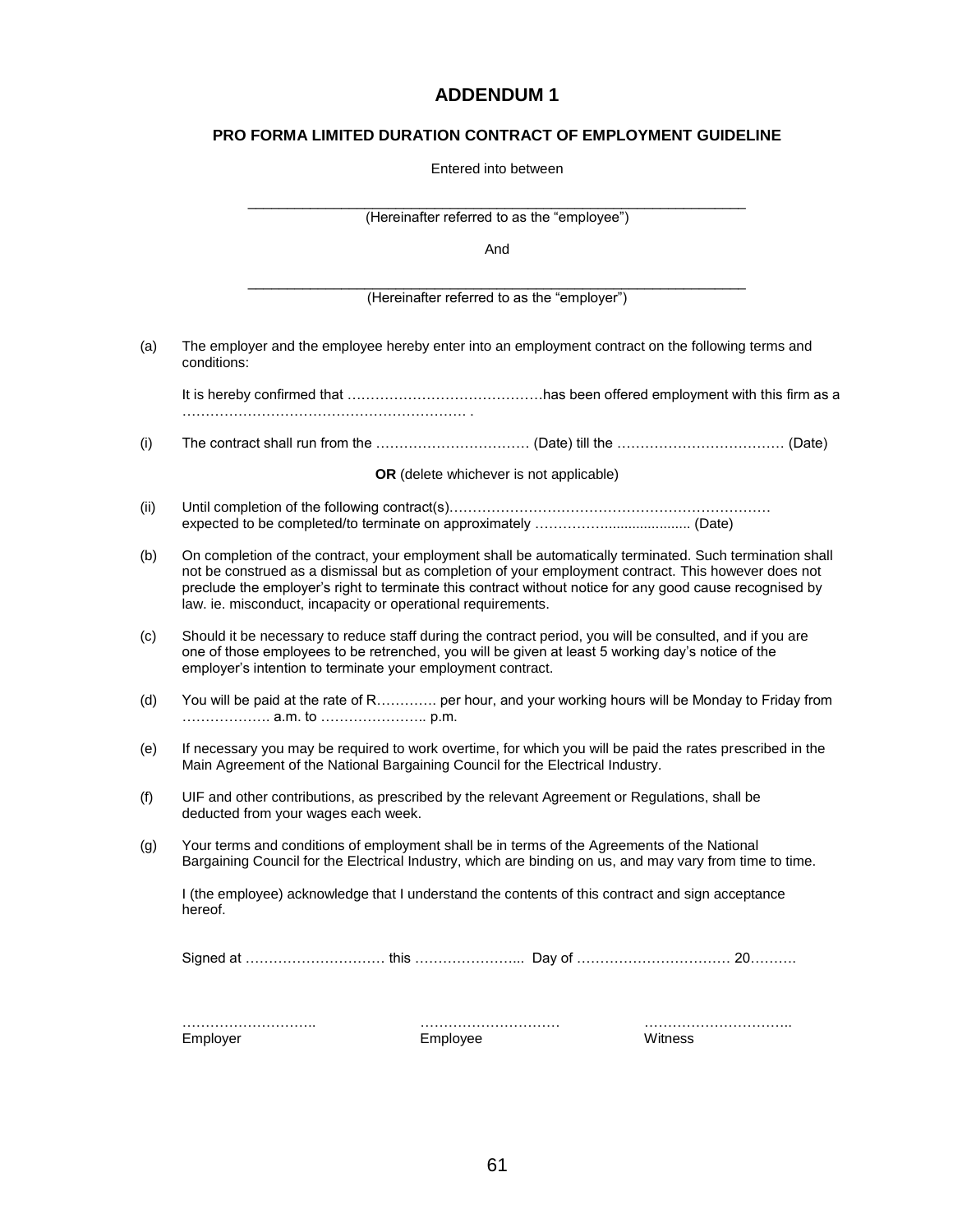# **PART II**

## **TABLE OF CONTENTS**

| <b>CLAUSE</b>  |                                                                                                                 | <b>PAGE</b> |
|----------------|-----------------------------------------------------------------------------------------------------------------|-------------|
| $\mathbf{1}$ . | <b>ALLOWANCES</b>                                                                                               | 63          |
| 2.             | <b>EXPENSES OF THE COUNCIL</b>                                                                                  | 64          |
| 2A             | <b>COLLECTIVE BARGAINING LEVY (CBL)</b>                                                                         | 65          |
| 3.             | <b>WAGES AND/OR EARNINGS</b>                                                                                    | 66          |
| 4.             | SCHEDULE OF WAGES AND/OR EARNINGS                                                                               | 67          |
| 5.             | <b>GUARANTEED MINIMUM INCREASES AND OFF SET</b>                                                                 | 70          |
| 6.             | <b>LEAVE BONUS</b>                                                                                              | 72          |
| 7.             | OFFICES AND CONTACT DETAILS OF THE NATIONAL<br>BARGAINING COUNCIL FOR THE ELECTRICAL<br><b>INDUSTRY OF S.A.</b> | 74          |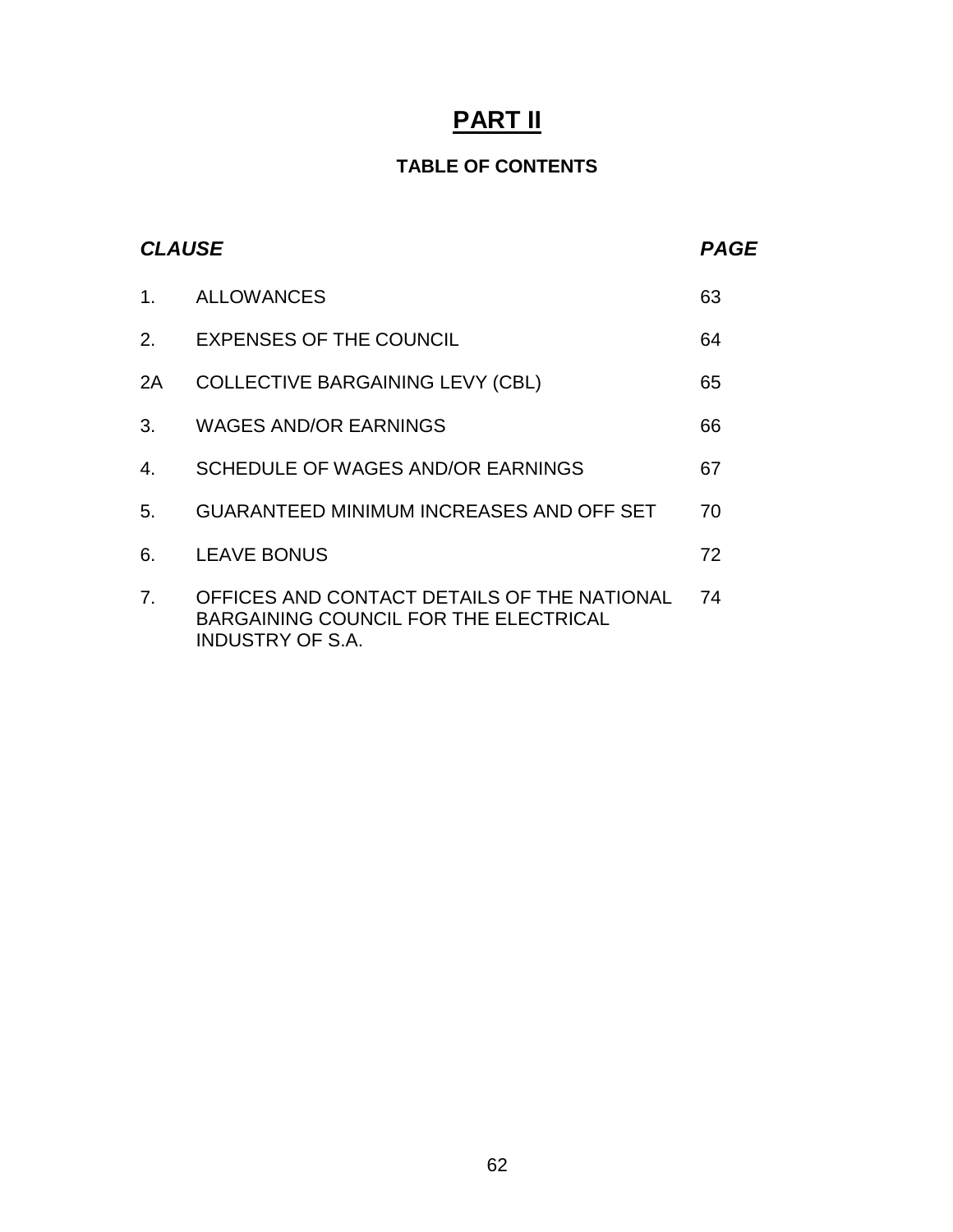# **PART II**

## **1. ALLOWANCES**

- (1) Travelling and subsistence allowances
	- (a) Whenever a job is situated outside a radius of 15km of the employer's own place of business where the employee is normally required to report, but within the area to which this Agreement relates, and the employee can reasonably be said to be able to and does return to his home every day, any time occupied by an employee in proceeding to or from the working site shall be one way in his own time and the other way during the normal working hours prescribed in clause 7, of Part I of this Agreement: Provided that time spent in travelling between jobs during that day shall be in the employer's time.
	- (b) An employer shall provide suitable transport both ways or pay for transport in respect of the said distance at rates laid down by the Council from time to time. The Council shall determine the rates in January of each year and such rates all become effective on the first Friday after 15 January of each year.
	- (c) Any employee entitled to a transport allowance as provided for in subclause (b) above shall be paid such allowance at the same time as he is paid his normal remuneration.
	- (d) Where an employee can reasonably be said to be able to return to his home every day, but is precluded from availing himself of the transport referred to in sub clause (b) above in consequence of being required to report at his employer's place of business before proceeding to the job and/or at the conclusion of the day's work, such employee shall be paid for every hour travelled outside the ordinary working hours in compliance with such requirement at 50 per cent of his hourly wage.
	- (e)(i) Where the employee can reasonably be said to be unable to return to his home daily, he shall be entitled to suburban railway fare or second-class main-line railway fare to and from the place of work at the beginning and termination of such work. Time occupied in travelling during the ordinary working hours shall be paid at the applicable hourly rate of wages of the employee concerned.

Bedding and normal meals on main-line trains, when required, shall be paid for by the employer.

(ii) Where an employee, by reason of employment, is away from his usual working place and is required by his employer to live away from his usual domicile, meals and lodging shall be paid for or provided on the job by the employer. Where no hotel or other suitable accommodation is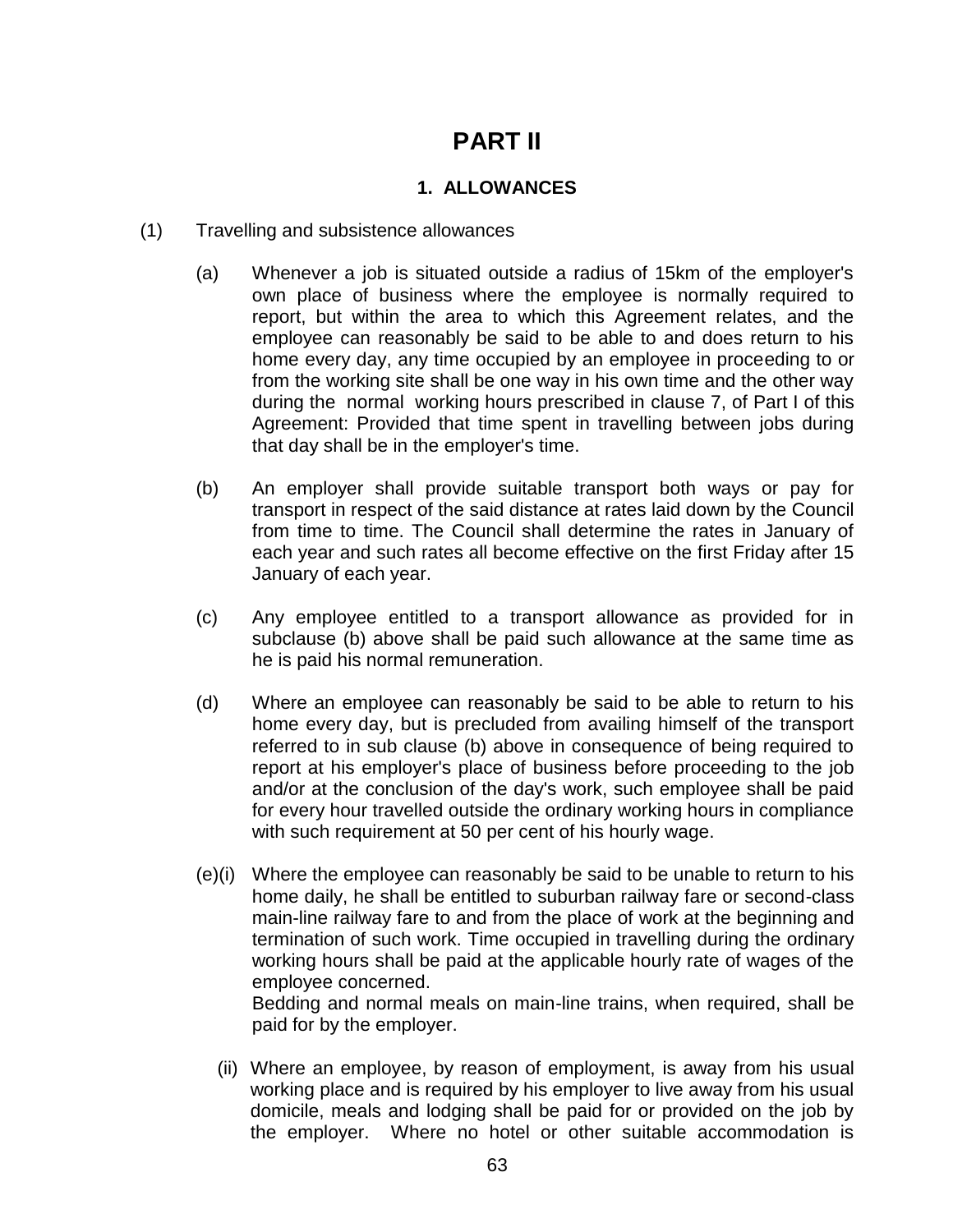available within a reasonable distance of the working place and accommodation is supplied on site, the employee shall be paid a subsistence allowance of - R97.92 per night.

For the period 01 February 2015 to 31 January 2016 the subsistence allowance will increase equal to the previous year"s July CPI + 1%.

For the period 01 February 2016 to 31 January 2017 the subsistence allowance will increase equal to the previous year"s July CPI + 1%.

- (iii) Accommodation supplied on site shall include cold and hot water, toilet facilities and a bed and a mattress.
- (iv) Where meals are supplied by the employer on site, he shall not be required to pay a subsistence allowance, but the standard of the meals provided shall be commensurate with the subsistence allowance that would have been paid in terms of this subclause.
- (2) Stand-by allowance: every employer shall pay every employee who is required to do stand-by duties a minimum of R59.01 per stand-by duty shift.
- (3) The stand-by allowance payable in terms of subclause (2) will be adjusted annually by the percentage wage increase that is agreed in that year.

## **2. EXPENSES OF THE COUNCIL**

The funds of the Council, which shall be vested in and administered by the Council, shall be provided for in the following manner:

(1) Every employee and every employer shall contribute to the Funds of the Council, no more than 1 (one) percent of the weekly specified wage rate payable in terms of clause 4 of Part II of this Agreement, taken to the next higher 10 cents.

In areas I, M, N, and O every employee and every employer shall contribute no more than 1 (one) percent of the employee's actual weekly wage rate but shall not be less than the wage rates payable in terms of clause 4 of Part 11 of this agreement.

Provided that all temporary employment services shall contribute an additional 50% (fifty percent) to the funds of the Council.

All Council and benefit fund contributions are calculated based on the following normal working hours per region: Region A & B - 42.5 hours per week Region C - 44 hours per week Region D - 40 hours per week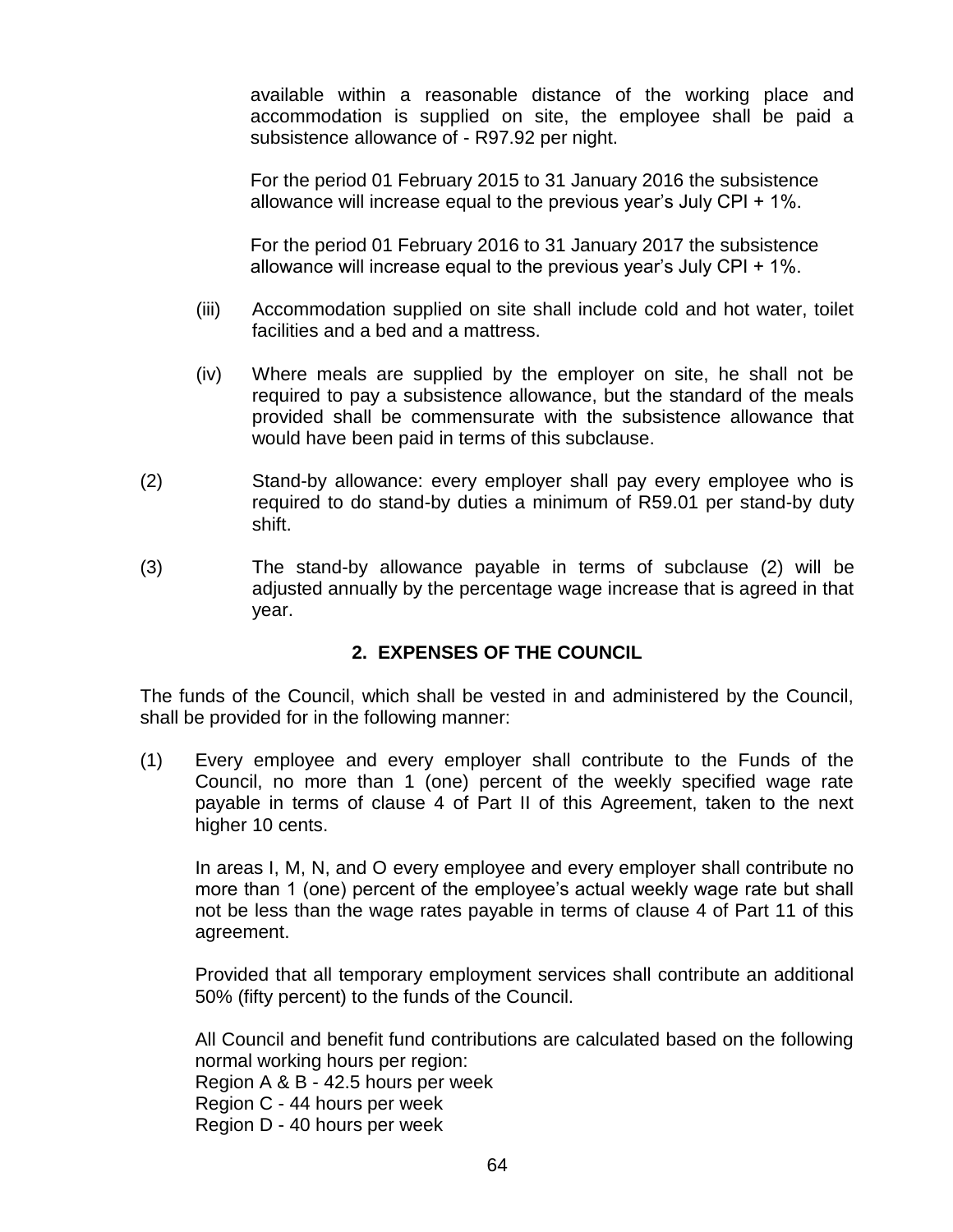- (2) Every employer shall pay the amount determined in terms of subclause (1) to the Council in respect of such employees: Provided that the employer may deduct fifty percent of the amount payable from the remuneration of such employees.
- (3) In any instance where no contributions are payable in terms of subclauses (1) and (2) hereof, and the total amount referred to in subclause (2) is less than R55.00 such amount shall be supplemented by the employer by the sum required to make a total of R55.00 in each month.
- (4) Every employer shall, by no later than the  $15<sup>th</sup>$  day of each month, forward to the regional offices of the Council all contributions in respect of the preceding month in the manner prescribed by the Council from time to time.
- (5) Regardless of whether any amount is payable to the Council in terms of this clause, every employer shall, by no later than the 15th day of each month, forward to the Council in respect of the preceding month and in the manner indicated therein, the statement referred to in subclause (3) hereof.
- (7) A sole proprietor, partner, member, director, or employer engaged in work specified in this agreement shall be deemed to be an employee in respect of whom a council levy of a Master Installation Electrician is required to be contributed.

## **2A: COLLECTIVE BARGAINING LEVY**

- (1) The purpose of the Collective Bargaining Levy is to subsidise the costs occasioned by collective bargaining on the parties to the Council including but not limited to consulting non-parties and mandate seeking, feedback to such parties, facilitation of collective bargaining and related activities to increase the representative capacity of bargaining units.
- (2) Subject to provisions of this clause a levy, to be known as a collective bargaining levy shall be deducted by employers from the wages of all employees who are employed in the Industry on scheduled activities covered by the National Bargaining Council for the Electrical Industry of South Africa"s Agreements and who are not members of a trade union which is a party to the National Bargaining Council for the Electrical Industry of South Africa.These collective bargaining levy monies so deducted shall be paid to the Council monthly in an amount as specified below:
- (3) All scheduled employees who are not members of party trade union(s) shall pay a levy of R7.00 per week from the date of coming into operation of the agreement to 31 January 2017.
- (4) Every employer who is not a member of an employer"s organisation party to the National Bargaining Council for the Electrical Industry of South Africa ( a non –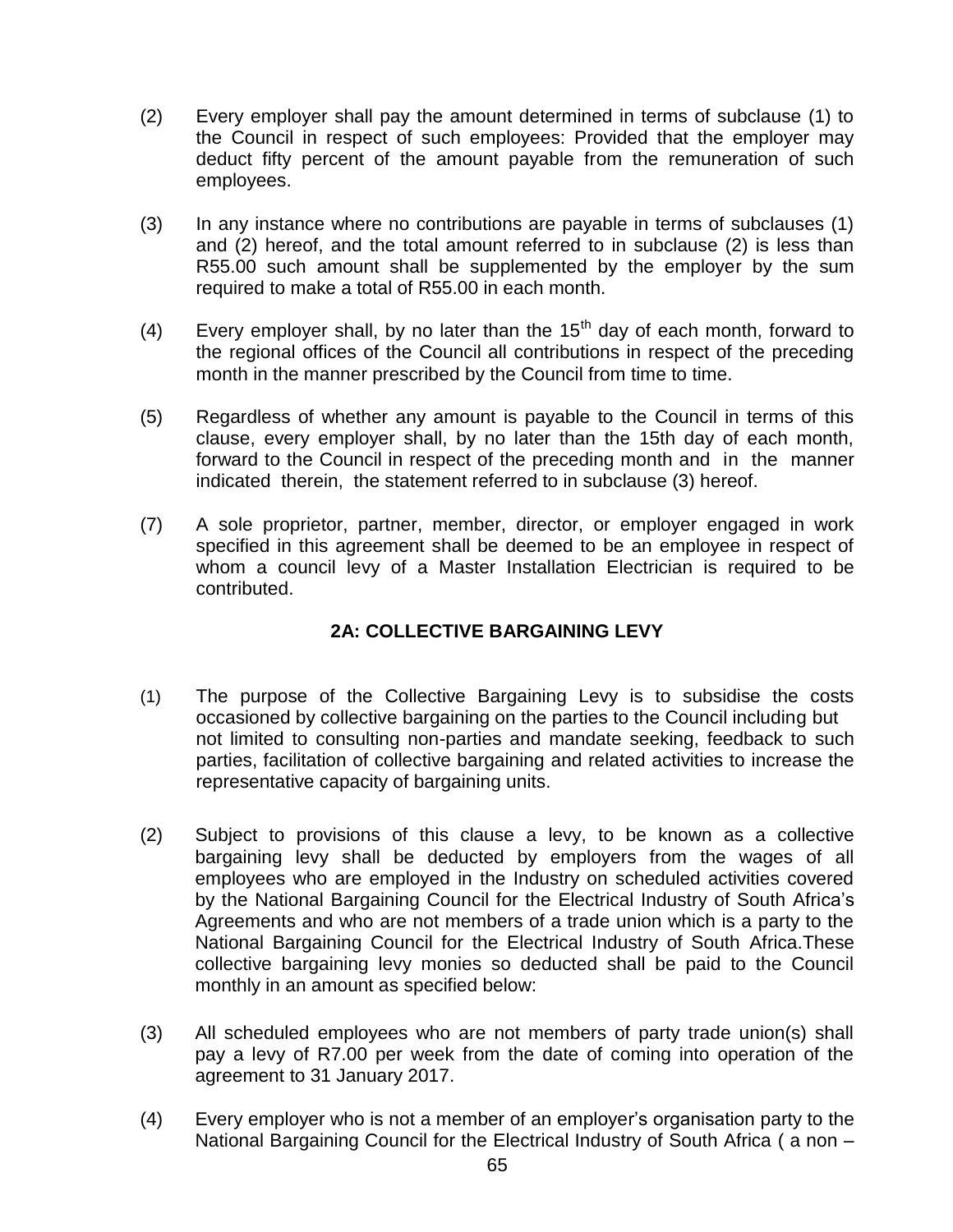party employer) who is engaged in the Industry as defined, shall pay a monthly collective bargaining levy to the Council in an amount as specified below:

- (5) All employers who are not members of the party employer(s) organisation(s) shall pay an amount of R10.00 per scheduled employee per week from the date of coming into operation of the agreement to 31 January 2017.
- (6) The monies will be used to fund the costs of collective bargaining activities of the parties to the Council from time to time. The National Finance Committee shall receive applications for the funding of such activities as contemplated in sub clause (1) and make recommendations to the National Council. The National Council will in session ratify any recommendations made by the National Finance Committee. The funds will be paid to the applicant party providing the criteria for approved funding have been met.
- (7) The Council shall deposit all monies received in terms of the above into a separate bank account administered by the Council.
- (8) The Collective bargaining levy may not be used
	- (a) to pay an affiliate fee to a political party.
	- (b) to make a contribution in cash or kind to a political party or a person standing for election to any political office."
	- (c) for any expenditure that does not advance or protect the socio economic interests of employees
- . (9) Employees who are not members of the party trade union(s) are not compelled to become members of that trade union. Employers who are not members of the party employer organisation(s) are not compelled to become members of that employer organisation.
- (10) A conscientious objector may request the employer to pay the amount deducted from that employee"s wages into a fund administered by the Department of Labour.
- (11) The registered party trade union(s) and employer organisation(s) will keep records and books according to the standards of generally accepted accounting practice, principles and procedures.
- (12) The registered party trade union(s) and employer organisation(s) will provide information to the Registrar in terms of Section 100 of the Labour Relations Act 66 of 1995 as amended.

## **3. WAGES AND/OR EARNINGS**

(1) Every employee who, prior to the date of coming into operation of this Agreement, was in receipt of a higher rate than that prescribed in this Agreement for the class of work upon which he is employed shall continue to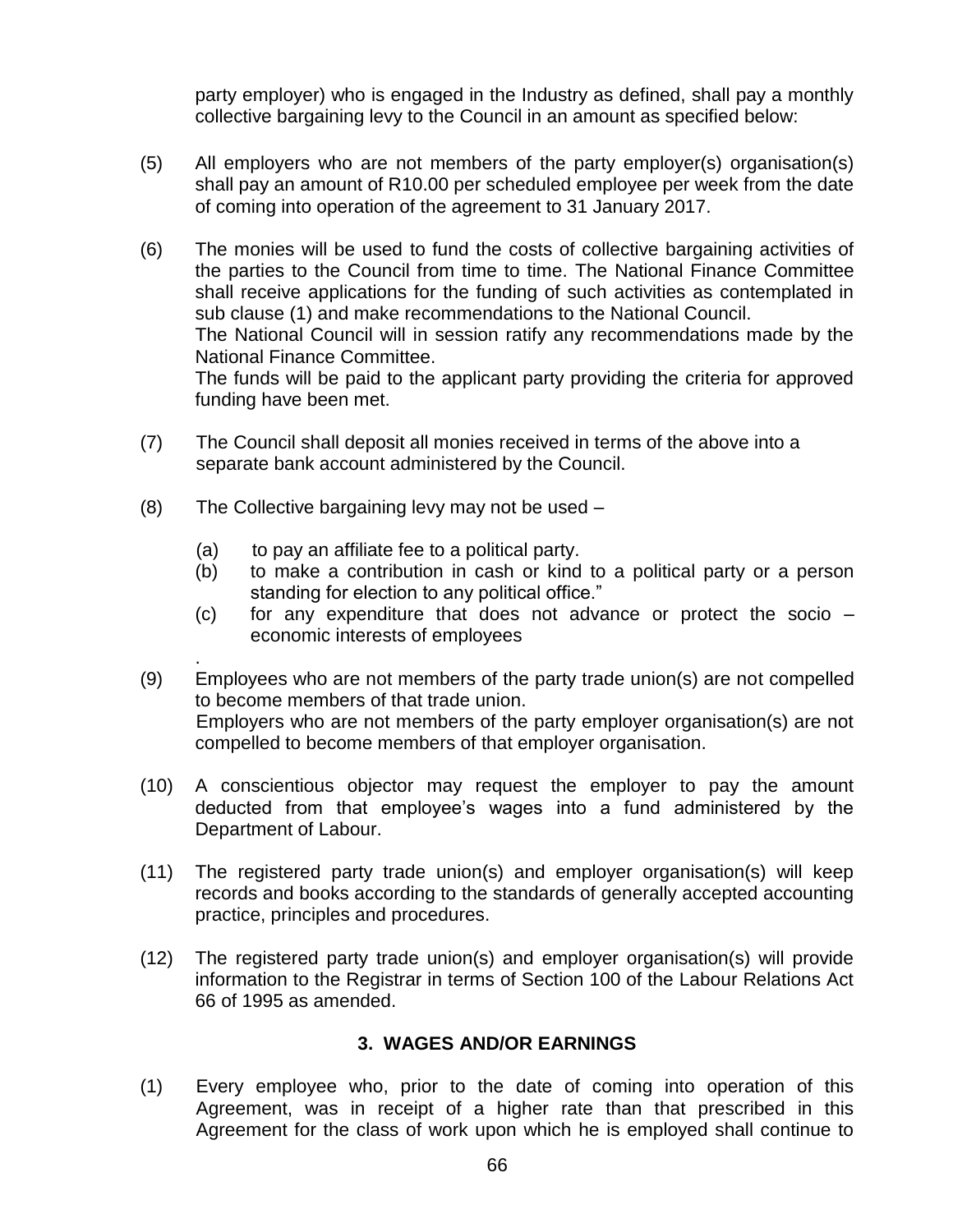receive not less than such higher rate while he is employed by the same employer on the same work or any other work for which a minimum rate is prescribed in this Agreement.

(2) No employee shall be employed in more than one occupation defined in this Agreement at different rates of pay, in any one week, including any overtime worked, or in a higher-paid occupation, unless payment is made as if such employee had been employed for the whole of that week in the highest-paid occupation: Provided that if an employee who normally performs the work of an electrical assistant or general worker performs the work of a driver, such employee shall be paid at the higher rates only in respect of time actually engaged in such occupation, except that if such electrical assistant or general worker performs the work of a driver for more than three hours in any one day, he shall be paid at the higher rates for the whole of such day.

### **4. SCHEDULE OF WAGES AND/OR EARNINGS**

No employer shall pay and no employee shall accept wages at rates lower than the following: Provided that where an employer carries out work in an area for which higher wages are prescribed than those which apply for the area in which his business is situated, his employees shall be paid no less than the minimum wages prescribed for such higher rated area for the duration or period during which such an employee works in such higher-rated area:

#### **(1) The following minimum wage rates shall apply for the categories listed below:**

|                                                        | <b>AREA A</b>    | <b>AREA B</b>    | <b>AREA C</b>    | <b>AREAD</b>     | <b>AREA E</b>    |
|--------------------------------------------------------|------------------|------------------|------------------|------------------|------------------|
| <b>Category</b>                                        | Rand<br>Per hour | Rand<br>Per hour | Rand<br>Per hour | Rand<br>Per hour | Rand<br>Per hour |
| Master installation electrician                        | 86.59            | 76.14            | 72.73            | 55.44            | 54.17            |
| Installation electrician                               | 79.74            | 70.14            | 65.33            | 51.04            | 49.83            |
| Electrical tester for single phase                     | 72.77            | 64.01            | 60.96            | 46.54            | 45.50            |
| Electrician, artisan and DAM                           | 69.25            | 60.88            | 56.78            | 44.37            | 43.39            |
| Elconop 3                                              | 50.45            | 44.37            | 41.29            | 32.20            | 31.49            |
| Elconop <sub>2</sub>                                   | 43.38            | 38.26            | 35.35            | 27.65            | 27.07            |
| Elconop 1                                              | 27.68            | 24.48            | 22.45            | 18.12            | 17.24            |
| Storeman                                               | 27.68            | 24.48            | 22.45            | 18.12            | 17.24            |
| Driver of a vehicle, the unladen mass<br>of which is - |                  |                  |                  |                  |                  |
| (a) Up to 3 500 kg                                     | 28.98            | 25.47            | 23.78            | 18.57            | 18.15            |
| (b) from $3501$ kg to $9000$ kg                        | 34.28            | 30.16            | 28.08            | 21.92            | 21.40            |
| $(c)$ 9 001 kg and over                                | 38.11            | 33.48            | 31.18            | 24.35            | 23.78            |

#### **AREAS "A", "B", "C", "D", "E"**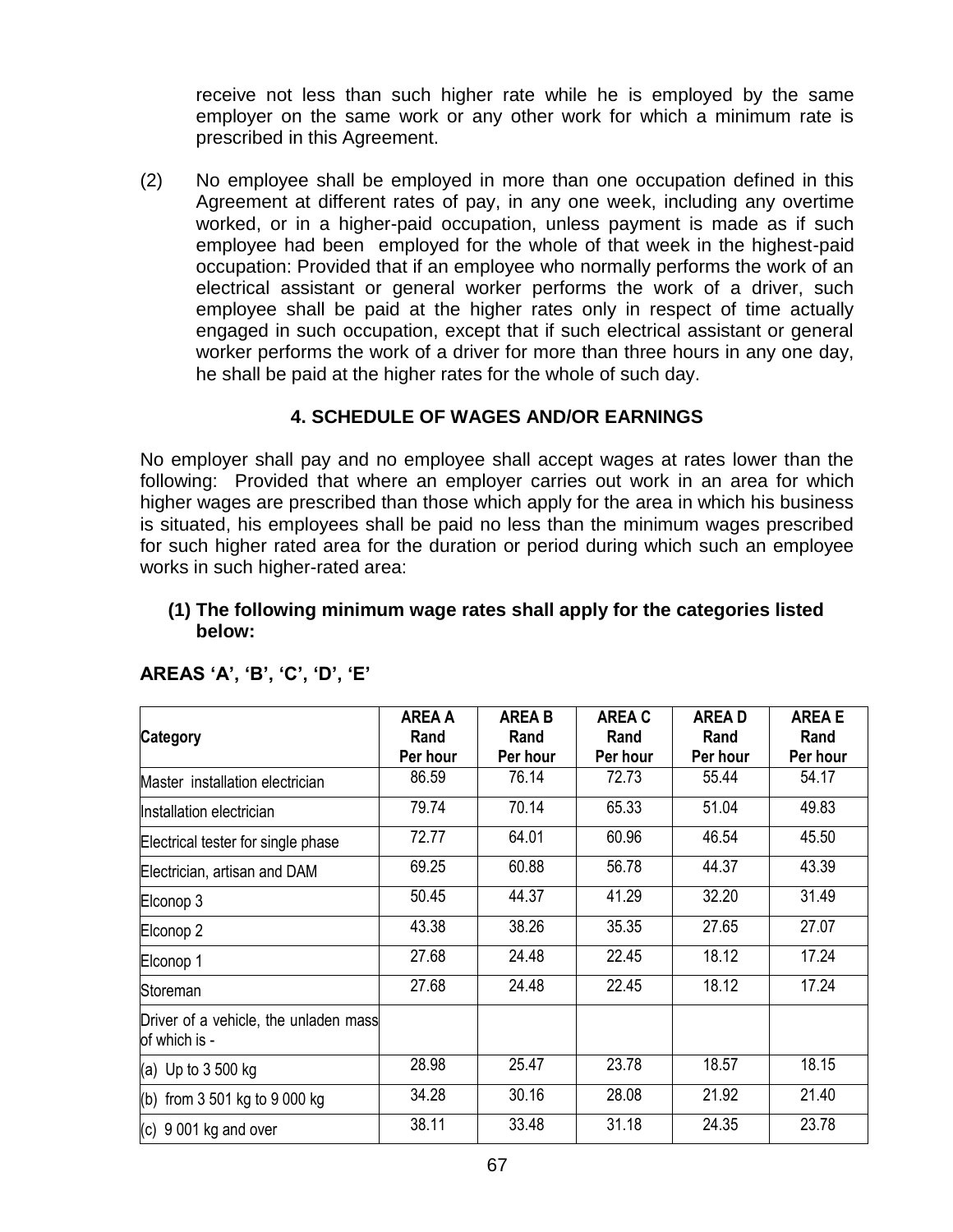| Electrical assistant | 23.64 | 20.78 | 19.15 | 15.03 | 14.71 |
|----------------------|-------|-------|-------|-------|-------|
| General Assistant    | 17.73 | 15.59 | 14.36 | 11.27 | 11.03 |
| Apprentice Stage 4   | 48.47 | 42.63 | 39.77 | 31.06 | 30.37 |
| Apprentice Stage 3   | 34.64 | 30.45 | 28.40 | 22.20 | 21.69 |
| Apprentice Stage 2   | 31.17 | 27.41 | 25.57 | 19.95 | 19.52 |
| Apprentice Stage 1   | 26.32 | 23.15 | 21.58 | 16.86 | 16.48 |

## **AREAS "F", "G", "H**

|                                                     | <b>AREAF</b>     | <b>AREA G</b>    | <b>AREA H</b>    |
|-----------------------------------------------------|------------------|------------------|------------------|
| <b>Category</b>                                     | Rand<br>Per hour | Rand<br>Per hour | Rand<br>Per hour |
| Master installation electrician                     | 62.76            | 54.66            | 52.00            |
| Installation electrician                            | 57.74            | 50.30            | 47.85            |
| Electrical tester for single phase                  | 51.36            | 45.91            | 43.65            |
| Electrician, artisan and DAM                        | 51.01            | 43.73            | 41.56            |
| Elconop 3                                           | 37.08            | 32.26            | 32.26            |
| Elconop <sub>2</sub>                                | 32.73            | 28.49            | 27.13            |
| Elconop 1                                           | 21.47            | 18.51            | 17.54            |
| Storeman                                            | 21.47            | 18.51            | 17.54            |
| Driver of a vehicle, the unladen mass of which is - |                  |                  |                  |
| (a) Up to $3500$ kg                                 | 20.60            | 17.96            | 17.10            |
| (b) from 3 501 kg to 9 000 kg                       | 24.19            | 21.07            | 20.01            |
| $(c)$ 9 001 kg and over                             | 26.84            | 23.37            | 22.24            |
| Electrical assistant                                | 20.63            | 17.69            | 16.84            |
| <b>General Assistant</b>                            | 15.47            | 13.27            | 12.63            |
| Apprentice Stage 4                                  | 35.72            | 30.61            | 29.11            |
| Apprentice Stage 3                                  | 25.51            | 21.87            | 20.79            |
| Apprentice Stage 2                                  | 22.96            | 19.67            | 18.70            |
| Apprentice Stage 1                                  | 19.39            | 16.61            | 15.79            |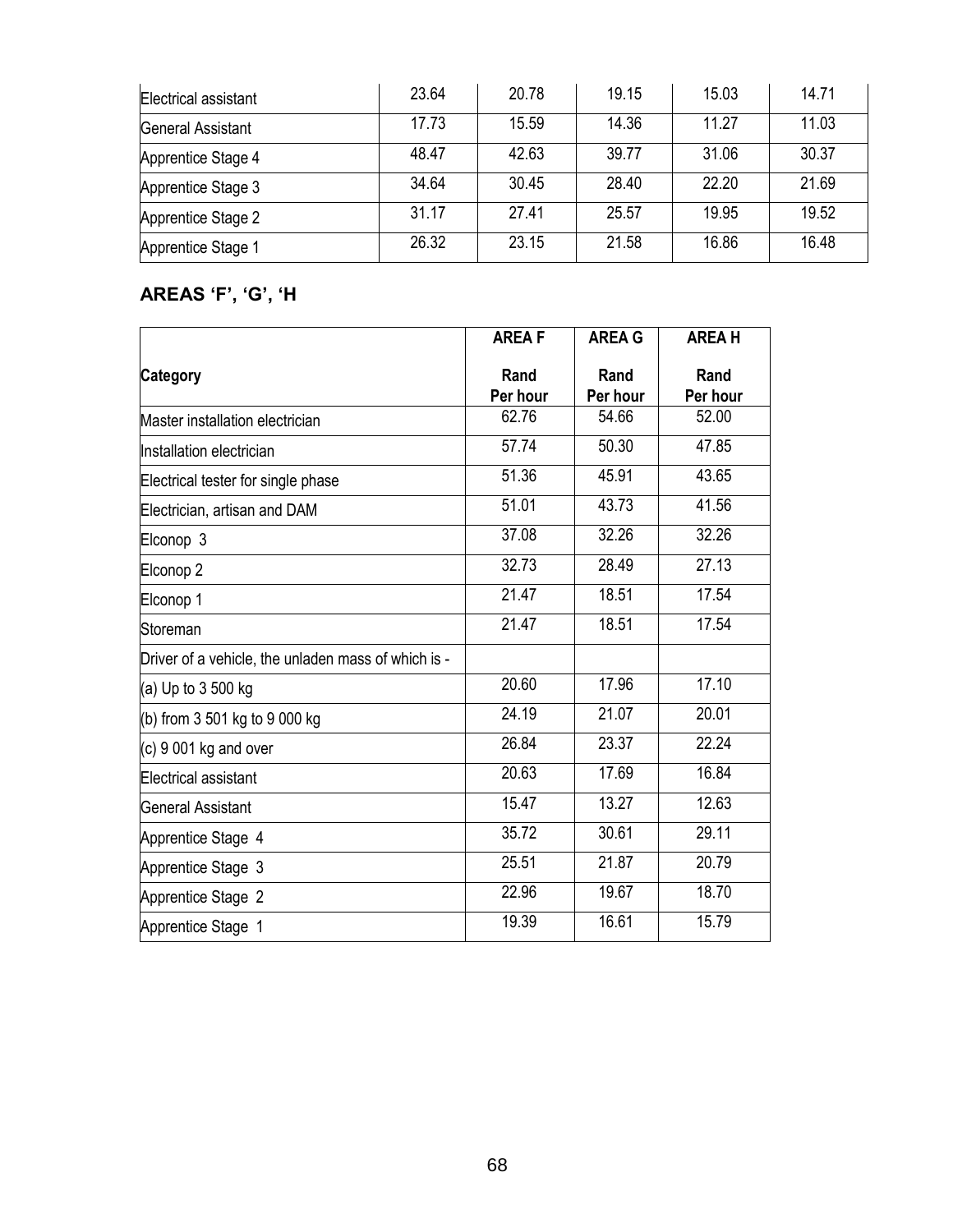## **AREAS "I, "J, "K, "L**

|                                                     | <b>AREAI</b> | <b>AREA J</b> | <b>AREAK</b> | <b>AREAL</b> |
|-----------------------------------------------------|--------------|---------------|--------------|--------------|
| <b>Category</b>                                     | Rand         | Rand          | Rand         | Rand         |
|                                                     | Per hour     | Per hour      | Per hour     | Per hour     |
| Master installation electrician                     | 81.87        | 86.59         | 76.14        | 66.96        |
| Installation electrician                            | 79.37        | 79.74         | 70.13        | 61.56        |
| Electrical tester for single phase                  | 68.81        | 72.77         | 64.02        | 56.25        |
| Electrician, artisan and DAM                        | 65.54        | 69.25         | 60.88        | 53.52        |
| Elconop 3                                           | 48.84        | 50.45         | 44.37        | 38.91        |
| Elconop 2                                           | 46.03        | 43.38         | 38.25        | 33.31        |
| Elconop 1                                           | 31.60        | 27.68         | 24.47        | 21.19        |
| Storeman                                            | 31.60        | 27.68         | 24.47        | 21.19        |
| Domestic appliance repairer                         |              | 32.52         | 28.63        |              |
| Driver of a vehicle, the unladen mass of which is - |              |               |              |              |
| (a) Up to 3 500 kg                                  | 27.81        | 28.98         | 25.46        | 25.96        |
| (b) from $3501$ kg to $9000$ kg                     | 31.51        | 34.28         | 30.16        | 29.04        |
| $(c)$ 9 001 kg and over                             | 35.44        | 38.10         | 33.48        | 37.66        |
| Electrical assistant                                | 25.84        | 23.64         | 20.80        | 18.09        |
| General Assistant                                   | 19.38        | 17.73         | 15.60        | 13.57        |
| Apprentice Stage 4                                  | 45.88        | 48.48         | 42.62        | 37.46        |
| Apprentice Stage 3                                  | 32.77        | 34.64         | 30.44        | 26.76        |
| Apprentice Stage 2                                  | 29.49        | 31.15         | 27.41        | 24.09        |
| Apprentice Stage 1                                  | 24.91        | 26.32         | 23.14        | 20.33        |

## **AREAS "M", "N", "O"**

|                                    | <b>AREA M</b> | <b>AREAN</b> | <b>AREA O</b> |
|------------------------------------|---------------|--------------|---------------|
| <b>Category</b>                    | Rand          | Rand         | Rand          |
|                                    | Per hour      | Per hour     | Per hour      |
| Master installation electrician    | 69.59         | 54.17        | 54.66         |
| Installation electrician           | 67.47         | 49.83        | 50.30         |
| Electrical tester for single phase | 58.48         | 44.31        | 45.91         |
| Electrician, artisan and DAM       | 55.71         | 43.39        | 43.73         |
| Elconop 3                          | 41.52         | 31.49        | 32.26         |
| Elconop <sub>2</sub>               | 39.12         | 27.06        | 28.49         |
| Elconop 1                          | 26.85         | 17.25        | 18.51         |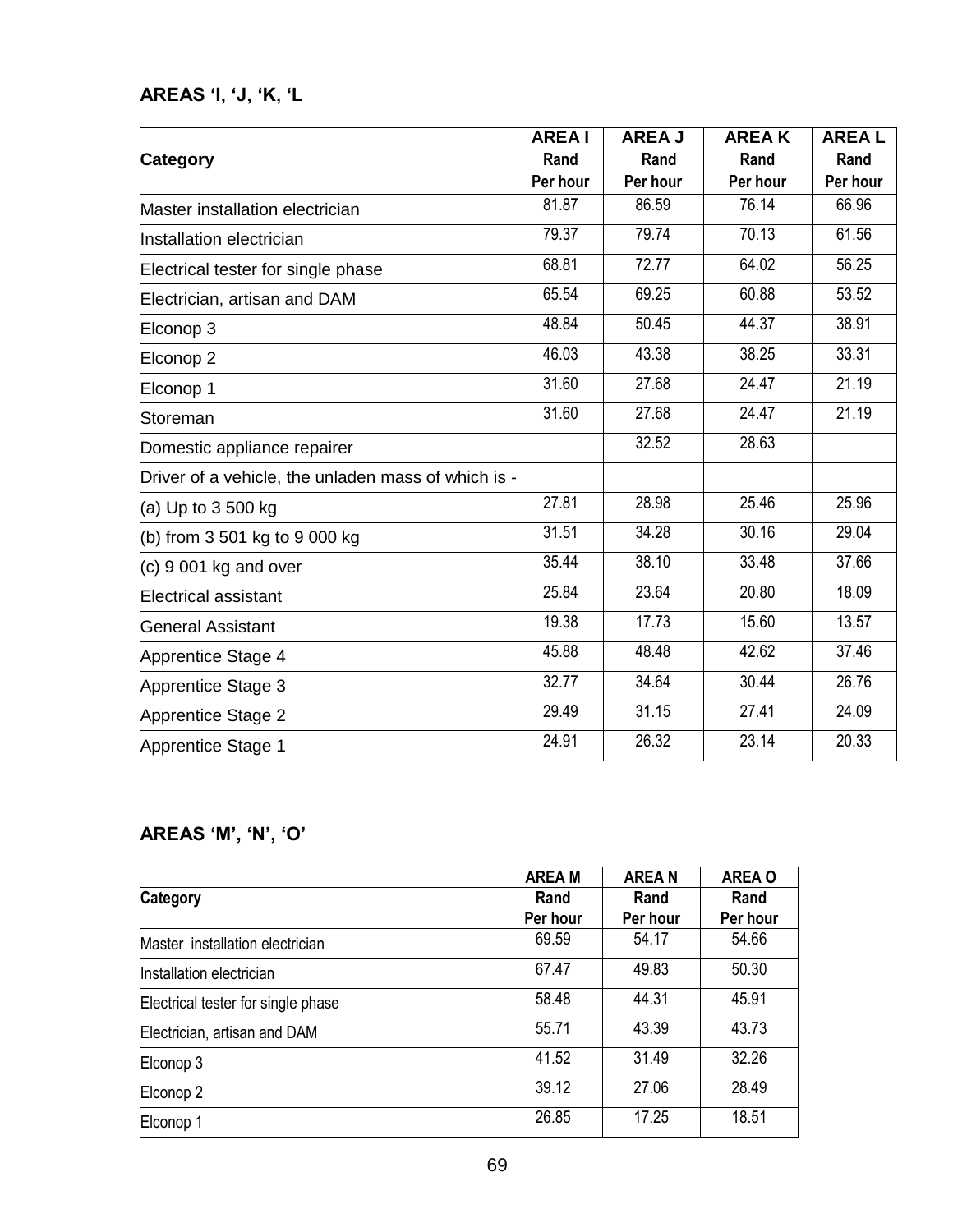| Storeman                                            | 26.85 | 17.25 | 18.51 |
|-----------------------------------------------------|-------|-------|-------|
| Driver of a vehicle, the unladen mass of which is - |       |       |       |
| (a) Up to $3500$ kg                                 | 23.64 | 18.15 | 17.96 |
| (b) from $3\,501$ kg to $9\,000$ kg                 | 26.79 | 21.40 | 21.07 |
| (c) 9 001 kg and over                               | 30.13 | 23.80 | 23.37 |
| Electrical assistant                                | 21.97 | 14.71 | 17.69 |
| <b>General Assistant</b>                            | 16.47 | 11.03 | 13.27 |
| Apprentice Stage 4                                  | 39.00 | 30.37 | 30.61 |
| Apprentice Stage 3                                  | 27.86 | 21.70 | 21.87 |
| Apprentice Stage 2                                  | 25.07 | 19.53 | 19.68 |
| Apprentice Stage 1                                  | 21.17 | 16.49 | 16.62 |

#### **5. GUARANTEED MINIMUM INCREASES AND OFF-SET**

(1) "The wage increases for the period 1 February 2014 to 31 January 2015 shall be increased as follows:

All employees earning the prescribed minimum wages shall receive a wage increase of not less than 8.8% as prescribed in Clause 4 Part II of above.

Every employee for whom wages are prescribed in this Agreement and who, on the date on which this Agreement comes into operation, is employed by an employer in the Industry, shall while in the employ of the same employer and whether or not his actual rate of pay immediately prior to the said date was in excess of the rate prescribed for him in this Agreement, receive a wage increase of not less than 7% of the actual wage rate he was receiving immediately prior to the said date.

The wages increases for the period 1 February 2015 to 31 January 2016 shall be increased as follows:

All employees earning the prescribed minimum wages shall receive an increase equal to the previous year's July CPI +  $1\%$ ;

All other the employees earning in excess of the prescribed minimum wages shall receive an increase equal to the previous year"s July CPI.

The wages increases for the period 1 February 2016 to 31 January 2017 shall be increased as follows:

All other employees earning the prescribed minimum wages shall receive an increase equal to the previous year's July CPI  $+$  1%;

All other employees earning in excess of the prescribed minimum wages shall receive an increase equal to the previous year"s July CPI.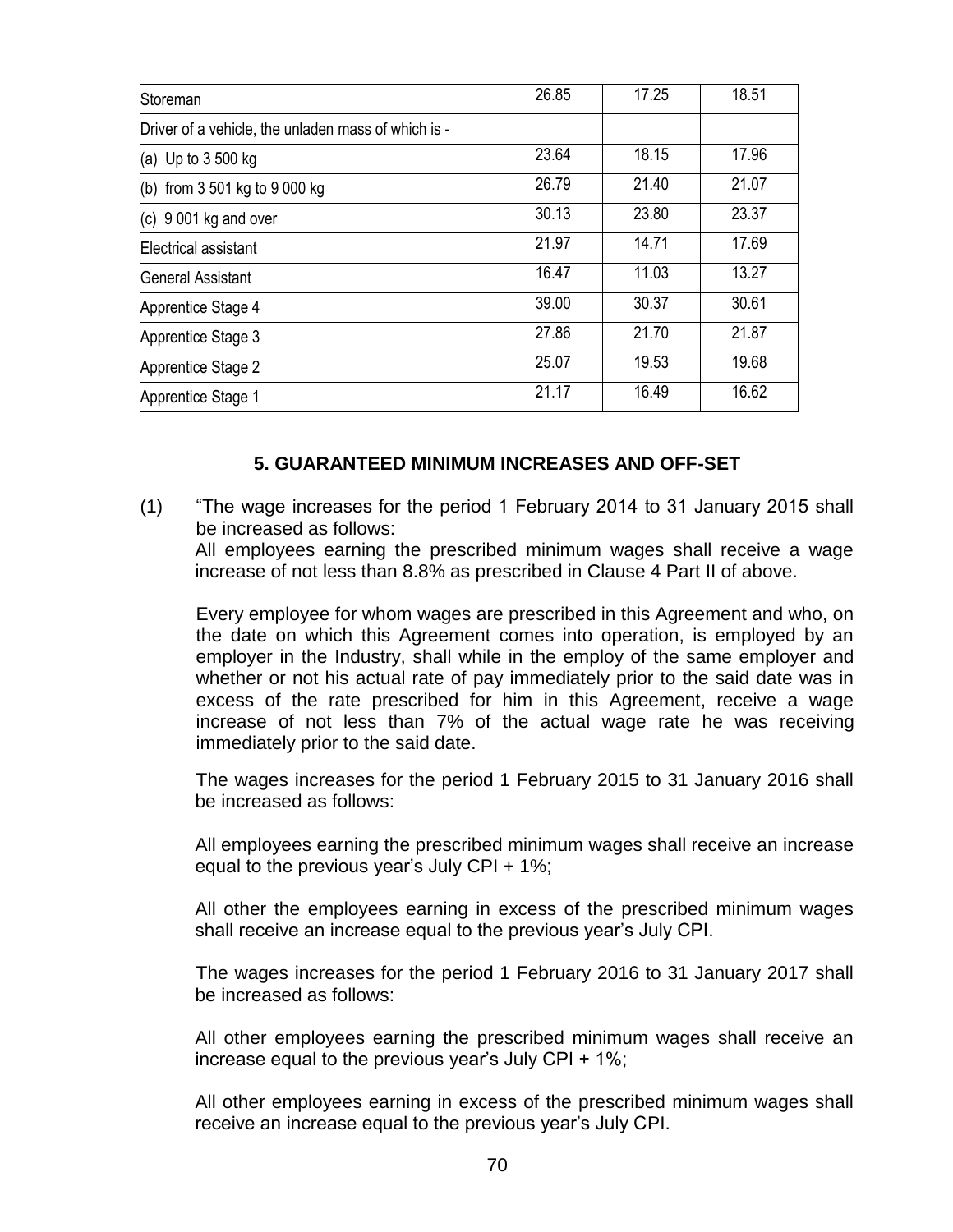Provided that if the July year on year consumer price index (CPI) is in excess of 7.5% or below 5%, the parties to the Council will renegotiate wages only for that period.

(1)(a) Prescribed minimum wage rates and wage rates in excess of the prescribed minimum wages.

Should the publication of this Collective Agreement be delayed for any reason, any employers who have not granted the increase before the coming into operation of the Agreement shall grant an additional increment of one twelfth of the applicable increase for each month the increase was not granted: Provided the maximum number of months for the granting of such additional increment shall not exceed three months.

The following additional percentage must be added to the prescribed minimum wage rates:

- (a) Employers who granted the increase in Feb 2014 are not required to make any adjustment. (This includes any employer that granted the increases on or after the 1<sup>st</sup> January 2014 as prescribed in Clause 4 and Clause  $5(1)$  above.)
- (b) Employers who granted the increase in March 2014 are required to increase the wage by an additional 0.73% for the remaining 11 months.
- (c) Employers who granted the increase in April 2014 are required to increase the wage by an additional 1.46% for the remaining 10 months.
- (d) Employers who granted the increase in May 2014 are required to increase the wage by an additional 2.2% for the remaining 9 months."

"Provided that on the  $1<sup>st</sup>$  of February 2015 all employees who were earning the prescribed minimum wage rate for their category of employment in February 2014 will revert to the prescribed minimum wage rates of 8.8% as published above".

The following additional percentage must be added to the wage rates of employees earning in excess of the prescribed minimum wages:

- (e) Employers who granted the increase in Feb 2014 are not required to make any adjustment. (This includes any employer that granted the increases on or after the 1<sup>st</sup> January 2014 as prescribed in Clause 4 and Clause  $5(1)$  above.)
- (f) Employers who granted the increase in March 2014 are required to increase the wage by an additional 0.58% for the remaining 11 months. .
- (g) Employers who granted the increase in April 2014 are required to increase the wage by an additional 1.16% for the remaining 10 months.
- (h) Employers who granted the increase in May 2014 are required to increase the wage by an additional 1.74% for the remaining 9 months."

"Provided that on the  $1<sup>st</sup>$  of February 2015 all employees who were earning in excess of the prescribed minimum wage rate for their category of employment in February 2014 will revert to the wage rates they would had been earning had the 7% increase been applied in February 2014."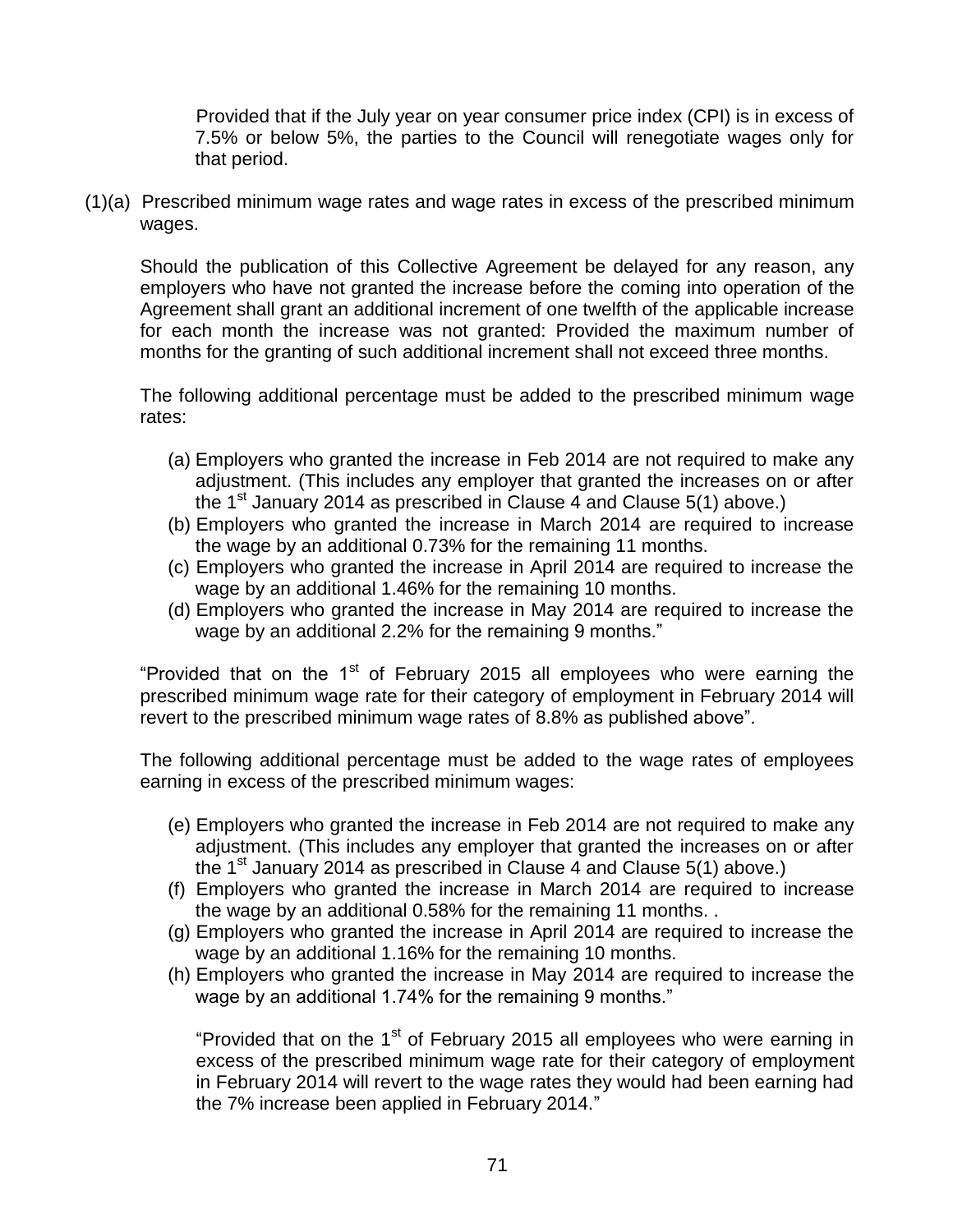(2) The guaranteed minimum increase referred to in Clause 4 and Clause 5 (1) above shall be subject to the provision that any increase granted on or after 1 January 2014 may be off-set by the employer when calculating the guaranteed minimum increase and any increase granted on or after date of publication may be off-set by the employer when calculating the guaranteed minimum increase.

#### **6. LEAVE BONUS**

(1) Every employee for whom wages are prescribed in this Agreement shall, in addition to his leave pay be paid a leave bonus of an amount equivalent to the wages he would normally be paid for the period specified below, whenever he qualifies for leave in terms of clause 16 of Part I of this Agreement, and such leave bonus shall be paid at the same time as his leave pay is paid:

|                                                          | <b>AREAS A to E</b> | AREA I and M to O |
|----------------------------------------------------------|---------------------|-------------------|
| <b>CATEGORY</b>                                          | and J to K          |                   |
| <b>Master Installation Electrician</b>                   | 20 working days     | 16 working days   |
| <b>Installation Electrician</b>                          | 20 working days     | 16 working days   |
| Electrical Tester for single-phase                       | 20 working days     | 16 working days   |
| <b>Electrician Artisan and DAM</b>                       | 20 working days     | 16 working days   |
| Elconop 3                                                | 15 working days     | 16 working days   |
| Elconop <sub>2</sub>                                     | 15 working days     | 16 working days   |
| Elconop 1                                                | 15 working days     | 16 working days   |
| Driver of a vehicle, the unladen mass of                 |                     |                   |
| which is $:$                                             |                     |                   |
| a) Up to $3500$ kg                                       | 15 working days     | 16 working days   |
| b) From 3 500 kg to 9 000 kg                             | 15 working days     | 16 working days   |
| c) From 9 0001 kg and over                               | 15 working days     | 16 working days   |
| <b>Electrical Assistant</b>                              | 10 working days     | 16 working days   |
| <b>General Assistant</b>                                 | 10 working days     | 16 working days   |
| Apprentice : First year's leave                          | 15 working days     | 16 working days   |
| qualification                                            |                     |                   |
| Apprentice : Subsequent years'<br>leave<br>qualification | 20 working days     | 16 working days   |

|                                        | AREAS F, G & H  |
|----------------------------------------|-----------------|
| <b>CATEGORY</b>                        |                 |
| <b>Master Installation Electrician</b> | 10 working days |
| <b>Installation Electrician</b>        | 10 working days |
| Electrical Tester for single-phase     | 10 working days |
| Electrician Artisan and DAM            | 10 working days |
| Elconop 3                              | 8 working days  |
| Elconop <sub>2</sub>                   | 8 working days  |
| Elconop 1                              | 8 working days  |
| Driver of a vehicle, the unladen mass  |                 |
| of which is:                           |                 |
| a) Up to 3 500 kg                      | 8 working days  |
| b) From 3 500 kg to 9 000 kg           | 8 working days  |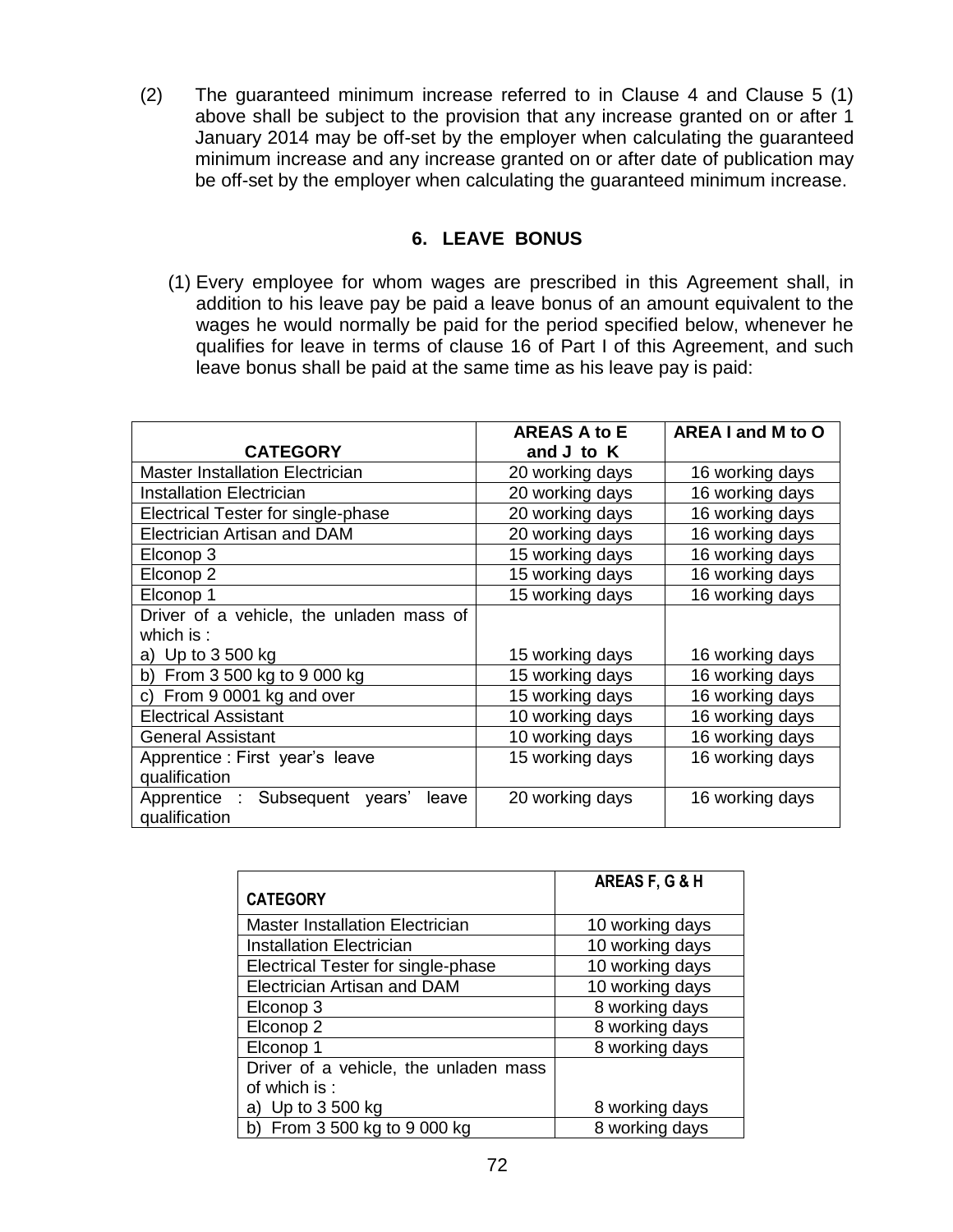| c) From 9 0001 kg and over                            | 8 working days |
|-------------------------------------------------------|----------------|
| <b>Electrical Assistant</b>                           | 8 working days |
| <b>General Assistant</b>                              | 8 working days |
| Apprentice : First year's leave<br>Qualification      | 8 working days |
| Apprentice : subsequent years' leave<br>qualification | 8 working days |

|                                        | <b>AREAL</b>    |
|----------------------------------------|-----------------|
| <b>CATEGORY</b>                        |                 |
| <b>Master Installation Electrician</b> | 20 working days |
| Installation Electrician               | 20 working days |
| Electrical Tester for single-phase     | 20 working days |
| <b>Electrician Artisan and DAM</b>     | 20 working days |
| Elconop 3                              | 15 working days |
| Elconop 2                              | 15 working days |
| Elconop 1                              | 15 working days |
| Driver of a vehicle, the unladen mass  |                 |
| of which is:                           |                 |
| a) Up to 3 500 kg                      | 15 working days |
| b) From 3 500 kg to 9 000 kg           | 15 working days |
| c) From 9 0001 kg and over             | 15 working days |
| <b>Electrical Assistant</b>            | 10 working days |
| <b>General Assistant</b>               | 10 working days |
| Apprentice: First year's leave         | 15 working days |
| Qualification                          |                 |
| Apprentice: subsequent years' leave    | 20 working days |
| qualification                          |                 |

- (2) Any period of employment prior to the date of coming into operation of this Agreement shall count as part of the qualifying period in terms of subclause (1).
- (3) Any employee whose category changes from a lower to a higher category during any leave cycle shall, on qualifying for leave, receive a leave bonus calculated on a pro rata basis on the number of days completed in each category.
- (4) An employee shall not be entitled to receive a leave bonus in terms of this clause unless the employee has completed 200 shifts in the current leave cycle with the same employer and is in service at the time that the bonus is due and payable.
- (5) An employer shall pay an employee whose services are terminated as a result of a no fault dismissal, a pro rata leave bonus in accordance with the following formula :

| Number of completed working   |     |                                    |
|-------------------------------|-----|------------------------------------|
| days with employer in present |     | leave bonus days applicable to     |
| leave cycle                   |     | such employee X daily remuneration |
|                               | 235 |                                    |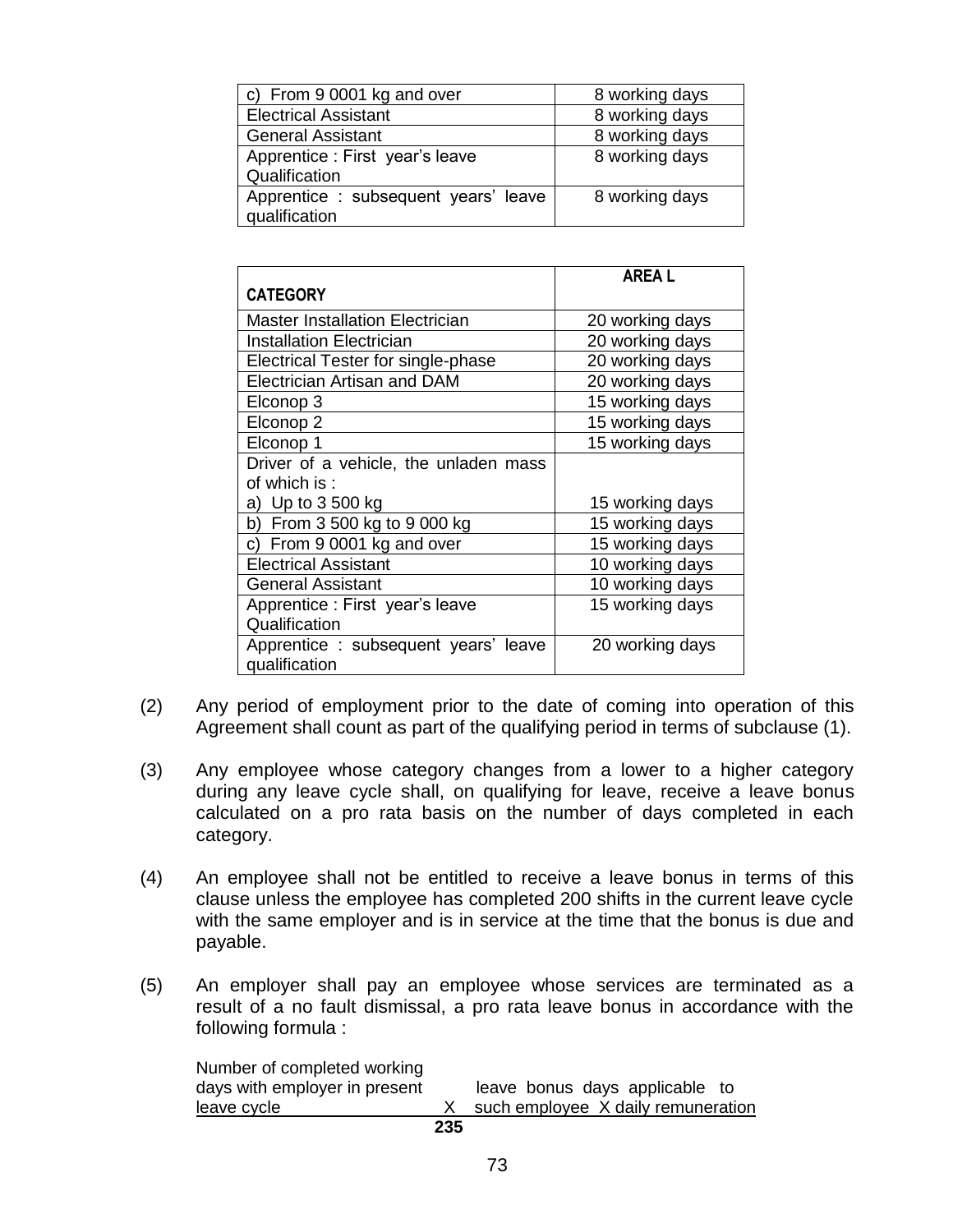- (6) An employee who is aggrieved by the application to him of the provisions of subclause (5) may appeal to the Council against the decision applied to him and the Council may, after considering any reasons which may be submitted for such decision, confirm that decision or give such other decision as in its opinion ought to have been given in such case.
- (7) Notwithstanding the provisions of subclauses (3) and (4), no employee for whom wages are prescribed in this Agreement shall be entitled to a leave bonus if he has absconded or is dismissed following a fair disciplinary enquiry or who has failed to complete 235 shifts with the same employer during his first year of service: Provided that an employee who has completed 235 shifts with the same employer, but who absconds or is dismissed before his annual leave is granted to him, shall be paid the leave bonus due in terms of subclause (1)*.*
- (8) An employee who absconds or is fairly dismissed and who is aggrieved by the application to him of the provisions of subclause (5) may appeal to the Council against the decision applied to him and the Council may, after considering any reasons which may be submitted for such decision, confirm that decision or give such other decision as in its opinion ought to have been given in such case.
- (9)(a) Periods of absence on account of sickness aggregating not more than 43 shifts in any one qualifying period for the leave bonus shall count for the leave bonus: Provided that an employer shall be entitled to call upon the employee for a medical certificate as proof of cause of absence.
	- (b) Periods of absence on account of an accident arising out of and in the course of the employee's employment shall count for leave bonus purposes if such accident has been admitted as falling within the provisions of the Compensation for Occupational Injuries and Diseases Act, 1993, and the periods of absence counting for purposes of the leave bonus shall be the periods of disablement admitted by the said Act*.*

# **7. OFFICES OF THE NATIONAL BARGAINING COUNCIL FOR THE ELECTRICAL INDUSTRY OF S.A.**

| $91H$ FLOOR                | TEL        | ٠ | 011/3392312 |
|----------------------------|------------|---|-------------|
| THE LIBERTY                |            |   |             |
| <b>17 WOLMARANS STREET</b> |            |   |             |
| <b>BRAAMFONTEIN</b>        | <b>FAX</b> |   | 011/3392366 |
| <b>JOHANNESBURG</b>        |            |   | 011/3397112 |
| 2001                       |            |   |             |
|                            |            |   |             |
| P O BOX 31402              |            |   |             |
| <b>BRAAMFONTEIN</b>        |            |   |             |
| 2017                       |            |   |             |
|                            |            |   |             |

#### **1. NATIONAL OFFICE - JOHANNESBURG**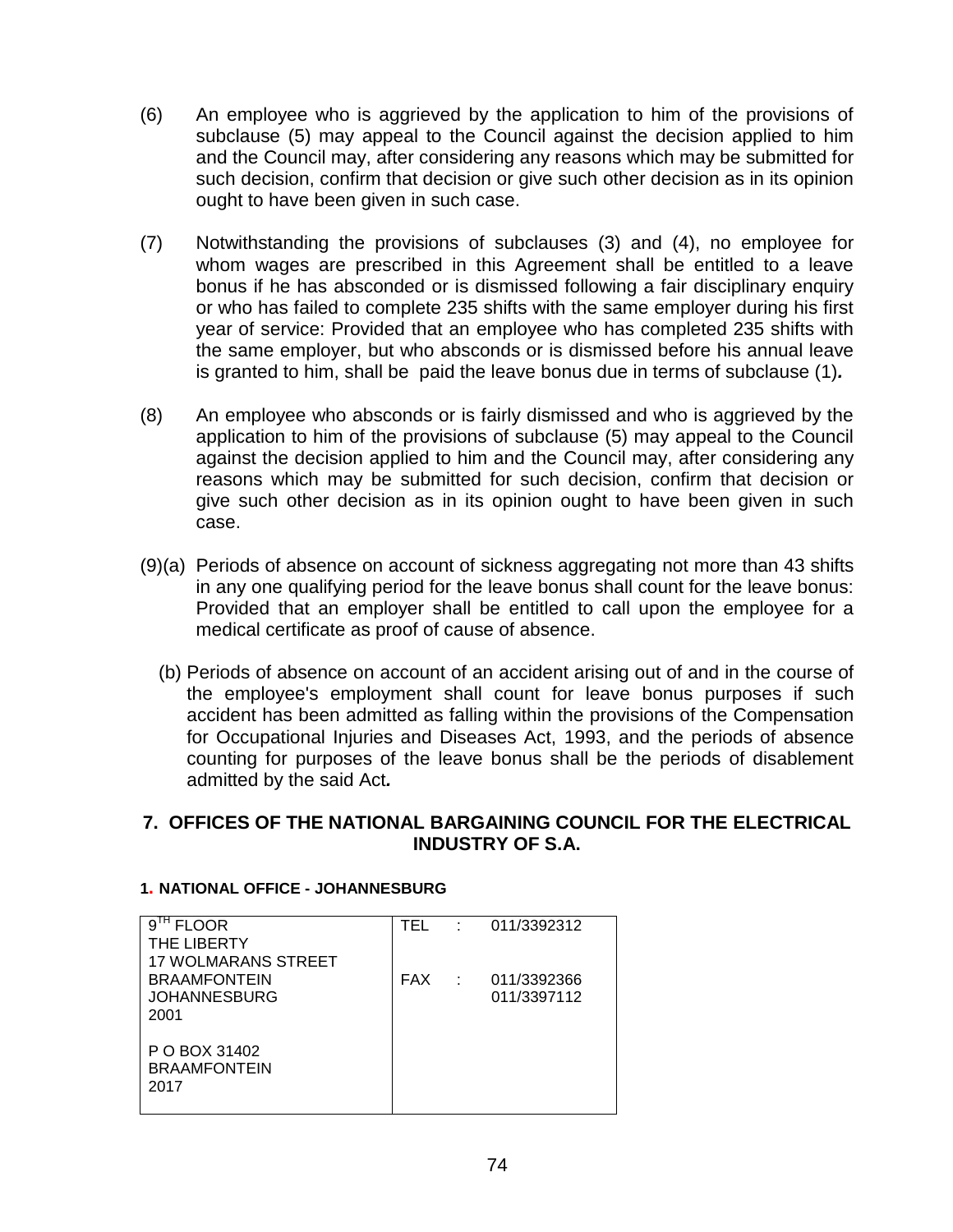## **2. JOHANNESBURG REGIONAL OFFICE**

| <b>FLOOR</b>               | TFI |                   | : 011/3392312 |
|----------------------------|-----|-------------------|---------------|
| THE LIBERTY                |     |                   |               |
| <b>17 WOLMARANS STREET</b> |     |                   |               |
| <b>BRAAMFONTEIN</b>        | FAX | <b>Contractor</b> | 011/3392366   |
| <b>JOHANNESBURG</b>        |     |                   | 011/3397112   |
| 2001                       |     |                   |               |
|                            |     |                   |               |
| P O BOX 31402              |     |                   |               |
| <b>BRAAMFONTEIN</b>        |     |                   |               |
| 2017                       |     |                   |               |

#### **3. BLOEMFONTEIN REGIONALOFFICE**

| 74 VICTORIA ROAD<br>WILLOWS BLOEMFONTEIN.<br>9301 | TFI | $: 051/444 - 5869$<br>051/444-5984 |
|---------------------------------------------------|-----|------------------------------------|
|                                                   |     | FAX : 051/4445801                  |
| P.O. BOX 1379                                     |     |                                    |
| <b>BLOEMFONTEIN.</b>                              |     |                                    |
| 9300                                              |     |                                    |

# **4.CAPE TOWN REGIONAL OFFICE**

|  | TEL : 021/591-4784 |
|--|--------------------|
|  | FAX : 021/5916261  |
|  |                    |
|  |                    |
|  |                    |
|  |                    |

## **5. KWAZULU NATAL REGIONAL OFFICE**

| 13 <sup>TH</sup> FLOOR, MERCURY HOUSE<br>320 SMIT STREET, |  | TEL : 031/306-8100 |
|-----------------------------------------------------------|--|--------------------|
| <b>DURBAN</b><br>4001                                     |  | FAX : 031/306-8105 |
| P.O. BOX 722<br><b>DURBAN, 4000</b>                       |  |                    |

# **6. EAST LONDON REGIONAL OFFICE**

| UNIT 205 ETCOTT SQUARE<br>256 OXFORD STREET<br><b>EAST LONDON</b> | TEL:043/722 - 0120/21 |
|-------------------------------------------------------------------|-----------------------|
| 5201.<br>P.O. BOX 19852<br>TECOMA. 5214                           | FAX: 043/722-0122     |

#### **7. NELSPRUIT REGIONAL OFFICE**

| 30 MURRAY STREET | : 013/755-4262 |
|------------------|----------------|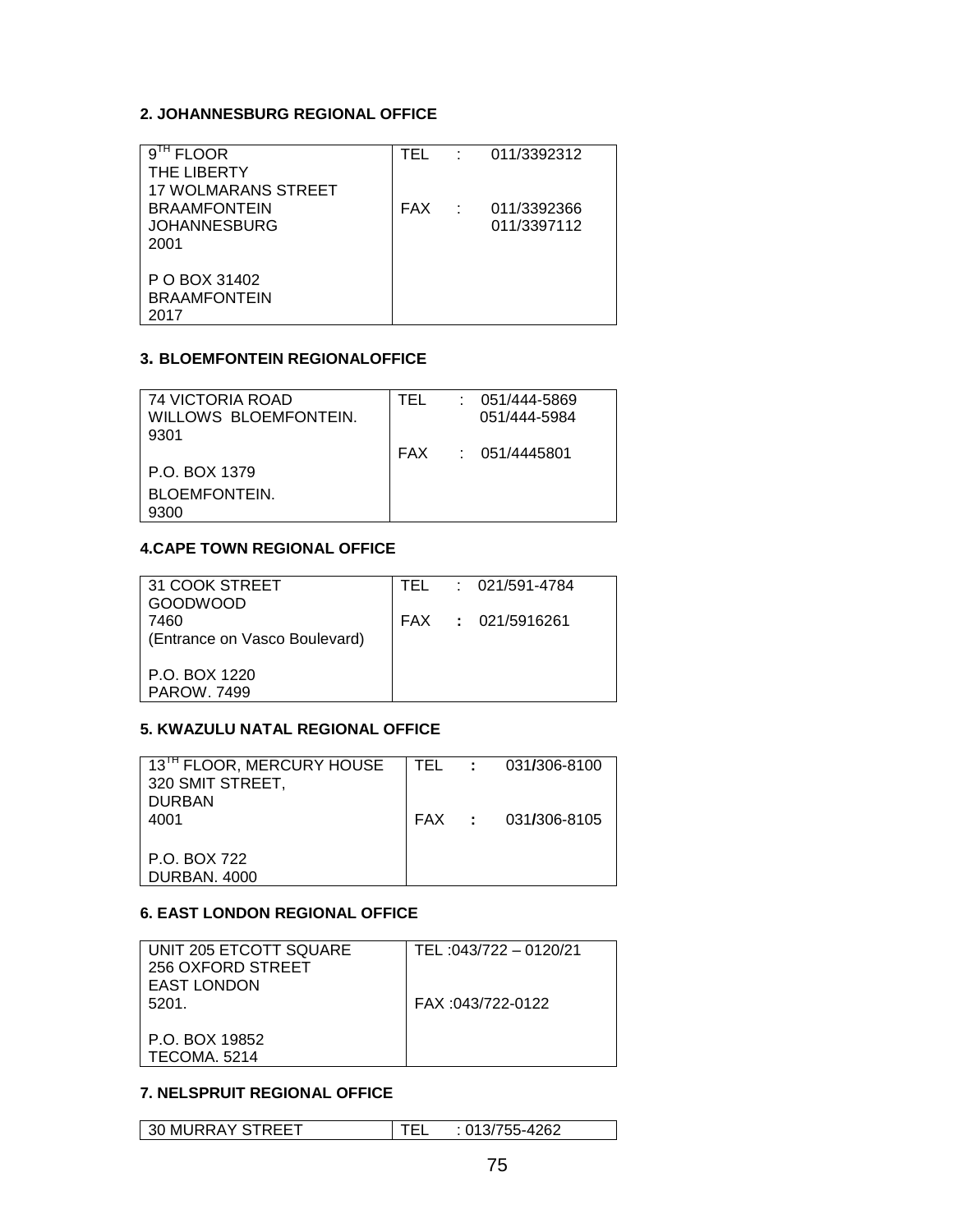| I NELSPRUIT                                                  |                    |
|--------------------------------------------------------------|--------------------|
| I P.O. BOX 19646<br>  THE VILLAGE MALL,<br>l NELSPRUIT. 1200 | FAX : 013/753-3089 |

## **8. PRETORIA REGIONAL OFFICE:**

## **9. PORT ELIZABETH. REGIONALOFFICE:**

| <b>12 WORRAKER STREET</b><br>$: 041/363 - 5460$<br>TFI. |
|---------------------------------------------------------|
|                                                         |
| NEWTON PARK                                             |
| PORT ELIZABETH.                                         |
| <b>FAX</b><br>$: 041/363 - 5465$<br>6001                |
|                                                         |
| P.O. BOX 27287                                          |
| GREENACRES.                                             |
| 6057                                                    |

### **10. POLOKWANE REGIONAL OFFICE**

| ROOM 314 PIONEER BLD<br>50 LANDDROS MARE STREET | TFI | $: 015/291 - 4157$   |
|-------------------------------------------------|-----|----------------------|
| POLOKWANE.                                      |     |                      |
| 0699                                            |     | $FAX : 015/291-4152$ |
| P.O. BOX 2478                                   |     |                      |
| POLOKWANE.                                      |     |                      |
| 0700                                            |     |                      |

## **11. GEORGE REGIONAL OFFICE**:

| OFFICE 201, YORK MALL100<br>YORK STREET GEORGE<br>6530 | TEL | : 044/874-5738     |
|--------------------------------------------------------|-----|--------------------|
|                                                        |     | FAX : 044/874-5378 |
| P.O. BOX 1952                                          |     |                    |
| GEORGE<br>6529                                         |     |                    |